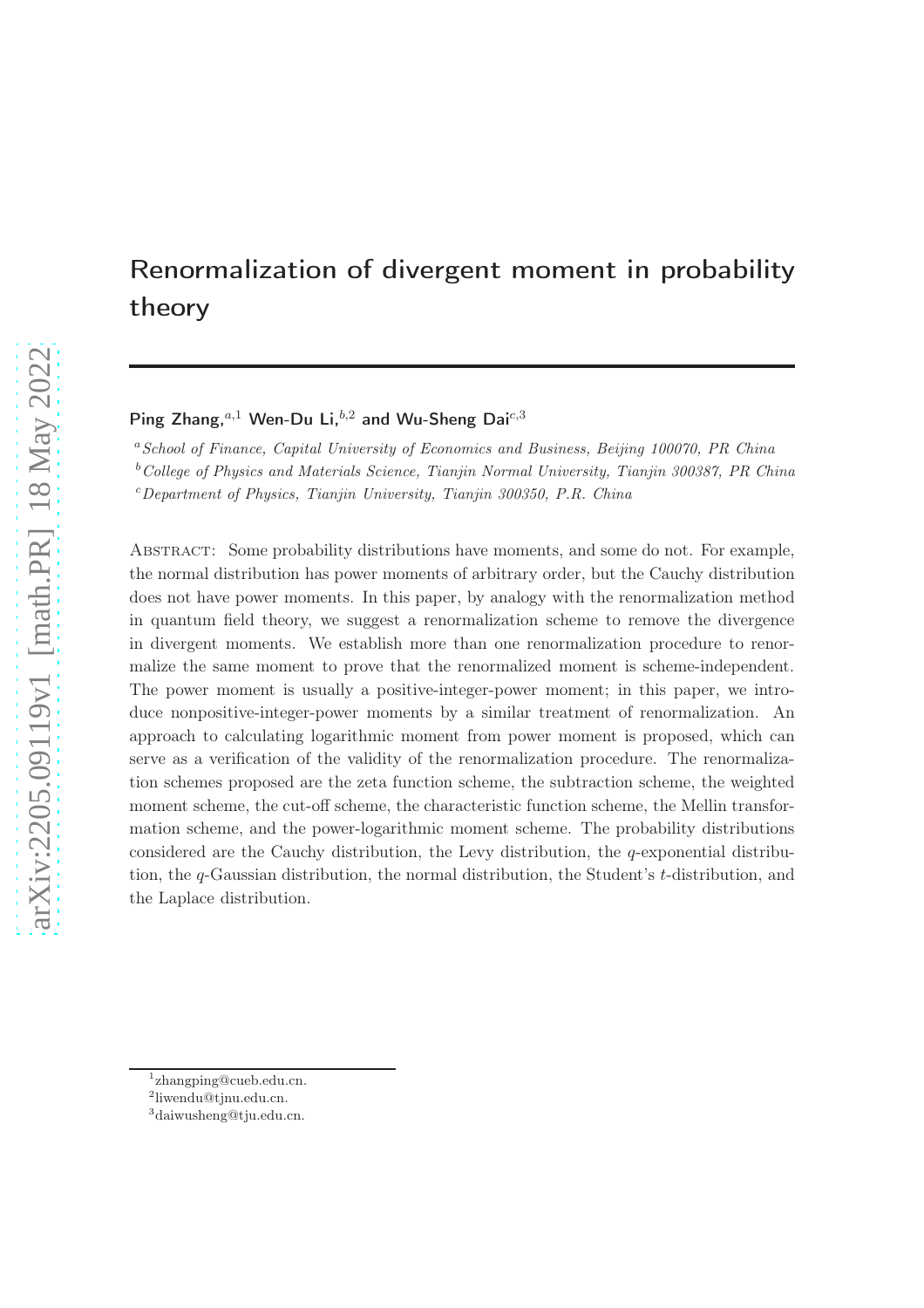# Contents

| $\mathbf 1$    |     | Introduction      |                                                               | $\mathbf{1}$     |
|----------------|-----|-------------------|---------------------------------------------------------------|------------------|
| $\overline{2}$ |     |                   | Renormalization scheme: $n$ -th power moment                  | 4                |
|                | 2.1 |                   | Zeta function scheme                                          | $\overline{4}$   |
|                | 2.2 |                   | Subtraction method                                            | $\boldsymbol{6}$ |
|                |     | 2.2.1             | Divergence at $x=0$                                           | $\boldsymbol{6}$ |
|                |     |                   | 2.2.2 Divergence at $x \to \infty$                            | $\overline{7}$   |
|                |     | 2.2.3             | Divergence at $x \to -\infty$                                 | 8                |
|                |     |                   | 2.2.4 Divergence at $x \to \pm \infty$                        | 9                |
|                | 2.3 |                   | Weight function scheme                                        | 10               |
|                | 2.4 | Cut-off scheme    |                                                               |                  |
|                | 2.5 |                   | Characteristic function scheme                                | 12               |
|                | 2.6 |                   | Mellin transform scheme                                       | 13               |
|                |     | 2.6.1             | Characteristic function approach                              | 13               |
|                |     |                   | 2.6.2 Density function approach                               | 13               |
|                | 2.7 |                   | Power-logarithmic moment scheme                               | 14               |
| 3              |     |                   | Renormalized power moment: examples                           | 15               |
|                | 3.1 |                   | Cauchy distribution                                           | 15               |
|                |     |                   | 3.1.1 Zeta function method                                    | 15               |
|                |     |                   | 3.1.2 Subtraction method                                      | 16               |
|                |     | 3.1.3             | Weight function method (1)                                    | 16               |
|                |     | 3.1.4             | Weight function method (2)                                    | 17               |
|                |     | 3.1.5             | Cut-off method                                                | 17               |
|                |     |                   | 3.1.6 Characteristic function method                          | 18               |
|                |     |                   | 3.1.7 Mellin transform scheme: characteristic function method | 18               |
|                |     | 3.1.8             | Mellin transform scheme: probability density function         | 18               |
|                |     | 3.1.9             | Power-logarithmic moment method                               | 19               |
|                | 3.2 | Levy distribution |                                                               |                  |
|                |     | 3.2.1             | Zeta function method                                          | 19               |
|                |     |                   | 3.2.2 Subtraction method                                      | 20               |
|                |     | 3.2.3             | Weight function method $(1)$                                  | <b>20</b>        |
|                |     | 3.2.4             | Weight function method $(2)$                                  | 21               |
|                |     | 3.2.5             | Cut-off method                                                | 21               |
|                |     | 3.2.6             | Characteristic function method                                | 22               |
|                |     | 3.2.7             | Mellin transform method: characteristic function              | 22               |
|                |     | 3.2.8             | Mellin transform method: probability density function         | <b>22</b>        |
|                |     | 3.2.9             | Power-logarithmic moment method                               | 23               |
|                | 3.3 |                   | $q$ -exponential distribution                                 | 23               |
|                |     | 3.3.1             | Zeta function method                                          | 24               |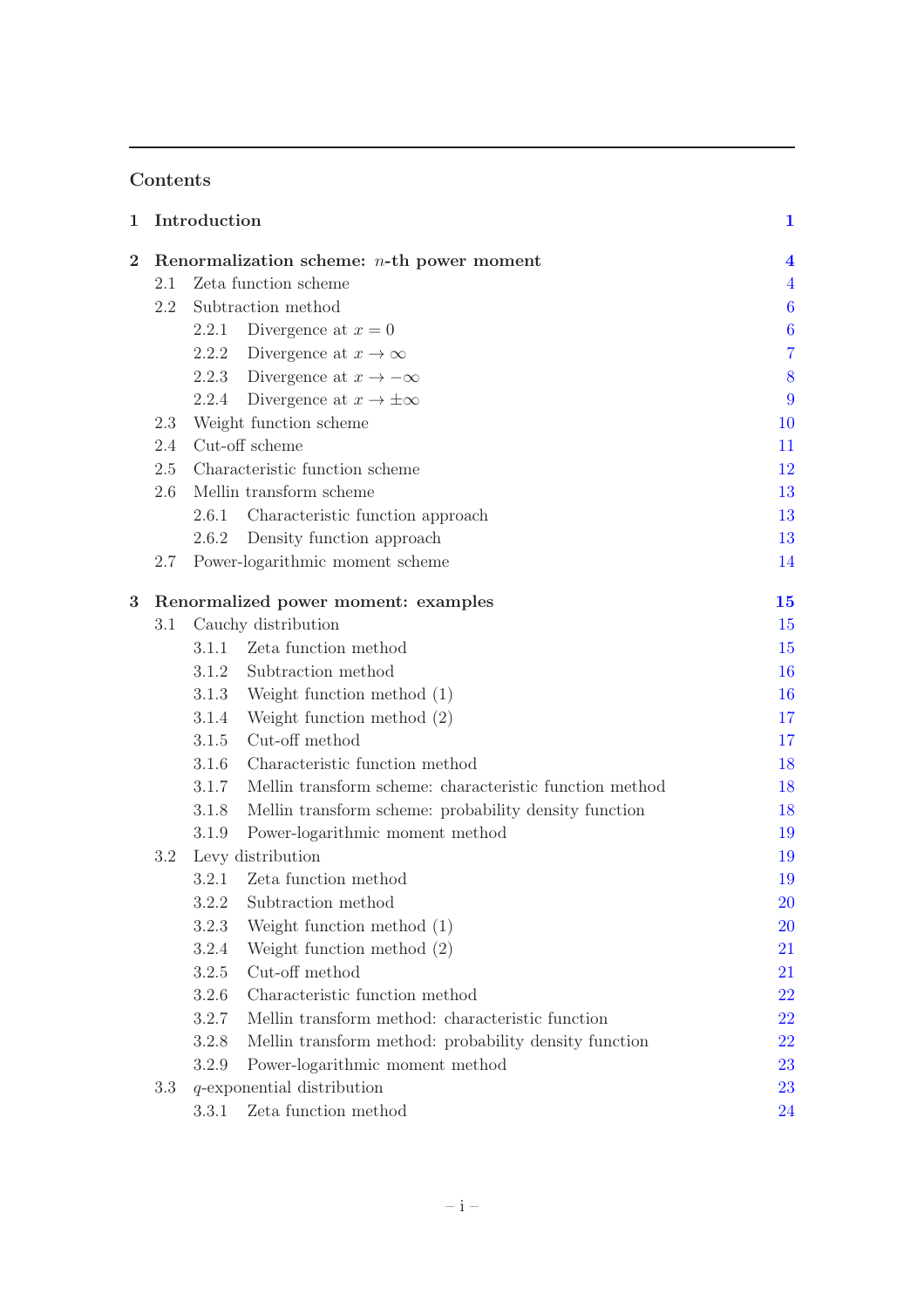|     | 3.3.2 | Subtraction method                                        | 24                                                                                                                             |
|-----|-------|-----------------------------------------------------------|--------------------------------------------------------------------------------------------------------------------------------|
|     | 3.3.3 | Weight function method $(1)$                              | 25                                                                                                                             |
|     | 3.3.4 | Weight function method $(2)$                              | 26                                                                                                                             |
|     | 3.3.5 | Cut-off method                                            | 27                                                                                                                             |
|     | 3.3.6 | Characteristic function method                            | 27                                                                                                                             |
|     | 3.3.7 | Mellin transform method: characteristic function          | 28                                                                                                                             |
|     | 3.3.8 | Mellin transform method: probability density function     | 28                                                                                                                             |
|     | 3.3.9 | Power-logarithmic moment method                           | 28                                                                                                                             |
|     |       |                                                           | 29                                                                                                                             |
| 3.4 |       |                                                           | 29                                                                                                                             |
|     | 3.4.1 | Zeta function method                                      | 30                                                                                                                             |
|     | 3.4.2 | Subtraction method                                        | 31                                                                                                                             |
|     | 3.4.3 | Cut-off method                                            | 32                                                                                                                             |
|     | 3.4.4 | Characteristic function method                            | 33                                                                                                                             |
|     | 3.4.5 | Mellin transform method: characteristic function          | 34                                                                                                                             |
|     | 3.4.6 | Mellin transform method: probability density function     | 34                                                                                                                             |
|     | 3.4.7 | Removing singularity from renormalized $n$ -th moment     | 34                                                                                                                             |
|     |       |                                                           | 35                                                                                                                             |
|     |       |                                                           |                                                                                                                                |
|     |       | Calculating logarithmic moment from power moment          | 36                                                                                                                             |
| 5.1 |       | Power moment scheme                                       | 37                                                                                                                             |
| 5.2 |       | Zeta function method                                      | 38                                                                                                                             |
| 5.3 |       | Characteristic function method                            | 38                                                                                                                             |
|     |       | Calculating logarithmic moment from power moment: example | 38                                                                                                                             |
| 6.1 |       | Cauchy distribution                                       | 38                                                                                                                             |
| 6.2 |       | Levy distribution                                         | 39                                                                                                                             |
| 6.3 |       | $q$ -exponential distribution                             | 39                                                                                                                             |
| 6.4 |       | $q$ -Gaussian distribution                                | 40                                                                                                                             |
| 6.5 |       | Normal distribution                                       | 41                                                                                                                             |
| 6.6 |       | Student's t-distribution                                  | 41                                                                                                                             |
| 6.7 |       | Laplace distribution                                      | 42                                                                                                                             |
|     |       |                                                           | 3.3.10 Removing singularity from renormalized $n$ -th moment<br>$q$ -Gaussian distribution<br>Nonpositive integer power moment |

# <span id="page-2-0"></span>1 Introduction

The moment of a distribution with the probability density function  $p(x)$ , generally, is defined by

<span id="page-2-1"></span>
$$
m_f = \int_{-\infty}^{\infty} p(x) f(x) dx.
$$
 (1.1)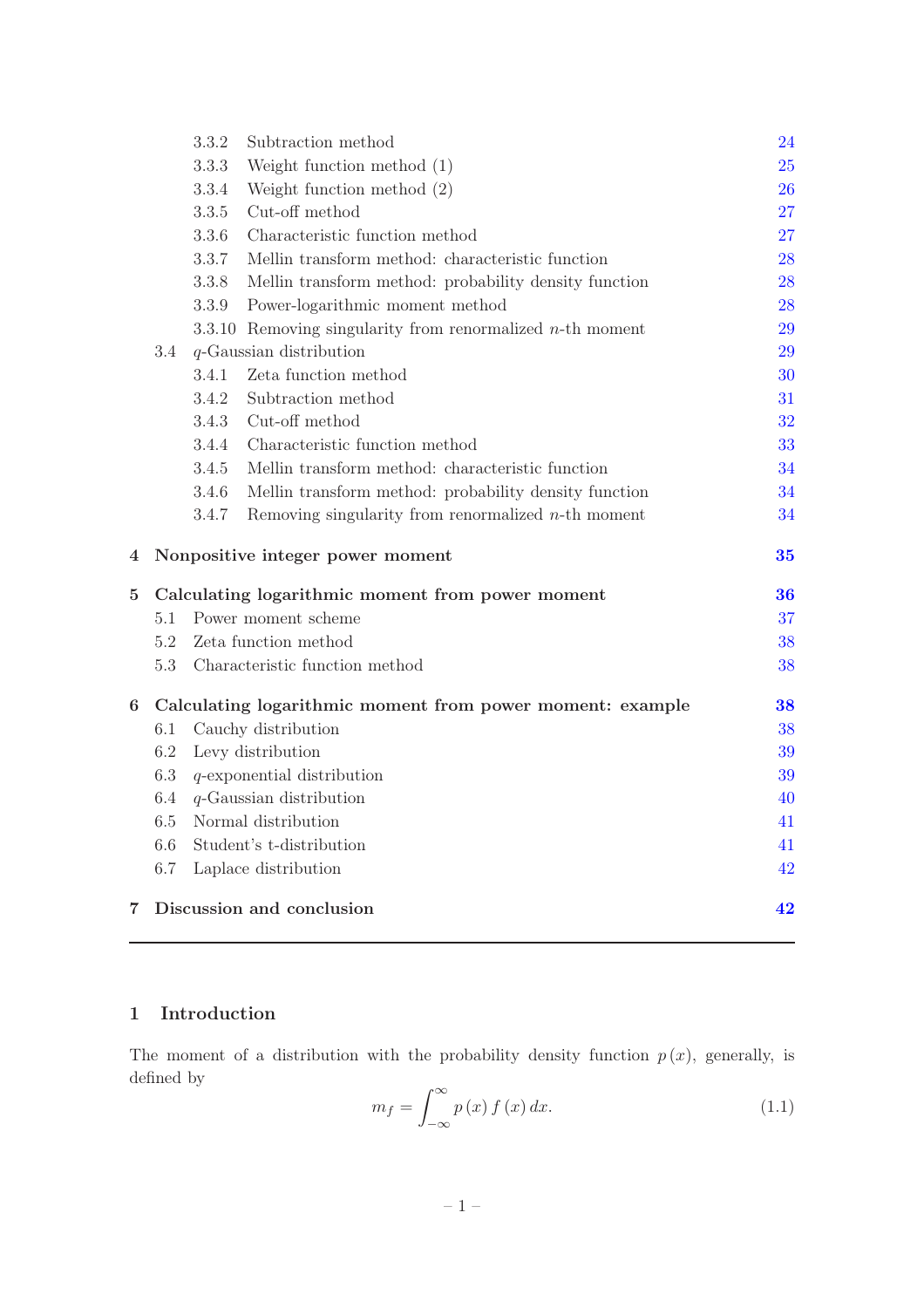Different  $f(x)$  define different moments. The most familiar moments are the *n*-th power moment and the logarithmic moment, corresponding to  $f(x)$  is a power function or a logarithmic function.

Choosing  $f(x) = x^n$  defines the *n*-th power moment:

<span id="page-3-0"></span>
$$
m_n = \int_{-\infty}^{\infty} p(x) x^n dx.
$$
 (1.2)

The zeroth moment corresponds to the normalization, the first moment is the mean value, the second central moment is the variance, the third central moment is the skewness, and the fourth central moment is the kurtosis [\[1\]](#page-45-0). Choosing  $f(x) = \ln^n x$  defines the *n*-th logarithmic moment [\[2\]](#page-45-1):

<span id="page-3-1"></span>
$$
\widetilde{m}_n = \int_{-\infty}^{\infty} p(x) \ln^n x dx.
$$
\n(1.3)

The moment of continuous distributions is usually defined by integrals. If the function  $p(x) f(x)$  in Eq. [\(1.1\)](#page-2-1) is nonintegrable, the moment  $m<sub>f</sub>$  does not exist. The existence of the *n*-th moment, by definition [\(1.2\)](#page-3-0), relies on whether  $p(x) x^n$  is integrable or not. Similarly, the existence of the logarithmic moment requires  $p(x) \ln^n x$  to be integrable. In various statistical distributions, some have moments, such as the normal distribution, the Laplace distribution, and Student's t-distribution; some have no moments, such as the Cauchy distribution and the Levy distribution; some have moments only under some special values of parameters, such as the q-exponential distribution and the  $q$ -Gaussian distribution [\[3\]](#page-45-2). In this paper, by analogy with the renormalization method in quantum field theory, we suggest a renormalization scheme to remove the divergence in the integral definition of moments, Eq.  $(1.1)$ , to achieve a finite renormalized moment.

For the distribution that has no moment, the integral in the definition [\(1.1\)](#page-2-1) is divergent. The renormalization treatment aims to achieve a finite moment by removing the divergence in the integral definition [\(1.1\)](#page-2-1). Roughly speaking, such a treatment is to obtain a finite value by subtracting infinity from infinity. However, this treatment will naturally cause a problem: whether the renormalized result depends on the choice of subtraction scheme. After all, infinity minus infinity can give any value. A correct subtraction treatment must be subtraction-scheme independent. The renormalized results given by the different renormalization schemes must be the same.

In order to show the validity of the renormalization schemes suggested in this paper, we construct a variety of renormalization schemes and renormalize an  $n$ -th moment with different renormalization schemes. If the renormalized  $n$ -th moment given by different schemes are the same, then the renormalization-scheme independence is verified.

Constructing more than one renormalization scheme also has a technical reason. The renormalization procedure, practically, depends on exact results, such as exact integrals and exact sums. Nevertheless, the exact result is not always available. We will have more opportunities if we have more than one renormalization scheme. The exact result that cannot be obtained by one scheme may be obtained by other schemes. Therefore, more renormalization schemes mean more operability.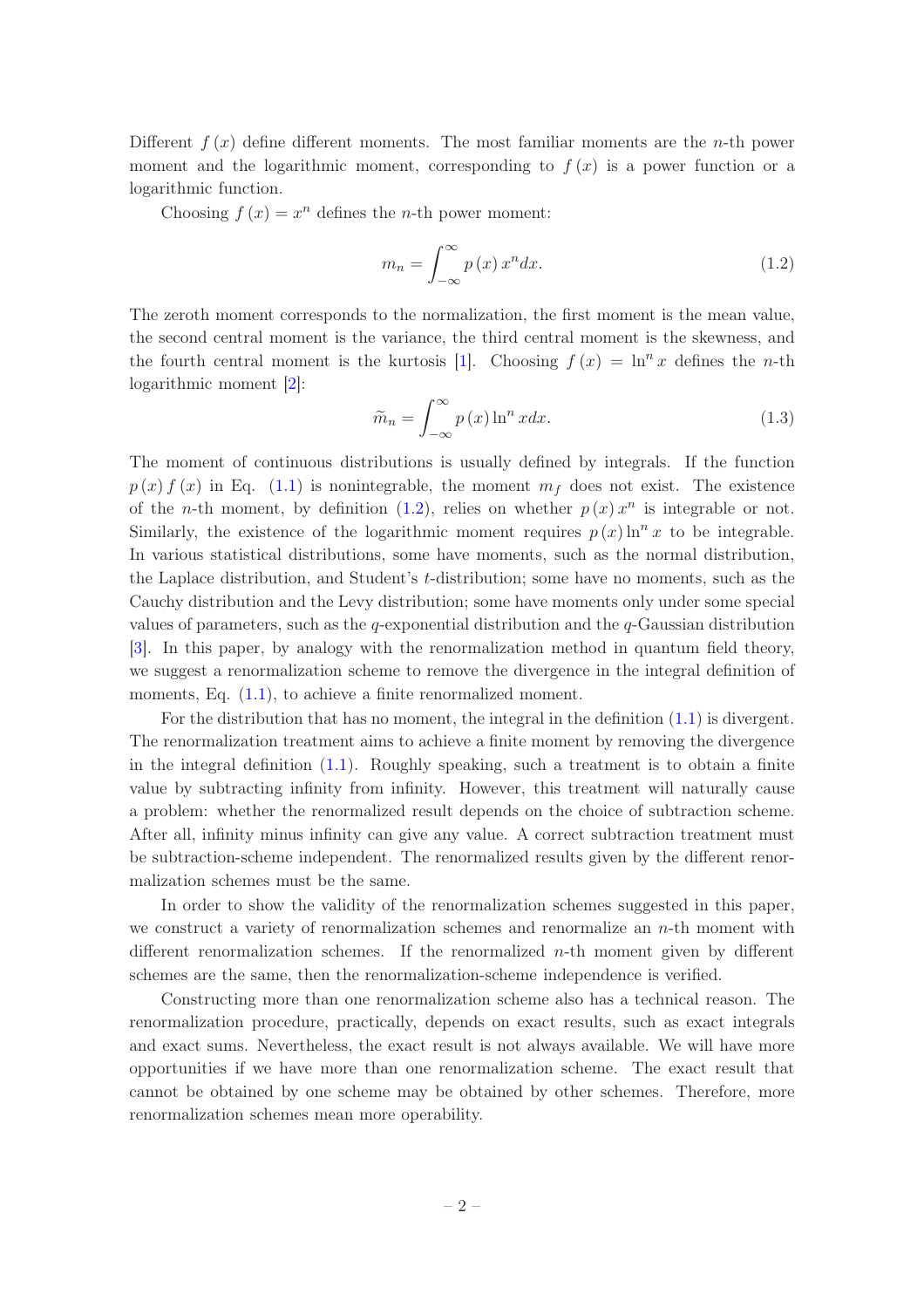In this paper, we will construct the following renormalization schemes: zeta function scheme, subtraction scheme, weighted moment scheme, cut-off scheme, characteristic function scheme, Mellin transformation scheme, and power-logarithmic moment scheme.

Using the renormalization scheme suggested in this paper, we will calculate the renormalized n-th power moment for the following distributions: Cauchy distribution, Levy distribution,  $q$ -exponential distribution, and  $q$ -Gaussian distribution. We use more than one renormalization scheme for each distribution. Whether a renormalization scheme applies to a certain distribution depends on, for example, whether the integral in the renormalization procedure can be exactly worked out.

For power moments, we usually only consider positive-integer power moments. However, in the renormalization treatment, we can obtain arbitrary real-number power moments and even complex-number power moments. By observing a complex-number power moment, we can analyze the singularity structure of the moment function on the complex plane. For example, the Laplace distribution has any positive-integer power moments. However, when we extend the moment function of the Laplace distribution to the complex plane, we will find that the complex moment function of the Laplace distribution is singular at the negativeinteger power, and the negative-integer power is the singularity of complex-number moment function. The Laplace distribution does not have negative-integer power moments. In order to obtain the negative-integer power moments of the Laplace distribution, we need to use the renormalization method suggested in this paper.

In addition to renormalization schemes, we also provide a method to calculate logarithmic moments from power moments. The method is suitable for the case that the calculation of logarithmic moments is more complicated than that of power moments. However, some distributions have logarithmic moments but have no power moments. That is, the integral in the logarithmic moment  $(1.3)$  converges, but the integral in the power moment  $(1.2)$ diverges. If we still want to use the power moment to calculate the logarithmic moment, we can use the renormalized power moment instead of the divergent power moment. In this paper, we give some examples of calculating logarithmic moments from power moments, including Cauchy distribution, Levy distribution,  $q$ -exponential distribution,  $q$ -Gaussian distribution, normal distribution, Student's t-distribution, and Laplace distribution. In these examples, some distributions have power moments, and others do not. For distributions that have no power moments, the renormalized power moment needs to be calculated first.

Calculating logarithmic moments from power moments also verifies the validity of the renormalization scheme. For a distribution that has no power moments but has logarithmic moments, we only need to renormalize the power moment, and the logarithmic moment can be obtained directly by definition [\(1.3\)](#page-3-1). Comparing the logarithmic moment obtained from the renormalized power moment with the logarithmic moment calculated by definition [\(1.3\)](#page-3-1), we can verify the validity of renormalization.

The Cauchy distribution is widely used in physics and mathematics, such as the phase oscillator systems [\[4](#page-45-3)], the fractional generalized Cauchy process [\[5\]](#page-45-4), many-body localized systems [\[6\]](#page-45-5), the edge of chaos and avalanches in neural networks [\[7](#page-45-6)], the factor models and contingency tables [\[8](#page-45-7)], the Dirichlet random probability [\[9](#page-45-8)], the statistical depth [\[10](#page-45-9)], and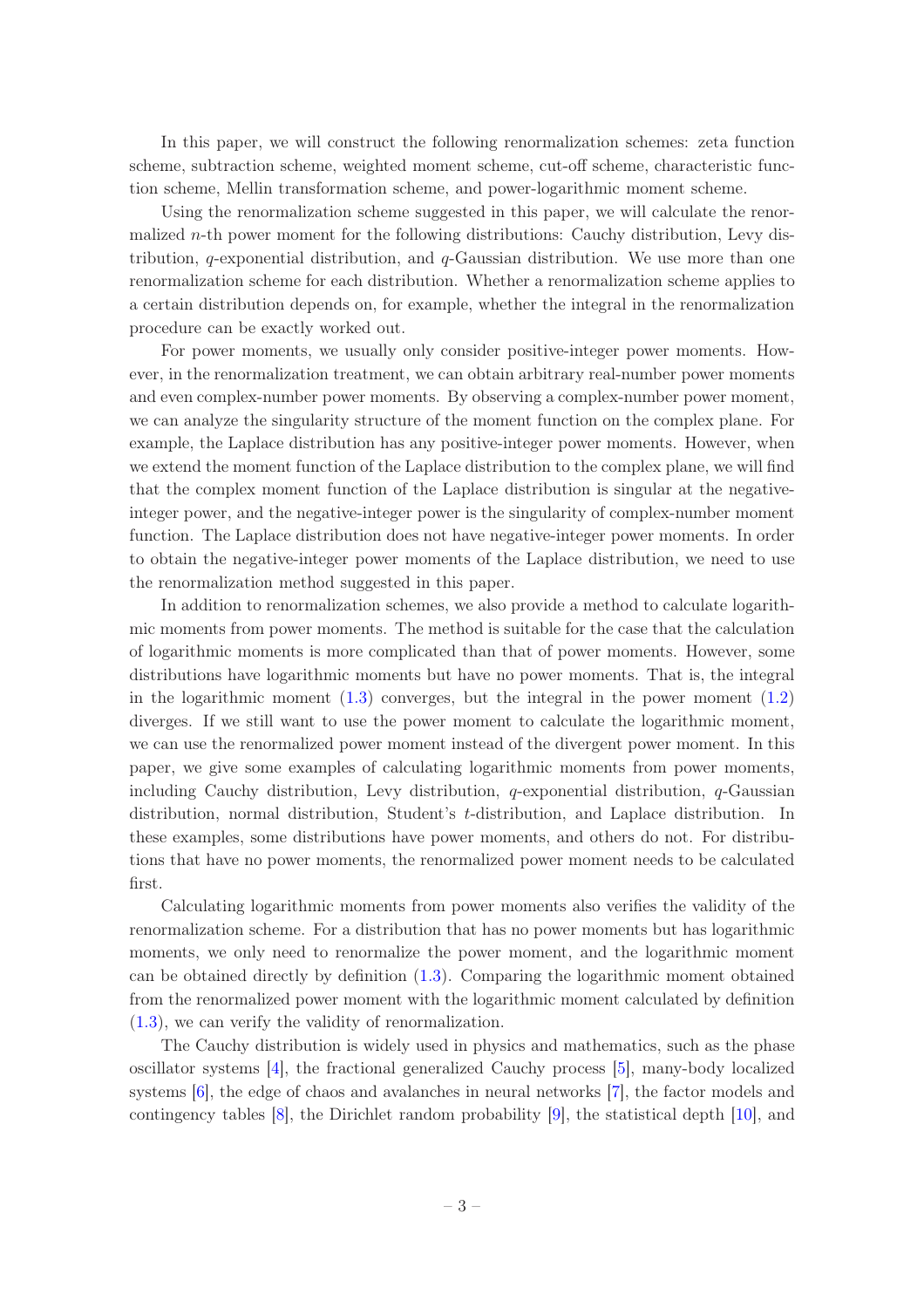the image processing [\[11\]](#page-46-0). The Levy distribution is a special case of the Levy  $\alpha$ -stable distribution [\[12\]](#page-46-1). The Levy distribution plays important roles in the geometry of multiparameter families of quantum states [\[13\]](#page-46-2), the efficiency of random target search strategies quantification [\[14\]](#page-46-3), the nondiffusive suprathermal ion transport [\[15\]](#page-46-4), and the multimode viscous hydrodynamics for one-dimensional spinless electrons [\[16\]](#page-46-5). The q-exponential distribution and the  $q$ -Gaussian distribution are examples of the Tsallis distributions arising from the maximization of the Tsallis entropy under appropriate constraints [\[17\]](#page-46-6). The  $q$ -exponential distribution is a generalization of the exponential distribution, and the  $q$ -Gaussian distribution is a generalization of the Gaussian distribution [\[18](#page-46-7)]. The q-exponential distribution and the  $q$ -Gaussian distribution are popular in complex systems [\[19\]](#page-46-8), the two-qubit quantum system and the transverse-momentum behavior of hadrons in high-energy proton-proton collisions [\[20](#page-46-9)], the quantum Coulomb system in a confining potential [\[21](#page-46-10)], financial market [\[22](#page-46-11)[–25](#page-46-12)], the clustering algorithm for cryo-electron microscopy [\[26\]](#page-46-13), the Wasserstein Geometry [\[27\]](#page-46-14), and the Swarm Quantum-like Particle Optimization algorithms [\[28](#page-46-15)].

In section [2,](#page-5-0) we construct renormalization schemes for power moments. In section [3,](#page-16-0) we apply the renormalization scheme to calculate the renormalized power moment for various distributions. In section [4,](#page-36-0) we discuss the generalization of the renormalized power moment. We provide a method to calculate logarithmic moments from power moments in section [5,](#page-37-0) and give examples in section [6.](#page-39-2) Discussions and conclusion are in section [7.](#page-43-1)

# <span id="page-5-0"></span>2 Renormalization scheme:  $n$ -th power moment

In this section, to remove divergences in power moments of distributions that have no well-defined moment, we construct several different renormalization schemes, including the zeta function scheme, the subtraction scheme, the weighted moment scheme, the cut-off scheme, the characteristic function scheme, the Mellin transformation scheme, and the power-logarithmic moment scheme. Moreover, in a renormalization scheme, we introduce the power-logarithmic moment. In the following, we apply these renormalization schemes to various distributions.

# <span id="page-5-1"></span>2.1 Zeta function scheme

The key step in the renormalization procedure is the analytical continuation. The analytical continuation of the zeta function is well studied in mathematics and has been systematically applied to the renormalization in quantum field theory [\[29\]](#page-47-0). In this section, we establish the zeta function renormalization scheme for the distribution that has no power moment.

A spectrum is a series of numbers, discrete or continuous. For example, all eigenvalues of an operator form an eigenvalue spectrum. From a given spectrum, we can define spectral functions, such as spectral zeta functions, one-loop effective actions, vacuum energies, and various thermodynamic quantities [\[30](#page-47-1), [31\]](#page-47-2). Here, we focus on the spectral zeta function.

Generalized spectral zeta function. For a discrete spectrum  $\{\lambda_0, \lambda_1, \ldots, \lambda_n, \ldots\}$ , the spectral zeta function is defined as  $\zeta(s) = \sum_{\lambda_n \geq \lambda_0(\neq -\infty)} \lambda_n^{-s}$  [\[31\]](#page-47-2). For a continuous spectrum, with the spectral density function  $\rho(\lambda)$ , the spectral zeta function is defined as  $\zeta(s) = \int_{\lambda_0}^{\infty} d\lambda \rho(\lambda) \lambda^{-s}$ . In physics, however, the physical operators are usually lower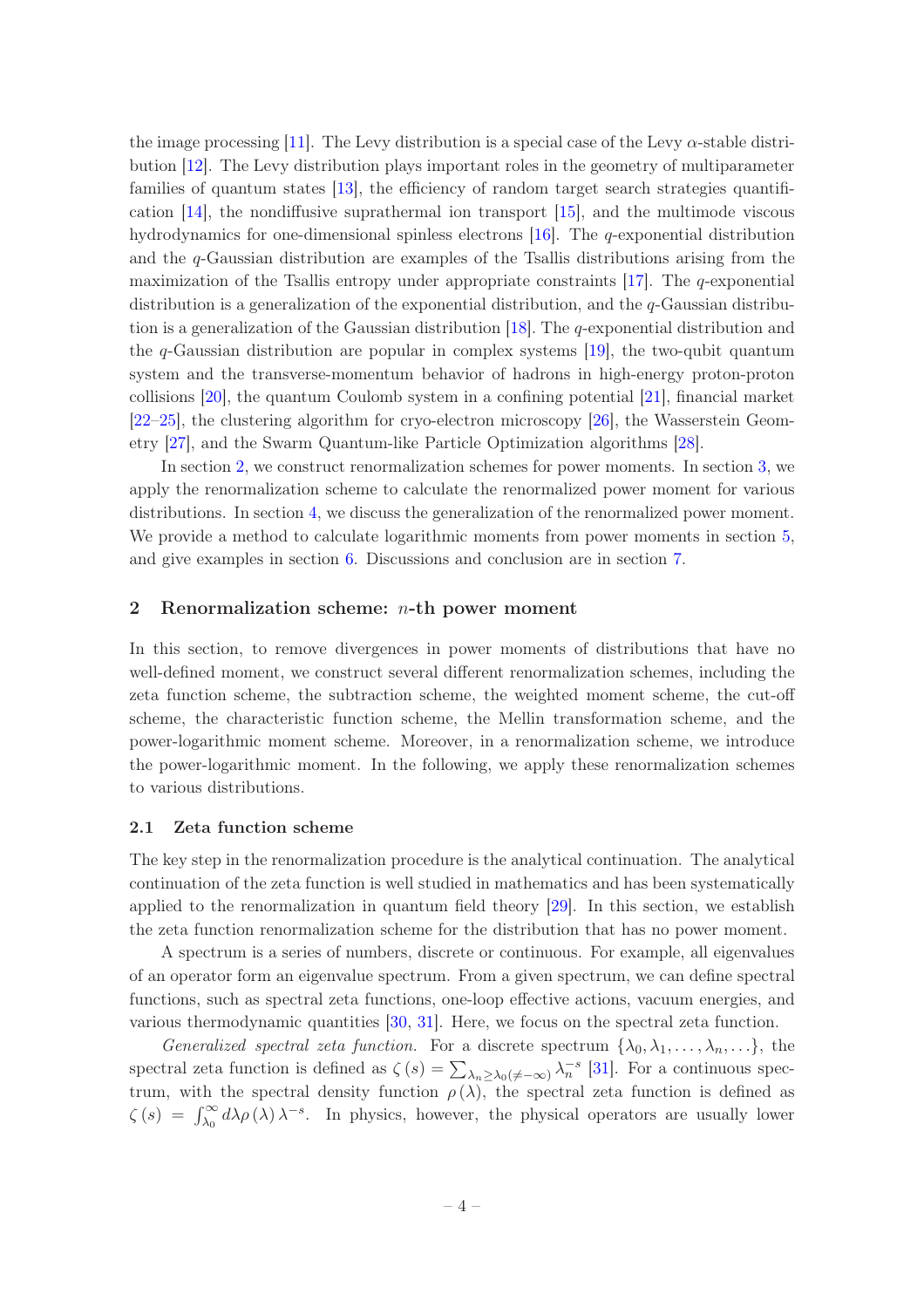bounded. The above definition of spectral zeta functions applies only to lower bounded spectra. Since the random variables in many distributions are ranged from  $-\infty$  to  $+\infty$ , before we apply the spectral zeta function to statistical distributions, we must generalize the spectral zeta function to the spectrum that is neither lower bounded nor upper bounded.

For the spectrum that is neither lower bounded nor upper bounded, for the discrete spectrum, we generalize the spectral zeta function as

$$
\zeta(s) = \sum_{-\infty < \lambda_n < \infty} \lambda_n^{-s}.\tag{2.1}
$$

and for the continuous spectrum,

<span id="page-6-0"></span>
$$
\zeta(s) = \int_{-\infty}^{\infty} d\lambda \rho(\lambda) \lambda^{-s}.
$$
 (2.2)

Moment as zeta function. To perform renormalization with the zeta function, we regard that all random variables form a spectrum. In this way, each probability distribution has its own zeta function.

Concretely, we regard the random variable  $x$  in the distribution function as an element  $\lambda$  in a spectrum, and regard the probability density function  $p(x)$  as the spectral density function  $\rho(\lambda)$ . Thus, taking continuous spectra as an example, the spectral zeta function [\(2.2\)](#page-6-0) becomes

$$
\zeta(s) = \int_{-\infty}^{\infty} dx p(x) x^{-s}.
$$
\n(2.3)

Comparing with the definition of the *n*-th power moment  $(1.2)$  shows that the *n*-th power moment is a spectral zeta function:

<span id="page-6-1"></span>
$$
m_n^{\text{ren}} = \zeta(-n),\tag{2.4}
$$

where  $m_n^{\text{ren}}$  denotes the *n*-th renormalized power moment.

It should be emphasized that although the integral in the definition of the  $n$ -th moment [\(1.2\)](#page-3-0) and the spectral zeta function [\(2.2\)](#page-6-0) are the same in form, the analytic region of the spectral zeta function is often larger than the integrable region of the  $n$ -th moment. This is because different representations of the zeta function have different analytic regions. When we express the n-th moment with the spectral zeta function, we have indeed made an analytic continuation and extended the analytic region. In this way, the original divergent moment becomes convergent, and the divergent moment no longer diverges.

Although analytic continuation can remove the divergence caused by the integral definition of the moment, the true singularity in the moment function, the obstacle of analytic continuation, can not be removed by analytic continuation. For true singularities, the role of analytical continuation is to expose singularities. These true singularities will be removed by the minimal subtraction discussed later.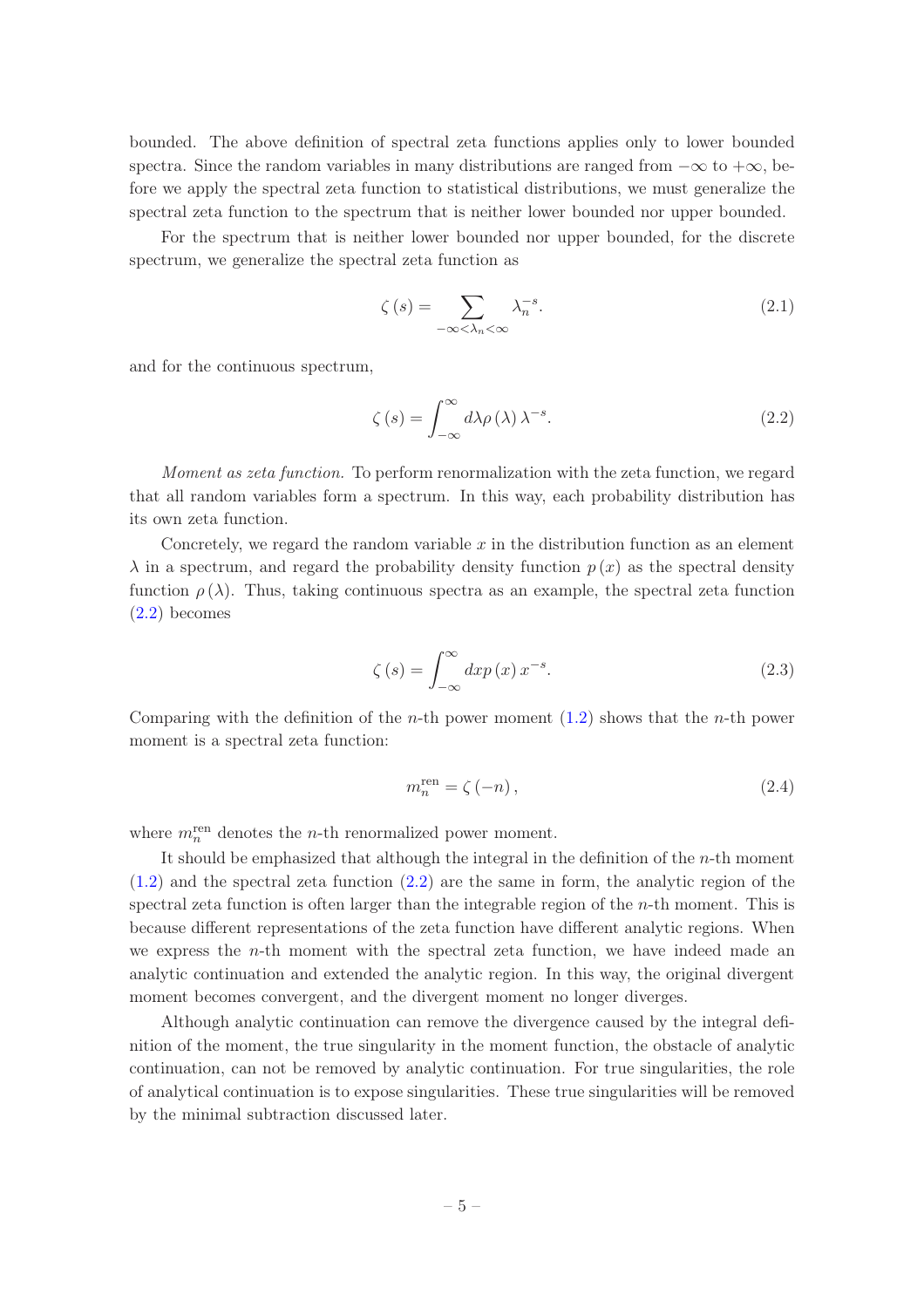# <span id="page-7-0"></span>2.2 Subtraction method

Consider a divergent integral

<span id="page-7-2"></span>
$$
m = \int_{-\infty}^{\infty} f(x) dx.
$$
 (2.5)

We remove divergence by introducing counterterm terms. We consider the divergence of the integral at  $x = 0$ ,  $x \to \infty$ ,  $x \to -\infty$ , and  $x \to \pm\infty$ , respectively.

# <span id="page-7-1"></span>2.2.1 Divergence at  $x = 0$

First, consider the case that the integral diverges at the lower limit of the integral,  $x = 0$ . Expand the integrand at  $x = 0$ :

<span id="page-7-3"></span>
$$
f(x) = \sum_{j=1}^{\infty} a_j x^{\alpha_j}
$$
  
= 
$$
\sum_{j=1}^{j_{\text{max}}} a_j x^{\alpha_j} + \sum_{j_{\text{min}}}^{\infty} a_j x^{\alpha_j},
$$
 (2.6)

where  $j_{\text{max}}$  satisfies Re  $\alpha_j \leq -1$  and  $j_{\text{min}}$  satisfies Re  $\alpha_j > -1$ . The divergence at the lower limit  $x = 0$  comes from  $\text{Re}\,\alpha_i \leq -1$ . Thus, we use the method in Ref. [\[32](#page-47-3)] to remove the divergence.

Rewrite the integral [\(2.5\)](#page-7-2) as

$$
m = \left[ \int_{-1}^{0} f(x) dx + \int_{0}^{1} f(x) dx \right] + \left[ \int_{-\infty}^{-1} f(x) dx + \int_{1}^{\infty} f(x) dx \right]
$$
  
=  $I_{\text{div}} + I_{\text{con}}.$  (2.7)

The divergence occurs in  $I_{\text{div}} = \int_{-}^{0}$  $\int_{-1}^{0} f(x) dx + \int_{0}^{1} f(x) dx$ , and the divergence of  $I_{\text{div}}$  comes from the Re  $\alpha_j \leq -1$  term  $\sum_{j=1}^{j_{\text{max}}} a_j x^{\alpha_j}$ . Next, we subtract out the divergence term in  $I_{\text{div}}$ .

Write  $I_{\text{div}}$  as

$$
I_{\rm div} = \int_{-1}^{0} \left[ f(x) - \sum_{j=1}^{j_{\rm max}} a_j x^{\alpha_j} \right] dx + \int_{0}^{1} \left[ f(x) - \sum_{j=1}^{j_{\rm max}} a_j x^{\alpha_j} \right] dx + \int_{-1}^{0} \left[ \sum_{j=1}^{j_{\rm max}} a_j x^{\alpha_j} \right] dx + \int_{0}^{1} \left[ \sum_{j=1}^{j_{\rm max}} a_j x^{\alpha_j} \right] dx.
$$
 (2.8)

Here,  $I_{\text{div}}$  consists of four integrals. The first two integrals are already convergent because the divergent part (Re  $a_j \leq -1$ ) has been subtracted out. The divergence of  $I_{\text{div}}$  is in the last two integrals.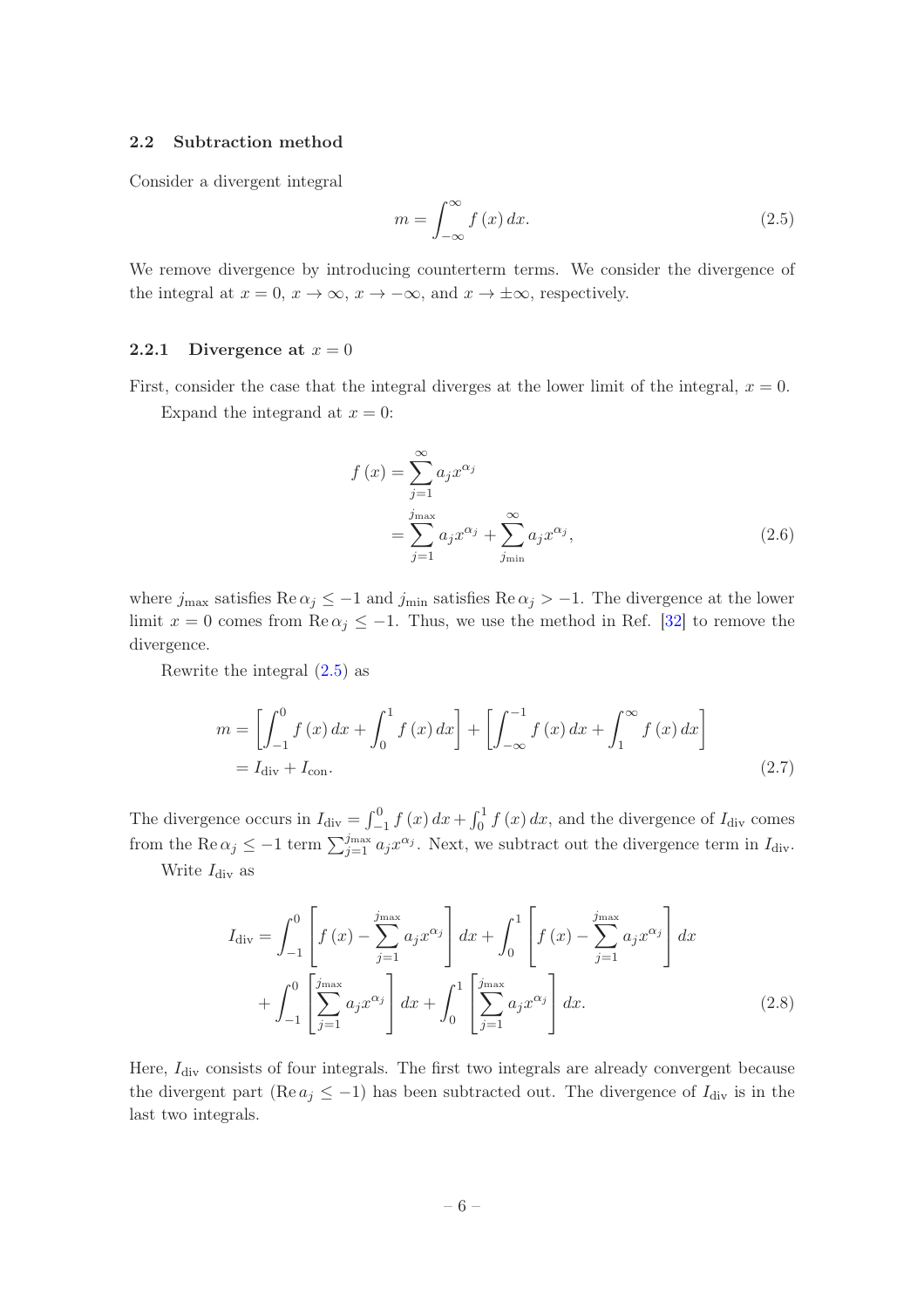In the divergent integral, a negative-power term  $a_{-1}x^{-1}$  may appear and the integral of this term is a logarithmic function. We write this term separately as follows:

$$
\int_{-1}^{0} \left[ \sum_{j=1}^{j_{\text{max}}} a_j x^{\alpha_j} \right] dx
$$
\n
$$
= \left[ \sum_{j=1}^{j_{\text{max}}} \frac{a_j}{\alpha_j + 1} x^{\alpha_j + 1} + a_{-1} \ln x \right]_{x=0^-} - \left[ \sum_{j=1}^{j_{\text{max}}} \frac{a_j}{\alpha_j + 1} x^{\alpha_j + 1} + a_{-1} \ln x \right]_{x=-1}, \quad (2.9)
$$

and

$$
\int_{0}^{1} \left[ \sum_{j=1}^{j_{\text{max}}} a_{j} x^{\alpha_{j}} \right] dx
$$
\n
$$
= \left[ \sum_{j=1}^{j_{\text{max}}} \frac{a_{j}}{\alpha_{j} + 1} x^{\alpha_{j} + 1} + a_{-1} \ln x \right]_{x=1} - \left[ \sum_{j=1}^{j_{\text{max}}} \frac{a_{j}}{\alpha_{j} + 1} x^{\alpha_{j} + 1} + a_{-1} \ln x \right]_{x=0^{+}}, \quad (2.10)
$$

where  $\sum'$  denotes that the negative-power term is not included in the sum, i.e.,  $\alpha_j \neq -1$ . Obviously, these two integrals converge at  $x = -1$  and  $x = 1$ , and the divergence comes from  $x = 0$ . After removing the divergent term  $\left[\sum_{i=1}^{j_{\text{max}}}\right]$  $j=1$  $\frac{a_j}{\alpha_j+1}x^{\alpha_j+1}+a_{-1}\ln x$ 1  $x=0^{\pm}$ , we arrive at a renormalized result,

$$
I_{\rm div}^{\rm ren} = \int_{-1}^{0} \left[ f(x) - \sum_{j=1}^{j_{\rm max}} a_j x^{\alpha_j} \right] dx + \int_{0}^{1} \left[ f(x) - \sum_{j=1}^{j_{\rm max}} a_j x^{\alpha_j} \right] dx
$$

$$
- \sum_{j=1}^{j_{\rm max}} \frac{(-1)^{\alpha_j + 1} a_j}{\alpha_j + 1} + i \pi a_{-1} + \sum_{j=1}^{j_{\rm max}} \frac{a_j}{\alpha_j + 1}.
$$
(2.11)

The renormalized *n*-th moment, by Eqs.  $(2.7)$  and  $(2.11)$ , reads

$$
m^{\text{ren}} = \int_{-\infty}^{-1} f(x) dx + \int_{-1}^{0} \left[ f(x) - \sum_{j=1}^{j_{\text{max}}} a_j x^{\alpha_j} \right] dx + \int_{0}^{1} \left[ f(x) - \sum_{j=1}^{j_{\text{max}}} a_j x^{\alpha_j} \right] dx
$$

$$
- \sum_{j=1}^{j_{\text{max}}} \frac{(-1)^{\alpha_j+1} a_j}{\alpha_j+1} + i\pi a_{-1} + \sum_{j=1}^{j_{\text{max}}} \frac{a_j}{\alpha_j+1} + \int_{1}^{\infty} f(x) dx.
$$
(2.12)

# <span id="page-8-0"></span>2.2.2 Divergence at  $x \to \infty$

If the integral diverges at  $x \to \infty$ , we expand the integrand at  $x \to \infty$ :

<span id="page-8-1"></span>
$$
f(x) = \sum_{j=1}^{\infty} b_j \frac{1}{x^{\beta_j}}.
$$
\n(2.13)

The terms of  $\text{Re } \beta_i \leq 1$  will diverge. We use the treatment above to remove the divergence.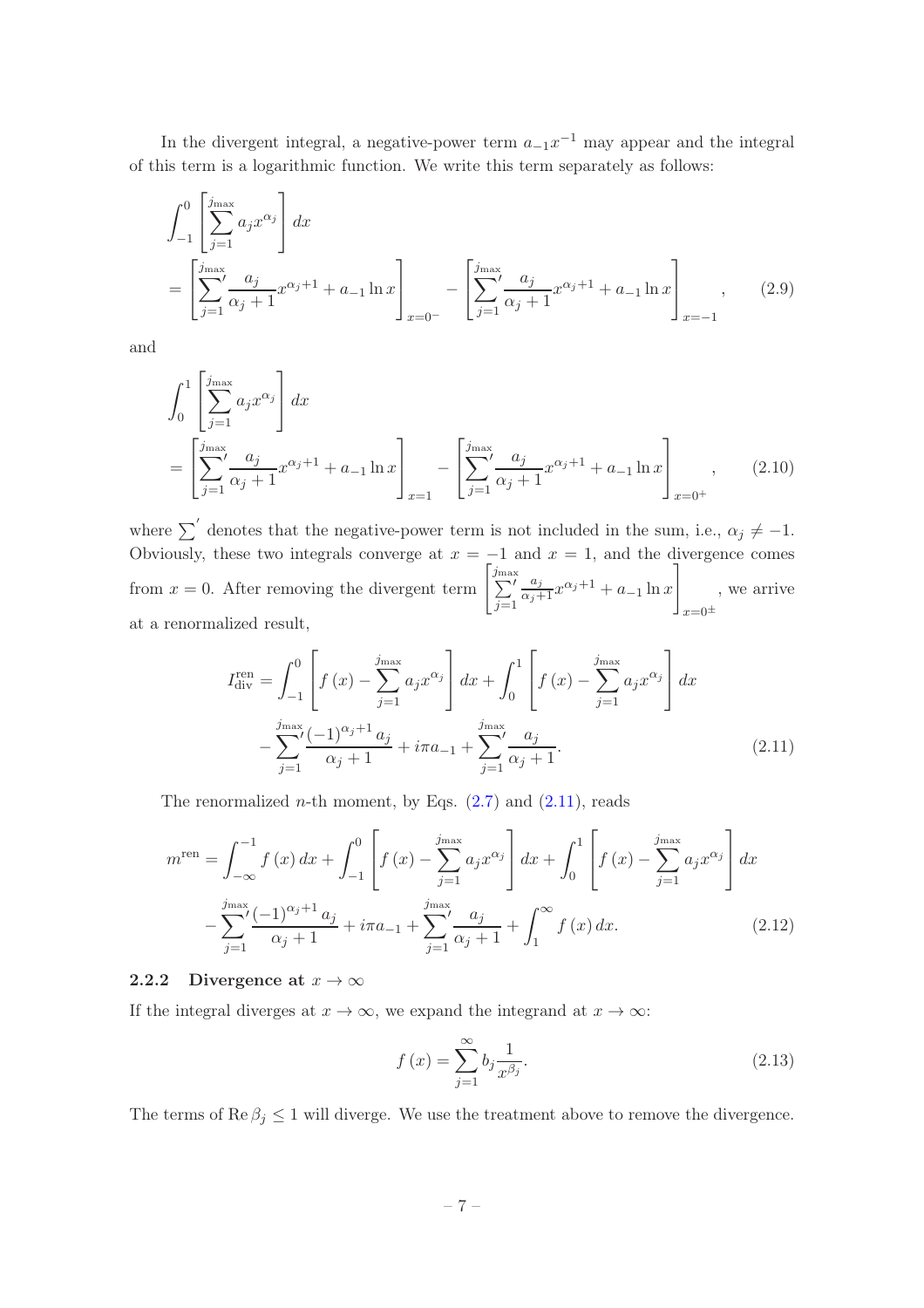Write the integral [\(2.5\)](#page-7-2) in two parts:

<span id="page-9-1"></span>
$$
m = \int_{-\infty}^{1} f(x) dx + \int_{1}^{\infty} f(x) dx
$$

$$
= I_{\text{con}} + I_{\text{div}}.
$$
(2.14)

 $I_{\text{con}}$  is convergent and  $I_{\text{div}}$  diverges.

Write the divergent integral  $I_{\text{div}}$  as

$$
I_{\rm div} = \int_{1}^{\infty} \left[ f(x) - \sum_{j=1}^{j_{\rm max}} b_j \frac{1}{x^{\beta_j}} \right] dx + \int_{1}^{\infty} \left[ \sum_{j=1}^{j_{\rm max}} b_j \frac{1}{x^{\beta_j}} \right] dx
$$
  

$$
= \int_{1}^{\infty} \left[ f(x) - \sum_{j=1}^{j_{\rm max}} b_j \frac{1}{x^{\beta_j}} \right] dx + \left[ \sum_{j=1}^{j_{\rm max}} \frac{b_j}{1 - \beta_j} \frac{1}{x^{\beta_j - 1}} + b_{-1} \ln x \right]_{x \to \infty}
$$
  

$$
- \left[ \sum_{j=1}^{j_{\rm max}} \frac{b_j}{1 - \beta_j} \frac{1}{x^{\beta_j - 1}} + b_{-1} \ln x \right]_{x = 1},
$$
(2.15)

where the sum  $\sum'$  does not contain the negative-power term, i.e.,  $\beta_j \neq 1$ , and  $j_{\text{max}}$  satisfies  $\text{Re } \beta_j \leq 1.$  After removing the divergent term  $\left[\sum_{i=1}^{j_{\text{max}}} \right]$  $j=1$  $b_j$  $1-\beta_j$ 1  $rac{1}{x^{\beta_j-1}} + b_{-1} \ln x$ 1  $x \rightarrow \infty$ , we arrive at a renormalized result

<span id="page-9-2"></span>
$$
I_{\rm div}^{\rm ren} = \int_1^{\infty} \left[ f(x) - \sum_{j=1}^{j_{\rm max}} b_j \frac{1}{x^{\beta_j}} \right] dx - \sum_{j=1}^{j_{\rm max}} \frac{b_j}{1 - \beta_j}.
$$
 (2.16)

The renormalized *n*-th moment, by Eqs.  $(2.14)$  and  $(2.16)$ , reads

<span id="page-9-3"></span>
$$
m^{\text{ren}} = \int_{-\infty}^{1} f(x) dx + \int_{1}^{\infty} \left[ f(x) - \sum_{j=1}^{j_{\text{max}}} b_j \frac{1}{x^{\beta_j}} \right] dx - \sum_{j=1}^{j_{\text{max}}} \frac{b_j}{1 - \beta_j}.
$$
 (2.17)

# <span id="page-9-0"></span>2.2.3 Divergence at  $x \to -\infty$

If the integral diverges at  $x \to -\infty$ , we expand the integrand at  $x \to -\infty$ :

$$
f(x) = \sum_{j=1}^{\infty} c_j \frac{1}{x^{\gamma_j}}.
$$
\n(2.18)

The terms of  $\text{Re } \gamma_j \leq 1$  will diverge.

Write the integral [\(2.5\)](#page-7-2) in two parts:

$$
m = \int_{-\infty}^{-1} f(x) \, dx + \int_{-1}^{\infty} f(x) \, dx \tag{2.19}
$$

$$
=I_{\rm div} + I_{\rm con}.\tag{2.20}
$$

 $I_{\text{con}}$  is convergent and  $I_{\text{div}}$  diverges.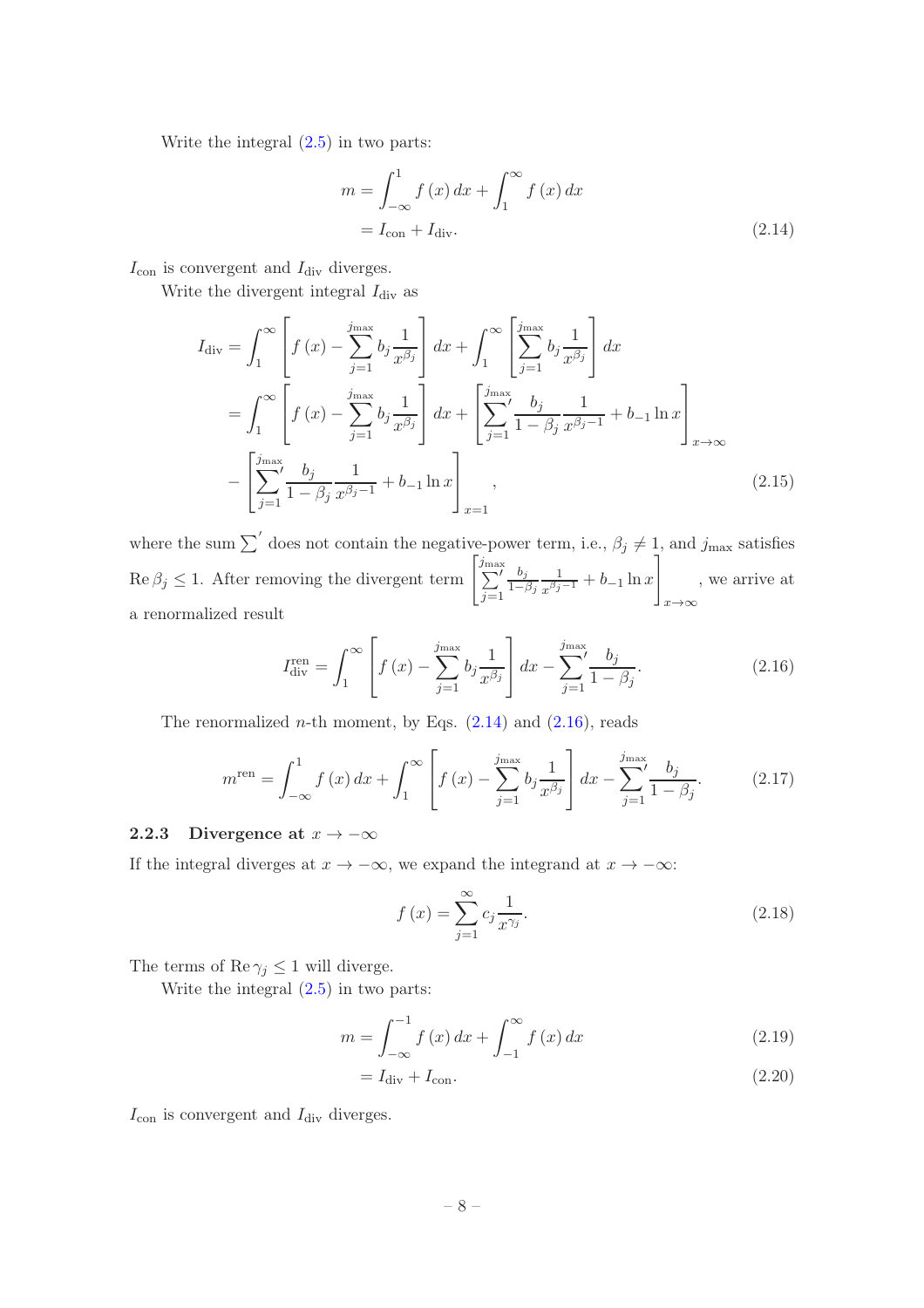Write the divergent integral  $I_{\text{div}}$  as

$$
I_{\rm div} = \int_{-\infty}^{-1} \left[ f(x) - \sum_{j=1}^{j_{\rm max}} c_j \frac{1}{x^{\gamma_j}} \right] dx + \int_{-\infty}^{-1} \left[ \sum_{j=1}^{j_{\rm max}} c_j \frac{1}{x^{\gamma_j}} \right] dx
$$
  
\n
$$
= \int_{-\infty}^{-1} \left[ f(x) - \sum_{j=1}^{j_{\rm max}} c_j \frac{1}{x^{\gamma_j}} \right] dx + \left[ \sum_{j=1}^{j_{\rm max}} \frac{c_j}{1 - \gamma_j} \frac{1}{x^{\gamma_j - 1}} + c_{-1} \ln x \right]_{x \to -1}
$$
  
\n
$$
- \left[ \sum_{j=1}^{j_{\rm max}} \frac{c_j}{1 - \gamma_j} \frac{1}{x^{\gamma_j - 1}} + c_{-1} \ln x \right]_{x = -\infty},
$$
\n(2.21)

where the sum  $\sum'$  does not contain the negative-power term, i.e.,  $\gamma_j \neq 1$ , and  $j_{\text{max}}$  satisfies  $\text{Re } \gamma_j \leq 1.$  After removing the divergent term  $\left[\sum_{i=1}^{j_{\text{max}}} \right]$  $j=1$  $c_j$  $1-\gamma_j$  $(1)$  $\frac{1}{x}\big)^{\gamma_j-1}+c_{-1}\ln x$ 1  $x=-\infty$ , we arrive at a renormalized result

$$
I_{\rm div}^{\rm ren} = \int_{-\infty}^{-1} \left[ f(x) - \sum_{j=1}^{j_{\rm max}} c_j \frac{1}{x^{\gamma_j}} \right] dx + \sum_{j=1}^{j_{\rm max}} \frac{(-1)^{\gamma_j - 1} c_j}{1 - \gamma_j} + i\pi c_{-1}.
$$
 (2.22)

The renormalized *n*-th moment, by Eqs.  $(2.14)$  and  $(2.16)$ , reads

$$
m^{\text{ren}} = \int_{-1}^{\infty} f(x) dx + \int_{-\infty}^{-1} \left[ f(x) - \sum_{j=1}^{j_{\text{max}}} c_j \frac{1}{x^{\gamma_j}} \right] dx + \sum_{j=1}^{j_{\text{max}}} \frac{(-1)^{\gamma_j - 1} c_j}{1 - \gamma_j} + i\pi c_{-1}.
$$
 (2.23)

# <span id="page-10-0"></span>2.2.4 Divergence at  $x \to \pm \infty$

If the integral diverges at both  $x \to \pm \infty$ , we expand the integrand at  $x \to \pm \infty$ , respectively:

<span id="page-10-1"></span>
$$
f(x) = \sum_{j=1}^{\infty} d_j \frac{1}{x^{\delta_j}}.
$$
\n(2.24)

The terms of  $\text{Re } \delta_j \leq 1$  will diverge.

Write the integral [\(2.5\)](#page-7-2) in two parts:

$$
m = \int_{-1}^{1} f(x) dx + \left[ \int_{-\infty}^{-1} f(x) dx + \int_{1}^{\infty} f(x) dx \right]
$$
  
=  $I_{\text{con}} + I_{\text{div}}.$  (2.25)

 $I_{\text{con}}$  is convergent and  $I_{\text{div}}$  diverges.

Write the divergent integral  $I_{\text{div}}$  as

$$
I_{\rm div} = \int_{-\infty}^{-1} \left[ f(x) - \sum_{j=1}^{j_{\rm max}} d_j \frac{1}{x^{\delta_j}} \right] dx + \int_{-\infty}^{-1} \left[ \sum_{j=1}^{j_{\rm max}} d_j \frac{1}{x^{\delta_j}} \right] dx + \int_{1}^{\infty} \left[ f(x) - \sum_{j=1}^{j_{\rm max}} d_j \frac{1}{x^{\delta_j}} \right] dx + \int_{1}^{\infty} \left[ \sum_{j=1}^{j_{\rm max}} d_j \frac{1}{x^{\delta_j}} \right] dx, \tag{2.26}
$$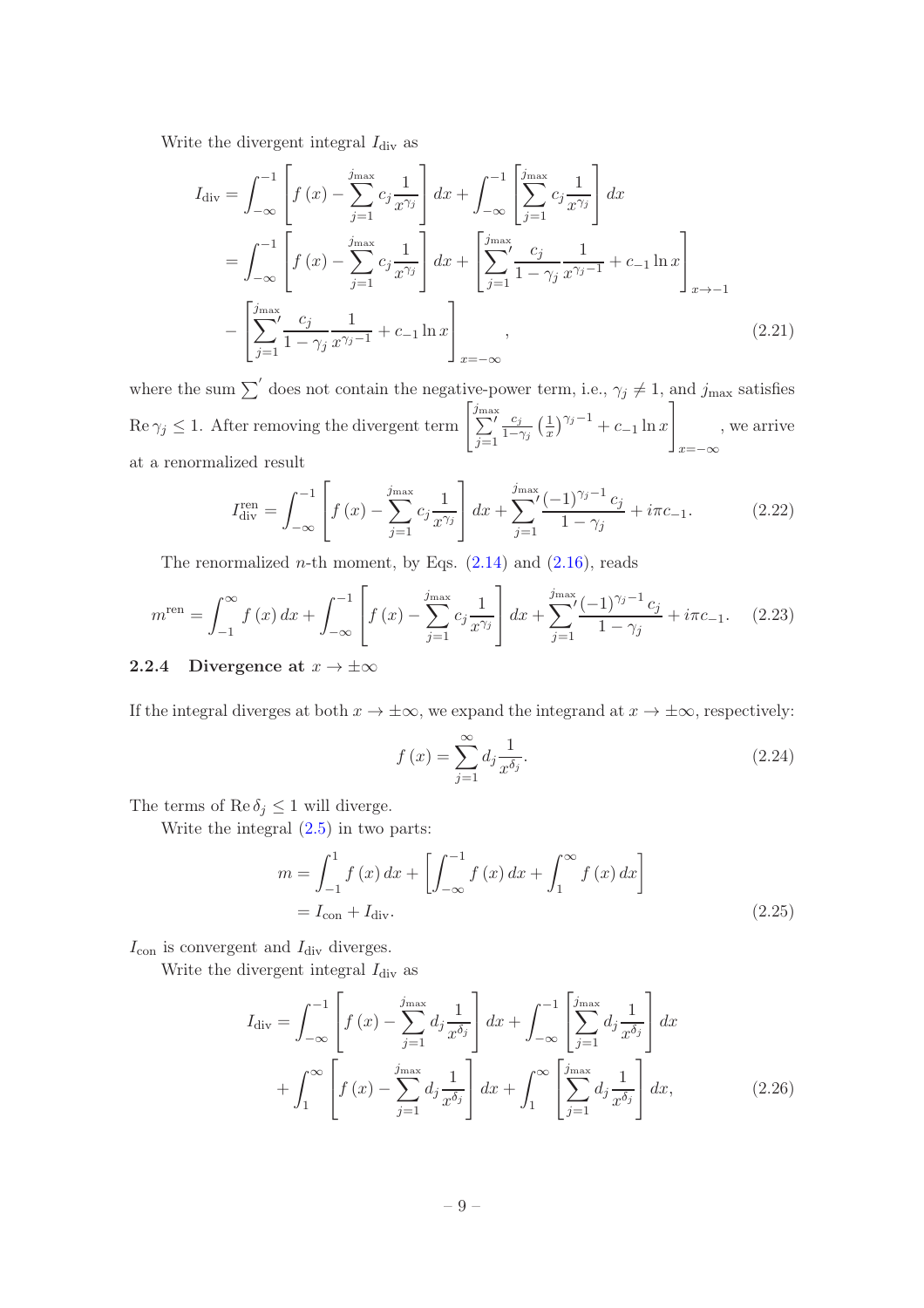where  $j_{\text{max}}$  satisfies Re  $\delta_j \leq 1$ . Working out the integral gives

$$
I_{\rm div} = \int_{-\infty}^{-1} \left[ f(x) - \sum_{j=1}^{j_{\rm max}} d_j \frac{1}{x^{\delta_j}} \right] dx + \sum_{j=1}^{j_{\rm max}} \left. \frac{d_j}{1 - \delta_j} x^{1 - \delta_j} \right|_{x = -\infty}^{x = -1} + d_{-1} \ln x \Big|_{x = -\infty}^{x = -1} + \int_{1}^{\infty} \left[ f(x) - \sum_{j=1}^{j_{\rm max}} d_j \frac{1}{x^{\delta_j}} \right] dx + \sum_{j=1}^{j_{\rm max}} \left. \frac{d_j}{1 - \delta_j} x^{1 - \delta_j} \right|_{x = 1}^{x = -\infty} + d_{-1} \ln x \Big|_{x = 1}^{x = \infty}, \tag{2.27}
$$

where the sum  $\sum'$  does not contain the negative-power term, i.e.,  $\delta_j \neq 1$ . After dropping the divergent terms,  $\sum'$  $j=1$  $x^{1-\delta_j}$  $\Bigg|_{x=-\infty}$ ,  $d_{-1} \ln x \vert_{x=-\infty}$ ,  $\sum'$  $j=1$  $d_j$  $\frac{d_j}{1-\delta_j}x^{1-\delta_j}$  $\Bigg|_{x=\infty}$ , and  $d_{-1} \ln x|_{x=\infty}$ , we arrive at a renormalized result

<span id="page-11-1"></span>
$$
I_{\rm div}^{\rm ren} = \int_{-\infty}^{-1} \left[ f(x) - \sum_{j=1}^{j_{\rm max}} d_j \frac{1}{x^{\delta_j}} \right] dx + \sum_{j=1}^{j_{\rm max}} \frac{(-1)^{1-\delta_j} d_j}{1 - \delta_j} + id_{-1}\pi
$$

$$
+ \int_{1}^{\infty} \left[ f(x) - \sum_{j=1}^{j_{\rm max}} d_j \frac{1}{x^{\delta_j}} \right] dx - \sum_{j=1}^{j_{\rm max}} \frac{d_j}{1 - \delta_j}.
$$
(2.28)

The renormalized *n*-th moment, by Eqs.  $(2.25)$  and  $(2.28)$ , reads

$$
m^{\text{ren}} = \int_{-1}^{1} f(x) dx + \int_{-\infty}^{-1} \left[ f(x) - \sum_{j=1}^{j_{\text{max}}} d_j \frac{1}{x^{\delta_j}} \right] dx + \sum_{j=1}^{j_{\text{max}}} \frac{(-1)^{1-\delta_j} d_j}{1 - \delta_j} + id_{-1} \pi
$$

$$
+ \int_{1}^{\infty} \left[ f(x) - \sum_{j=1}^{j_{\text{max}}} d_j \frac{1}{x^{\delta_j}} \right] dx - \sum_{j=1}^{j_{\text{max}}} \frac{d_j}{1 - \delta_j}.
$$
(2.29)

#### <span id="page-11-0"></span>2.3 Weight function scheme

In this section, we establish a weighted moment scheme to renormalize power moments. In the weighted moment scheme, we introduce a weighted moment and then remove the divergence in the weighted moment by a renormalization procedure. The weighted moment, of course, depends on the choice of weight functions [\[24\]](#page-46-16), but the renormalized moment must be independent of the weight function, i.e., the weighted moment scheme must be schemeindependent.

For the divergent *n*-th moment  $(1.2)$ , we choose the weight function  $g_s(x)$  satisfying

<span id="page-11-3"></span>
$$
g_s(x)|_{s=0} = 1,\t\t(2.30)
$$

so that the following weighted moment

<span id="page-11-2"></span>
$$
m_n(s) = \int_{-\infty}^{\infty} g_s(x) p(x) x^n dx \qquad (2.31)
$$

converges. The weighted moment recovers the moment when  $s = 0$ :

$$
m_n(s)|_{s=0} = m_n.
$$
\n(2.32)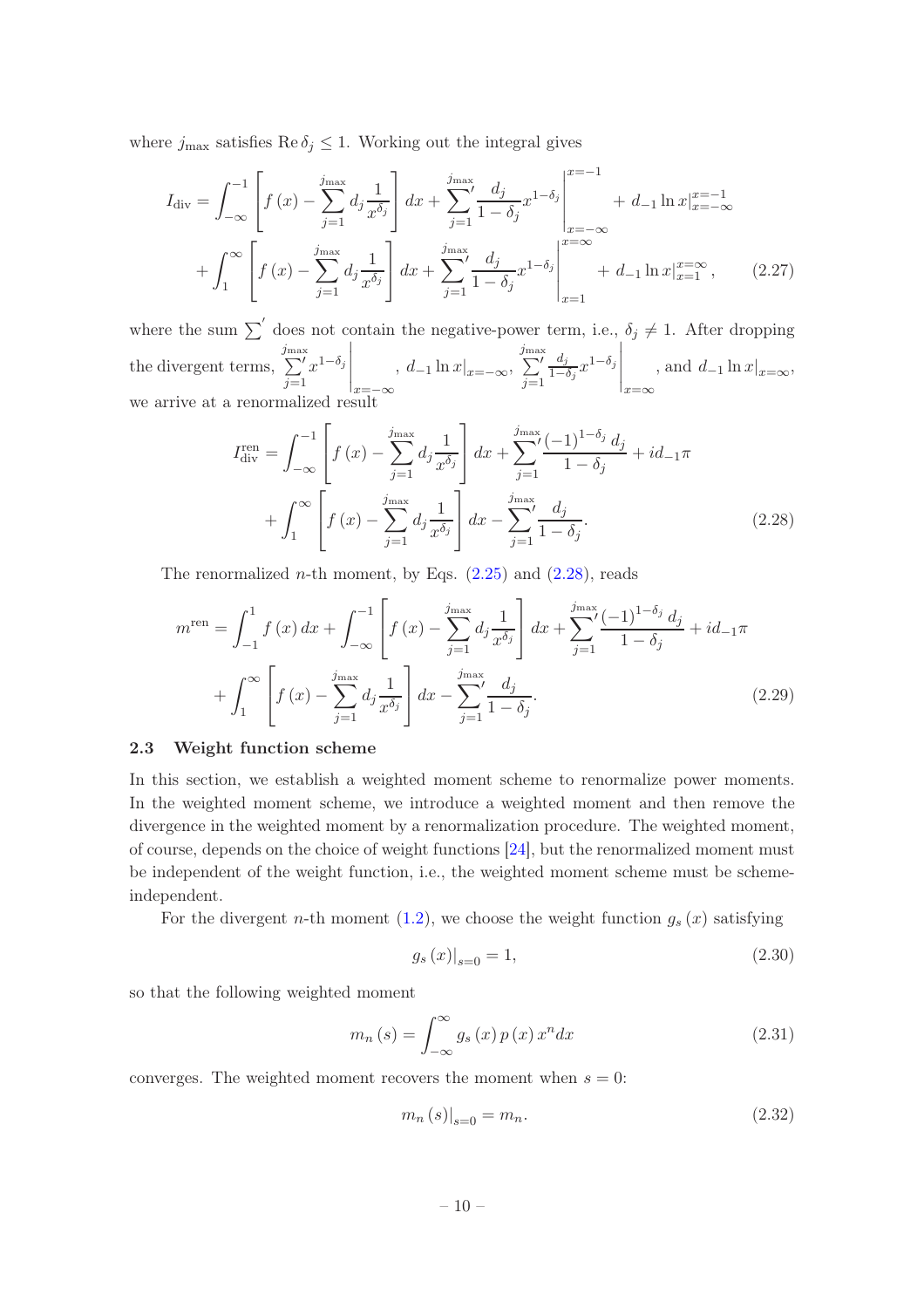If the *n*-th moment does not exist, then  $s = 0$  must be a singularity of  $m_n(s)$ . In order to expose the singularity, we expand the weighted moment  $m_n(s)$  at  $s = 0$ :

<span id="page-12-1"></span>
$$
m_n(s) = \sum_{l=-N}^{\infty} a_l s^l = \frac{a_{-N}}{s^N} + \frac{a_{-N+1}}{s^{N+1}} + \dots + a_0 + a_1 s + a_2 s^2 + \dots
$$
 (2.33)

The divergence appears in negative-power terms.

In order to obtain a finite *n*-th moment  $m_n$ , we use the minimal subtraction in quantum field theory. When taking  $s = 0$  to recover the *n*-th moment, the negative-power term diverges, and the positive-power term vanishes. Dropping the divergent negative-power terms, we arrive at a renormalized moment,

<span id="page-12-2"></span>
$$
m_n^{\text{ren}} = a_0 \tag{2.34}
$$

which is the zeroth-order term in the expansion  $(2.33)$ .

The weighted moment scheme introduces a parameter s so that the moment is a function of the parameter and the divergence is a singularity of this function.

# <span id="page-12-0"></span>2.4 Cut-off scheme

Some divergent integrals may become finite after cutting off the integral limit. For example, when the integral in the moment  $(1.1)$  diverges at the upper limit, replacing the upper limit with a finite value will give a cut-off-dependent finite moment. Cutting off the upper limit of an integral is equivalent to adding a step function as the weight function:

$$
g_{\Lambda}(x) = \theta(\Lambda - x). \tag{2.35}
$$

Then by Eq.  $(2.31)$  we arrive at a cutting-off moment

$$
m_n(\Lambda) = \int_{-\infty}^{\infty} \theta (\Lambda - x) p(x) x^n dx
$$

$$
= \int_{-\infty}^{\Lambda} p(x) x^n dx.
$$
 (2.36)

In this treatment, by introducing a cut-off parameter  $\Lambda$ , we obtain a finite cut-off-dependent moment. The same treatment also applies to the cases where the divergence appears at lower limits and at both upper and lower limits. The cut-off scheme is essentially a special case of the weighted moment scheme. Thus, the weighted moment method in the previous section [\(2.3\)](#page-11-0) is also applicable. If the moment diverges at  $\infty$ , then  $\Lambda \to \infty$  is a singular point of  $m_n(\Lambda)$ . We expand  $m_n(\Lambda)$  at  $\Lambda \to \infty$ , or equivalently, at  $1/\Lambda = 0$ . The zero-power term of the expansion of  $m_n(\Lambda)$ , as shown in Eq. [\(2.34\)](#page-12-2), is the renormalized moment. A similar treatment has been used to deal with the divergence in the scattering of quantum mechanics and proved to be valid [\[33](#page-47-4)].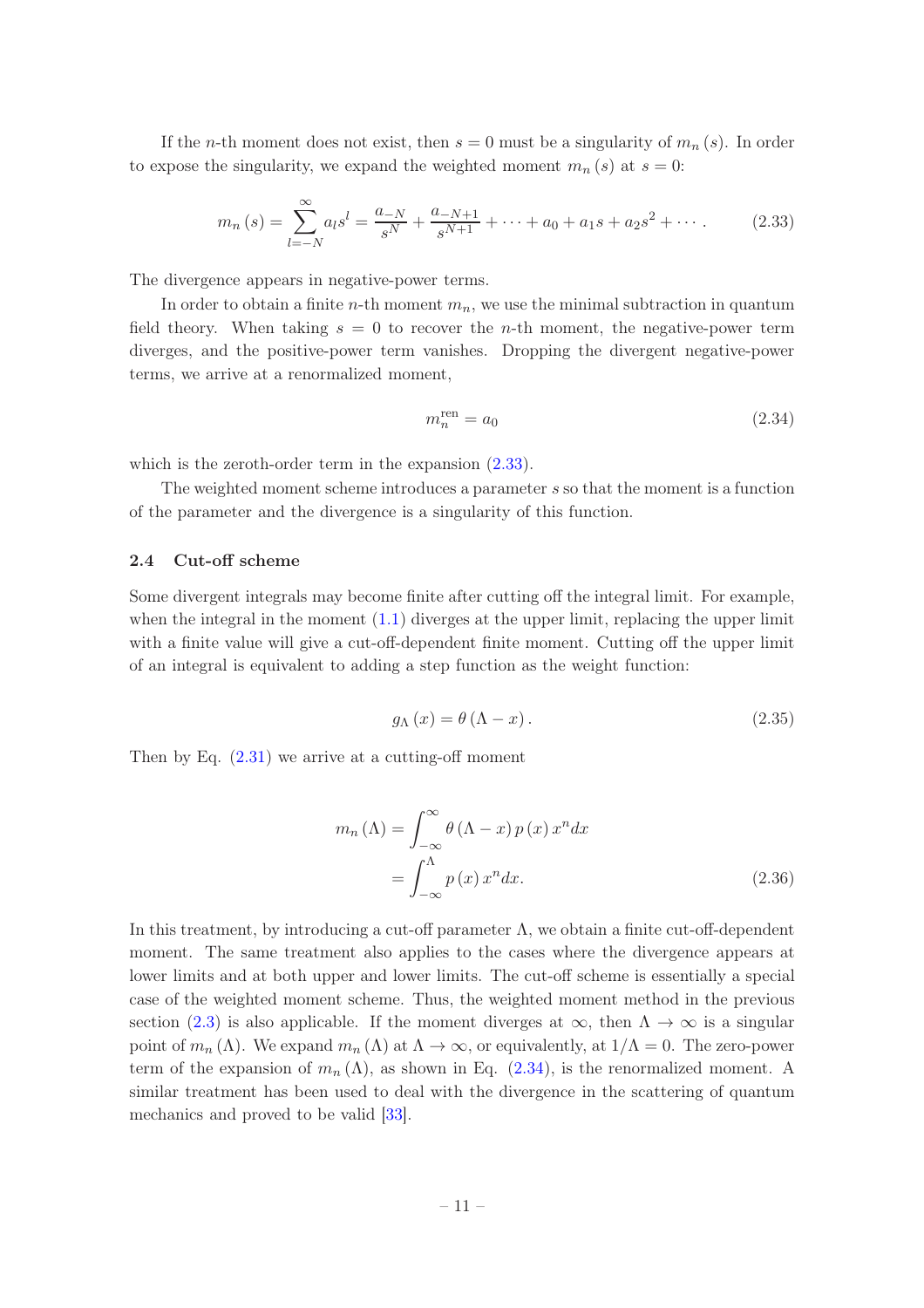# <span id="page-13-0"></span>2.5 Characteristic function scheme

The characteristic function is defined as

<span id="page-13-6"></span>
$$
f(k) = \int_{-\infty}^{\infty} p(x) e^{ikx} dx,
$$
\n(2.37)

which is the Fourier transform of the probability density function  $p(x)$  [\[3\]](#page-45-2). In this section, we suggest a renormalization scheme based on the characteristic function. The characteristic function scheme can also be viewed as a special weight function scheme with the weight function,

<span id="page-13-1"></span>
$$
g_k(x) = e^{ikx}.\tag{2.38}
$$

The weighted *n*-th moment with the weight function  $(2.38)$  is

<span id="page-13-2"></span>
$$
m_n(k) = \int_{-\infty}^{\infty} p(x) x^n e^{ikx} dx.
$$
 (2.39)

It can be seen that the moment  $(2.39)$  is a Fourier transform of the function  $p(x) x<sup>n</sup>$ . This allows us to perform analytical continuation with the help of the Fourier transform. For example, a Fourier-type integral  $\int_{-\infty}^{\infty}$ 1  $\frac{1}{x}e^{ikx}dx$  is not integrable, but by analytical continuation the Fourier transform of  $\frac{1}{x}$  is  $i \operatorname{sgn}(k) \sqrt{\frac{\pi}{2}}$ .

In particular, the zeroth moment, corresponding to  $n = 0$  in Eq.  $(2.39)$ ,

$$
m_0(k) = \int_{-\infty}^{\infty} p(x) e^{ikx} dx \equiv f(k)
$$
\n(2.40)

is just the characteristic function.

The characteristic function also plays the role of the moment generating function, i.e., the n-th moment can be expressed as the derivatives of the characteristic function, or the coefficient of the expansion of the characteristic function:

<span id="page-13-3"></span>
$$
m_n^{\text{ren}} = (-i)^n \left. \frac{d^n f(k)}{dk^n} \right|_{k=0}.
$$
\n(2.41)

For the distribution that has no moment, the Fourier transform of the probability density function  $p(x)$  is equivalent to performing the analytical continuation. Then by Eq. [\(2.41\)](#page-13-3), we obtain a renormalized moment.

If a distribution does not have moments, the derivative of the characteristic function in Eq. [\(2.41\)](#page-13-3) is not well-defined. We need to deal with such derivatives by analytical continuation. To do this, we use an integral representation of the derivation [\[34](#page-47-5)]:

<span id="page-13-4"></span>
$$
\frac{d^n f(k)}{dk^n} = \frac{1}{\Gamma(-n)} \int_0^k (k-s)^{-n-1} f(s) ds.
$$
 (2.42)

Then by Eqs.  $(2.41)$  and  $(2.42)$ , we have

<span id="page-13-5"></span>
$$
m_n^{\text{ren}} = (-i)^n \frac{1}{\Gamma(-n)} \int_0^k (k-s)^{-n-1} f(s) ds \Big|_{k=0}.
$$
 (2.43)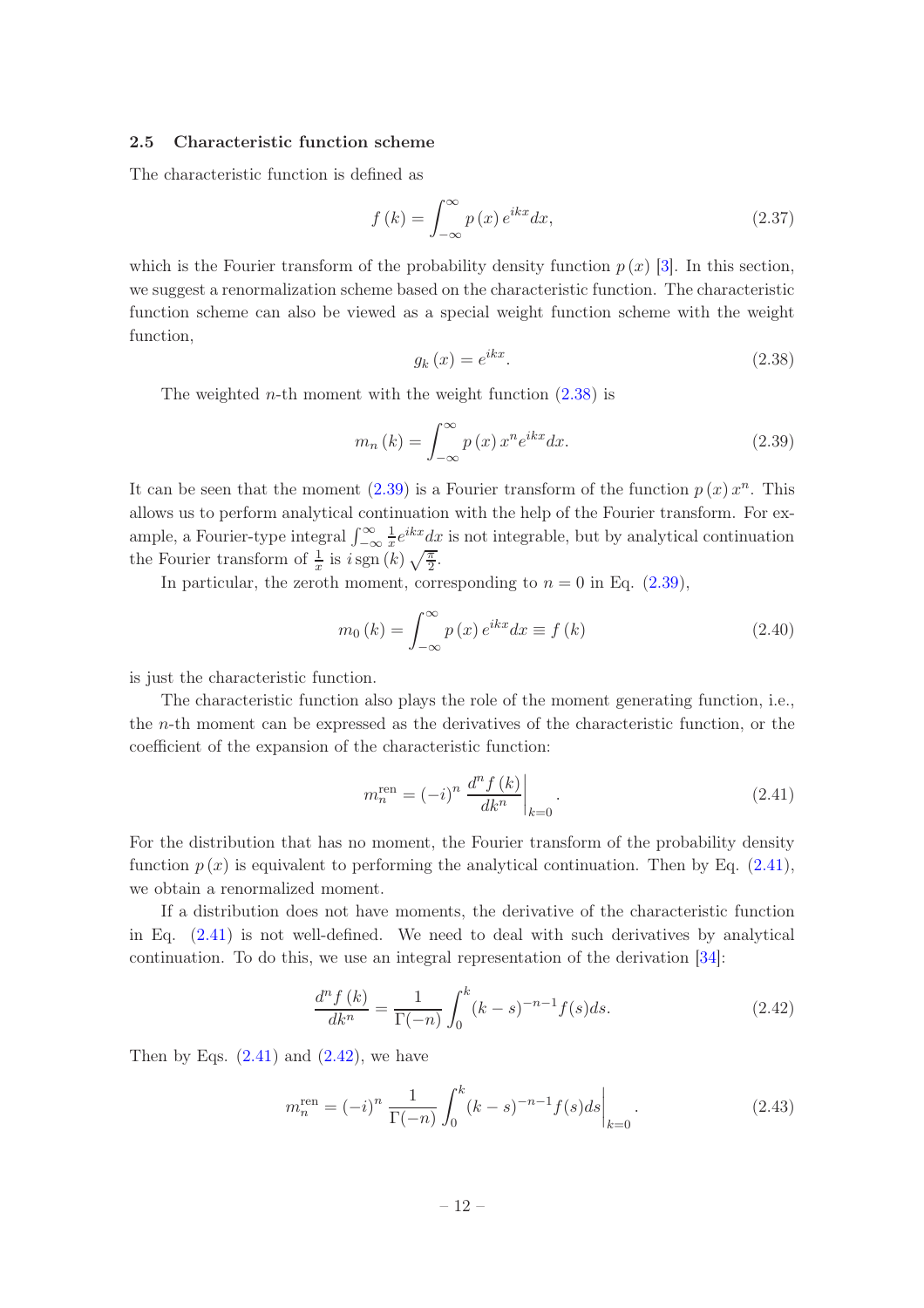# <span id="page-14-0"></span>2.6 Mellin transform scheme

In this section, we establish a Mellin transform scheme to renormalize power moments. In this approach, the analytical continuation is performed through the Mellin transform.

#### <span id="page-14-1"></span>2.6.1 Characteristic function approach

According to Eq.  $(2.43)$ , the *n*-th moment is generated by the characteristic function. We rewrite Eq.  $(2.43)$  as

$$
m_n^{\text{ren}} = -(-i)^n \frac{1}{\Gamma(-n)} \int_k^{\infty} (k - s)^{-n-1} f(s) ds \Big|_{k=0}
$$
  
=  $-(-i)^n (-1)^{-n-1} \frac{1}{\Gamma(-n)} \int_0^{\infty} s^{-n-1} f(s) ds$   
=  $\frac{i^n}{\Gamma(-n)} \int_0^{\infty} s^{-n-1} f(s) ds.$  (2.44)

By the Mellin transform [\[35](#page-47-6)],

<span id="page-14-4"></span><span id="page-14-3"></span>
$$
\mathcal{M}_{\sigma}[g(x)] = \int_0^{\infty} g(x) x^{\sigma - 1} dx,
$$
\n(2.45)

we express the  $n$ -th moment  $(2.44)$  as the Mellin transform of the characteristic function:

<span id="page-14-5"></span>
$$
m_n^{\text{ren}} = \frac{i^n}{\Gamma(-n)} \mathcal{M}_{-n} \left[ f \left( k \right) \right]. \tag{2.46}
$$

# <span id="page-14-2"></span>2.6.2 Density function approach

We can also express the  $n$ -th moment as the Mellin transform of the probability density function  $p(x)$ :

$$
m_n = \int_{-\infty}^{\infty} p(x) x^n dx
$$
  
=  $\int_{-\infty}^{0} p(x) x^n dx + \int_{0}^{\infty} p(x) x^n dx$   
=  $\int_{\infty}^{0} p(-x) (-x)^n d(-x) + \int_{0}^{\infty} p(x) x^n dx$   
=  $(-1)^n \int_{0}^{\infty} p(-x) x^{n+1-1} dx + \int_{0}^{\infty} p(x) x^n dx.$  (2.47)

Compared with the definition of the Mellin transform [\(2.45\)](#page-14-4), we have

<span id="page-14-6"></span>
$$
m_n^{\text{ren}} = (-1)^n \mathcal{M}_{n+1} \left[ p(-x) \right] + \mathcal{M}_{n+1} \left[ p(x) \right]. \tag{2.48}
$$

For  $x > 0$ , we have

$$
m_n^{\text{ren}} = \mathcal{M}_{n+1} \left[ p \left( x \right) \right]. \tag{2.49}
$$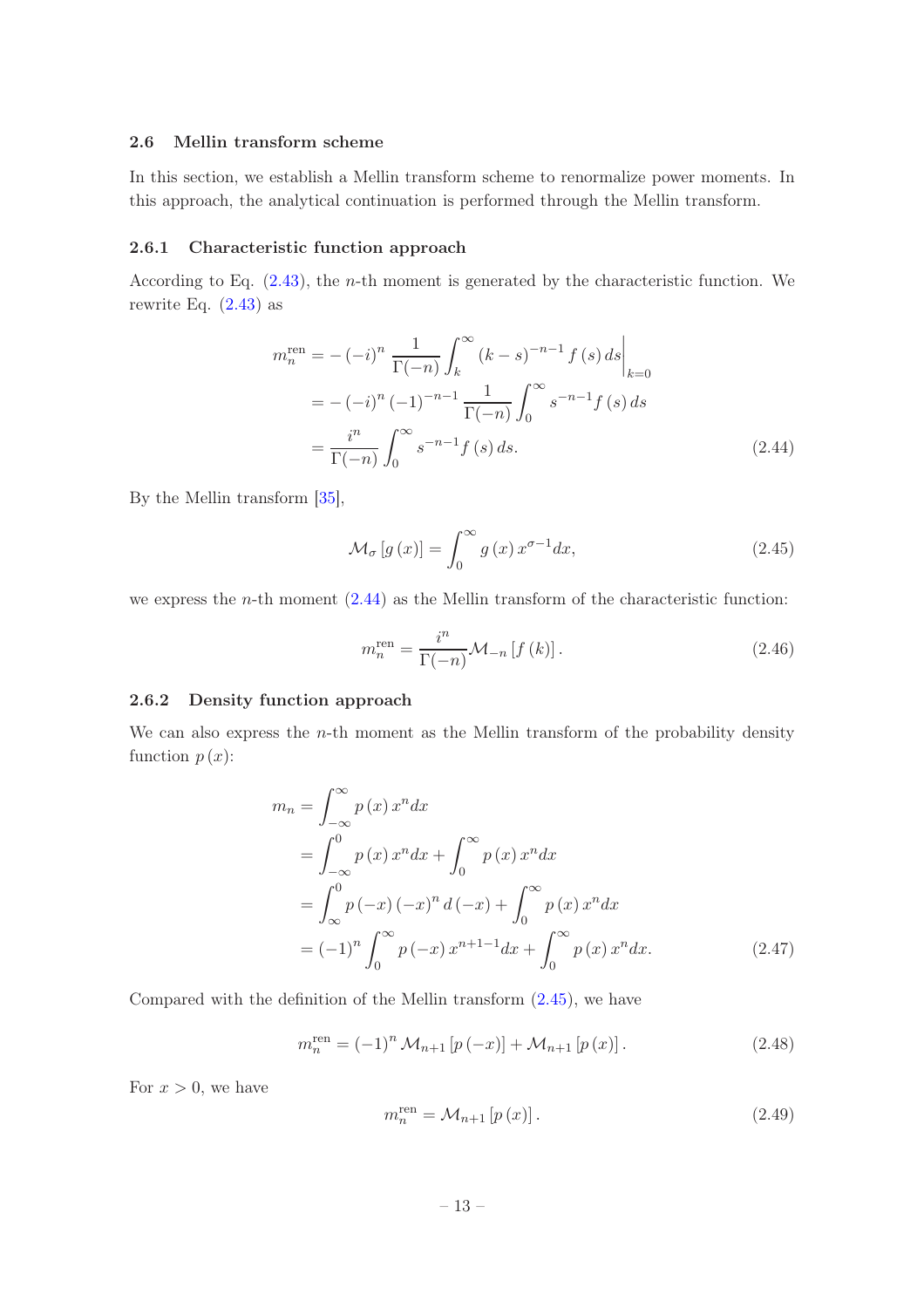# <span id="page-15-0"></span>2.7 Power-logarithmic moment scheme

In this scheme we introduce the power-logarithmic moment:

$$
M_{n,m} = \int_{-\infty}^{\infty} p(x) x^n \ln^m x dx.
$$
 (2.50)

If the n-th power moment

<span id="page-15-1"></span>
$$
m_n = \int_{-\infty}^{\infty} p(x) x^n dx \tag{2.51}
$$

is divergent, we can first work out the following power-logarithmic moment

<span id="page-15-2"></span>
$$
M_{n-1,m} = \int_{-\infty}^{\infty} p(x) x^{n-1} \ln^m x dx,
$$
 (2.52)

and then achieve the power moment from the power-logarithmic moment by their relation given below. This approach applies to the distribution with which  $p(x) x^n$  is not integrable, but  $p(x) x^{n-1} \ln^m x$  is integrable.

Generally speaking, compared with  $p(x) x^n$ ,  $p(x) x^{n-1} \ln^m x$  is easier to satisfy the integrability condition. Since x diverges faster than  $\ln x$ ,  $[p(x)x^{n-1}] \ln x$  is easier to satisfy the integrability condition than  $[p(x)x^{n-1}]x = p(x)x^n$ . Thus, when the *n*-th moment [\(2.51\)](#page-15-1) does not exist, the integral  $\int_{-\infty}^{\infty} p(x) x^{n-1} \ln x dx$ , even the integral  $\int_{-\infty}^{\infty} p(x) x^{n-1} \ln^m x dx$ , may possibly satisfy the integrability condition. In the power-logarithmic moment scheme, if  $\int_{-\infty}^{\infty} p(x) x^{n-1} \ln^m x dx$  is integrable, instead of the integral in [\(2.51\)](#page-15-1), we turn to work out the power-logarithmic moment  $(2.52)$ , and then obtain the *n*-th moment  $m_n$  from the power-logarithmic moment  $M_{n-1,m}$ .

A probability density function  $p(x)$ , with which  $p(x) x^n$  is not integrable but  $p(x) x^{n-1} \ln^m x$ is integrable, has no power moment [\(2.51\)](#page-15-1) but has power-logarithmic moment [\(2.52\)](#page-15-2). By

<span id="page-15-6"></span>
$$
\ln^m x = \frac{1}{x^{n-1}} \frac{d^m x^{n-1}}{dn^m}
$$
\n(2.53)

we have

$$
M_{n-1,m} = \frac{d^m}{dn^m} \int_{-\infty}^{\infty} p(x) x^{n-1} dx
$$
  
= 
$$
\frac{d^m}{dn^m} m_{n-1}.
$$
 (2.54)

Thus, when the power-logarithmic moment  $M_{n-1,m}$  is known, the n-th moment, by Eq. [\(2.54\)](#page-15-3), can be solved from the following differential equation:

<span id="page-15-3"></span>
$$
\frac{d^m}{dn^m}m_n = M_{n,m}.\tag{2.55}
$$

In particular, for  $m = 1$ , denoting  $M_{n,1} \equiv M_n$ , we have

<span id="page-15-4"></span>
$$
\frac{d}{dn}m_n = M_n.\tag{2.56}
$$

The *n*-th moment, by solving the differential equation  $(2.56)$ , reads

<span id="page-15-5"></span>
$$
m_n^{\text{ren}} = \int M_n dn. \tag{2.57}
$$

In this way, we can obtain the renormalized *n*-th moment  $m_n^{\text{ren}}$  if the power-logarithmic moment  $M_n$  exists.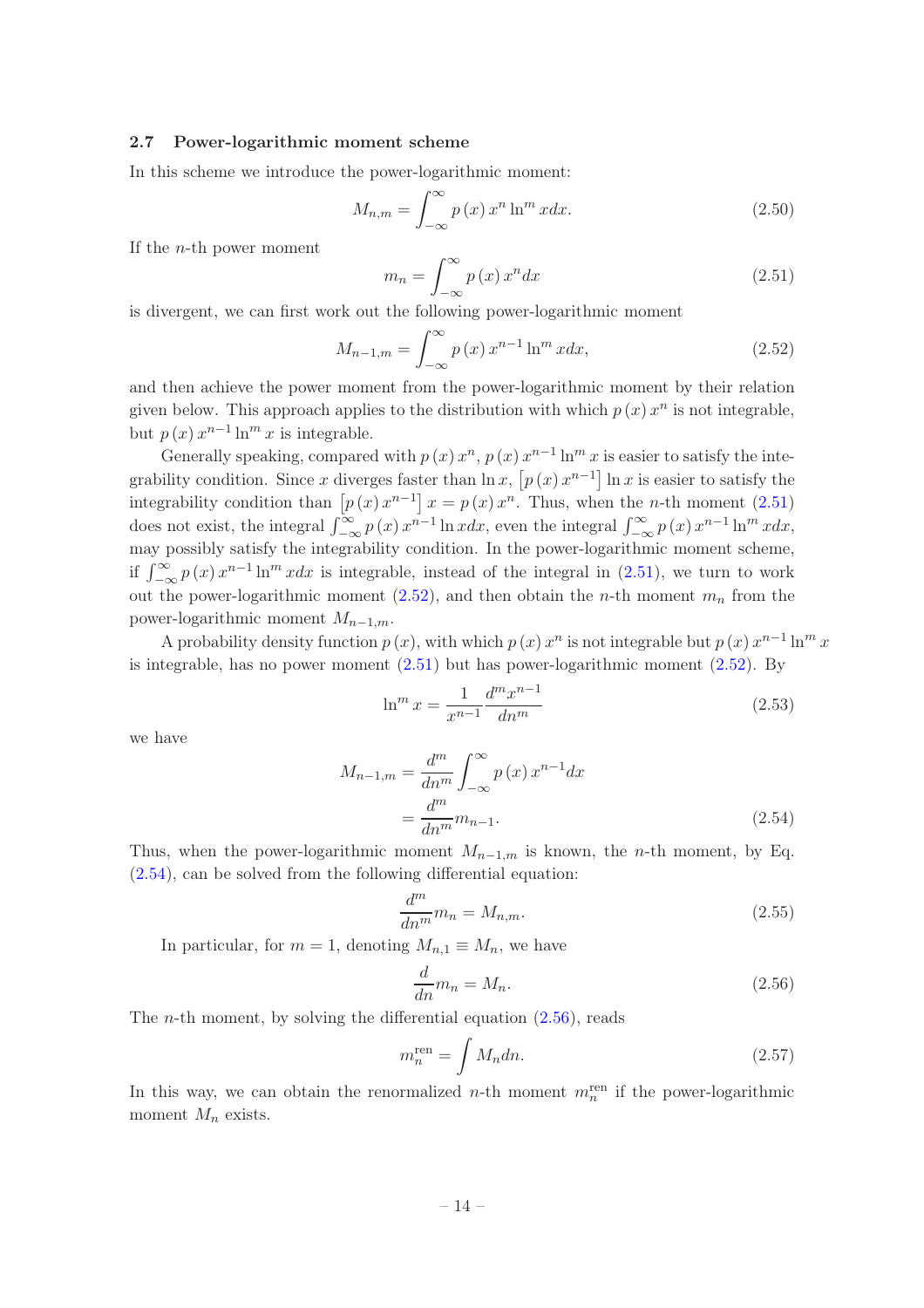# <span id="page-16-0"></span>3 Renormalized power moment: examples

In this section, we use the renormalization scheme suggested in section [2](#page-5-0) to calculate the renormalized  $n$ -th power moment for the Cauchy distribution, the Levy distribution, the  $q$ -exponential distribution, and the  $q$ -Gaussian distribution. In order to verify that the renormalization treatment is scheme-independent, for each distribution, we use more than one renormalization scheme.

# <span id="page-16-1"></span>3.1 Cauchy distribution

The probability density function of the Cauchy distribution is [\[3](#page-45-2)]

<span id="page-16-4"></span>
$$
p(x) = \frac{1}{\pi (1 + x^2)}.
$$
\n(3.1)

The *n*-th moment of the Cauchy distribution, by definition  $(1.2)$ , is

<span id="page-16-3"></span>
$$
m_n = \int_{-\infty}^{\infty} \frac{1}{\pi (1 + x^2)} x^n dx.
$$
\n(3.2)

The n-th moment of the Cauchy distribution does not exist, for the integral diverges when  $n = 1, 2, 3, \cdots$ . Next, we use different renormalization treatments to renormalize the divergent moments.

# <span id="page-16-2"></span>3.1.1 Zeta function method

We first use the zeta function method in section [2.1](#page-5-1) to calculate the renormalized  $n$ -th moment.

The spectral zeta function of the Cauchy distribution, by Eq.  $(2.2)$ , is

$$
\zeta(s) = \int_{-\infty}^{\infty} \frac{x^{-s}}{\pi (1 + x^2)} dx
$$
  
=  $e^{-is\pi/2}$ . (3.3)

By Eq.  $(2.4)$ , the *n*-th moment of the Cauchy distribution is

<span id="page-16-5"></span>
$$
m_n^{\text{ren}} = \zeta(-n) = e^{in\pi/2}.
$$
\n(3.4)

We list the first several moments:

$$
m_1^{\text{ren}} = i, \ m_2^{\text{ren}} = -1, \ m_3^{\text{ren}} = -i, \ m_4^{\text{ren}} = 1, \ \cdots \,. \tag{3.5}
$$

It can be seen that for integer-order moments, we have

$$
m_{2n}^{\text{ren}} = (-1)^n, \quad n = \text{even},
$$
  

$$
m_{2n-1}^{\text{ren}} = (-1)^{n-1} i, \quad n = \text{odd}.
$$
 (3.6)

It can be seen that some of the renormalized moments are less than zero, and some are pure imaginary numbers.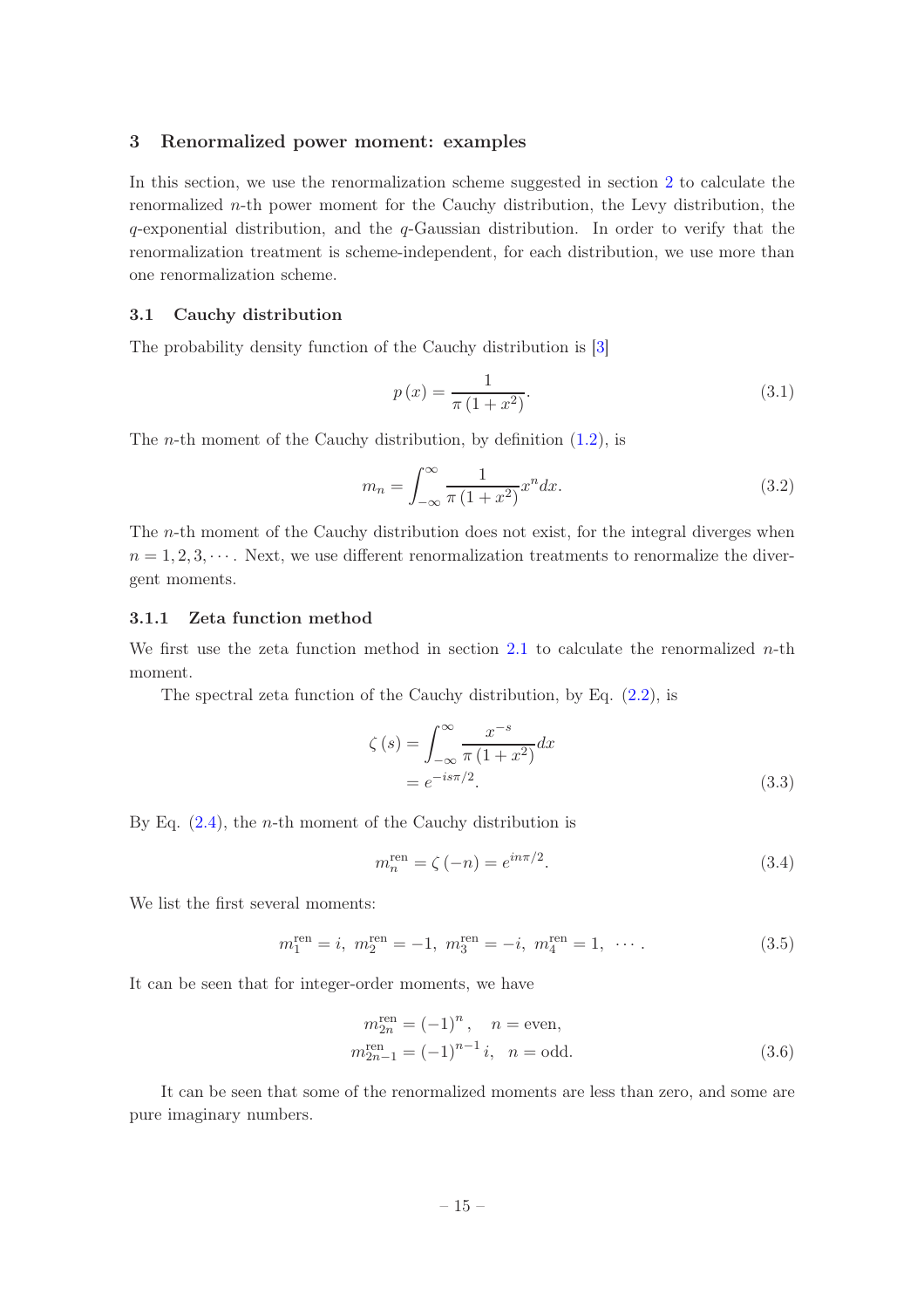# <span id="page-17-0"></span>3.1.2 Subtraction method

We use the subtraction method in section  $2.2$  to calculate the renormalized *n*-th moment.

The *n*-th moment of the Cauchy distribution [\(3.2\)](#page-16-3) diverges at  $x \to \pm \infty$ . Expand the integrand in Eq. [\(3.2\)](#page-16-3) at  $x \to -\infty$  and  $x \to \infty$ :

$$
\frac{x^n}{\pi (1+x^2)} = -\frac{1}{\pi} \sum_{j=1}^{\infty} \cos\left(\frac{j\pi}{2}\right) \frac{1}{x^{j-n}}.
$$
 (3.7)

The divergence is caused by the term  $j - n \leq 1$ , i.e.,

$$
j \le n+1. \tag{3.8}
$$

By Eq.  $(2.29)$ , we have

$$
m_n^{\text{ren}} = \int_{-\infty}^{-1} \left[ \frac{x^n}{\pi (1+x^2)} + \frac{1}{\pi} \sum_{j=1}^{j \le n+1} \cos\left(\frac{j\pi}{2}\right) \frac{1}{x^{j-n}} \right] dx + i\pi c_{-1} - \sum_{j=1}^{j \le n+1} \cos\left(\frac{j\pi}{2}\right) \frac{(-1)^{j-n-1}}{1-(j-n)} + \int_{-1}^{1} \frac{x^n}{\pi (1+x^2)} dx + \int_{1}^{\infty} \left[ \frac{x^n}{\pi (1+x^2)} + \frac{1}{\pi} \sum_{j=1}^{j \le n+1} \cos\left(\frac{j\pi}{2}\right) \frac{1}{x^{j-n}} \right] dx + \sum_{j=1}^{j \le n+1} \cos\left(\frac{j\pi}{2}\right) \frac{1}{1-(j-n)}.
$$
 (3.9)

For example, when  $n = 1$ , the first-order moment is

$$
m_1^{\text{ren}} = \int_{-\infty}^{-1} \left[ \frac{x}{\pi (1 + x^2)} - \frac{1}{\pi x} \right] dx + i\pi c_{-1} + \int_{-1}^{1} \frac{x}{\pi (1 + x^2)} dx + \int_{1}^{\infty} \left[ \frac{x^n}{\pi (1 + x^2)} - \frac{1}{\pi x} \right] dx
$$
  
= *i*, (3.10)

<span id="page-17-1"></span>where the coefficient of  $\frac{1}{x}$  in the expansion is  $c_{-1} = \frac{1}{\pi}m$ .

# 3.1.3 Weight function method (1)

We use the weighted moment method in section [2.3](#page-11-0) to calculate the renormalized  $n$ -th moment. In order to exemplify that the renormalized moment is independent of the choice of weight functions, we choose two weight functions.

Taking the weight function as

$$
g_s(x) = e^{-sx} \tag{3.11}
$$

gives the weighted moment

$$
m_n(s) = \int_{-\infty}^{\infty} \frac{1}{\pi (1 + x^2)} x^n e^{-sx} dx
$$
  
=  $e^{i\pi n/2} \left[ \cos s + \text{sgn}(s) \sin s - (\text{sgn}(s) + i) \frac{i^{-n} s^{-n+1}}{\Gamma(2 - n)} {}_1F_2 \left( 1; 1 - \frac{n}{2}, \frac{3}{2} - \frac{n}{2}; -\frac{s^2}{4} \right) \right].$  (3.12)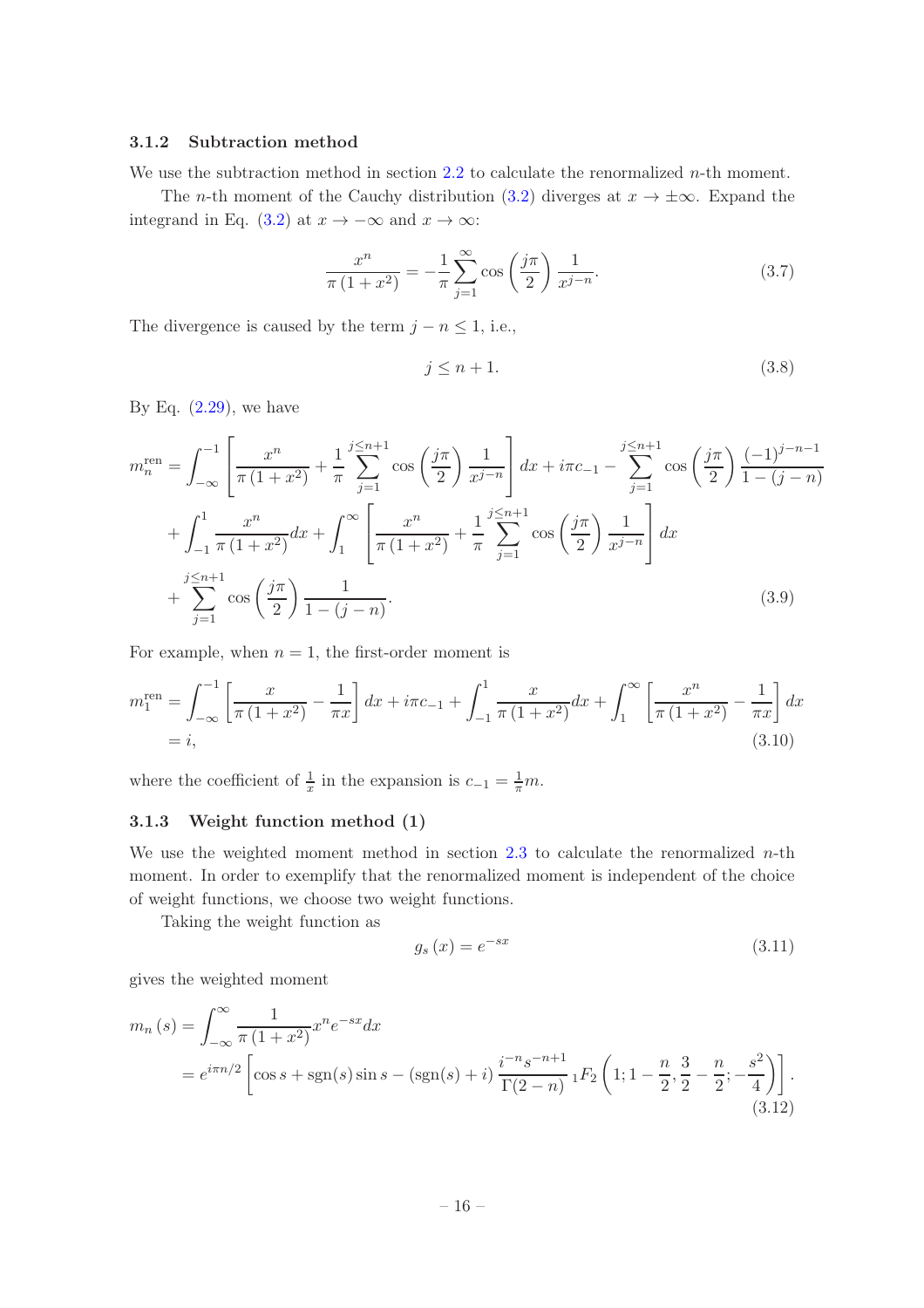According to Eq. [\(2.34\)](#page-12-2), we expand the weighted moment  $m_n(s)$  at  $s = 0$ :

$$
e^{in\pi/2} \left[ 1 + s - \frac{(1+i)s(is)^{-n}}{\Gamma(2-n)} + \cdots \right],
$$
\n(3.13)

where the zero-power term is the renormalized moment

$$
m_n^{\text{ren}}(0) = e^{in\pi/2}.
$$
\n(3.14)

# <span id="page-18-0"></span>3.1.4 Weight function method (2)

Taking another the weight function,

$$
g_s(x) = x^{s-1},
$$
\n(3.15)

the weighted moment is

$$
m_n(s) = \int_{-\infty}^{\infty} \frac{1}{\pi (1 + x^2)} x^n x^{s-1} dx
$$
  
=  $\frac{1}{2} [(-1)^{n+s+1} + 1] \csc \left( \frac{1}{2} \pi (n+s) \right).$  (3.16)

According to Eq. [\(2.34\)](#page-12-2), we expand the weighted moment  $m_n(s)$  at  $s = 0$ :

$$
e^{in\pi/2}\left[1+\frac{i\pi(s-1)}{2}+\cdots\right],\tag{3.17}
$$

where the zero-power term is the renormalized moment

$$
m_n^{\rm ren} = e^{in\pi/2}.\tag{3.18}
$$

# <span id="page-18-1"></span>3.1.5 Cut-off method

We use the cut-off method in section  $2.4$  to calculate the renormalized *n*-th moment.

Cutting off the upper and lower integration limit of the *n*-th moment  $(3.2)$  gives

<span id="page-18-2"></span>
$$
m_n(\Lambda_1, \Lambda_2) = \int_{-\Lambda_2}^{\Lambda_1} \frac{1}{\pi (1 + x^2)} x^n dx.
$$
 (3.19)

When  $\Lambda_1 \to \infty$  and  $\Lambda_2 \to \infty$ , we obtain the *n*-th moment:  $m_n = m_n (\infty, \infty)$ . Working out the integral in Eq. [\(3.19\)](#page-18-2) gives

$$
m_n\left(\Lambda_1,\Lambda_2\right) = \frac{\Lambda_1^{n+1} {}_2F_1\left(1,\frac{n+1}{2};\frac{n+3}{2};-\Lambda_1^2\right) - \left(-\Lambda_2\right)^{n+1} {}_2F_1\left(1,\frac{n+1}{2};\frac{n+3}{2};-\Lambda_2^2\right)}{\pi(n+1)}.\tag{3.20}
$$

In order to obtain the renormalized n-th moment, we expand  $m_n(\Lambda)$  at  $\Lambda_1, \Lambda_2 \to \infty$ :

$$
m_n(\Lambda) = e^{in\pi/2} + \frac{\Lambda_1^{n-1}}{\pi(n-1)} - \frac{(-\Lambda_2)^{n-1}}{\pi(n-1)} + \cdots
$$
 (3.21)

Dropping the divergent terms, we obtain the renormalized  $n$ -th moment,

$$
m_n^{\rm ren} = e^{in\pi/2}.\tag{3.22}
$$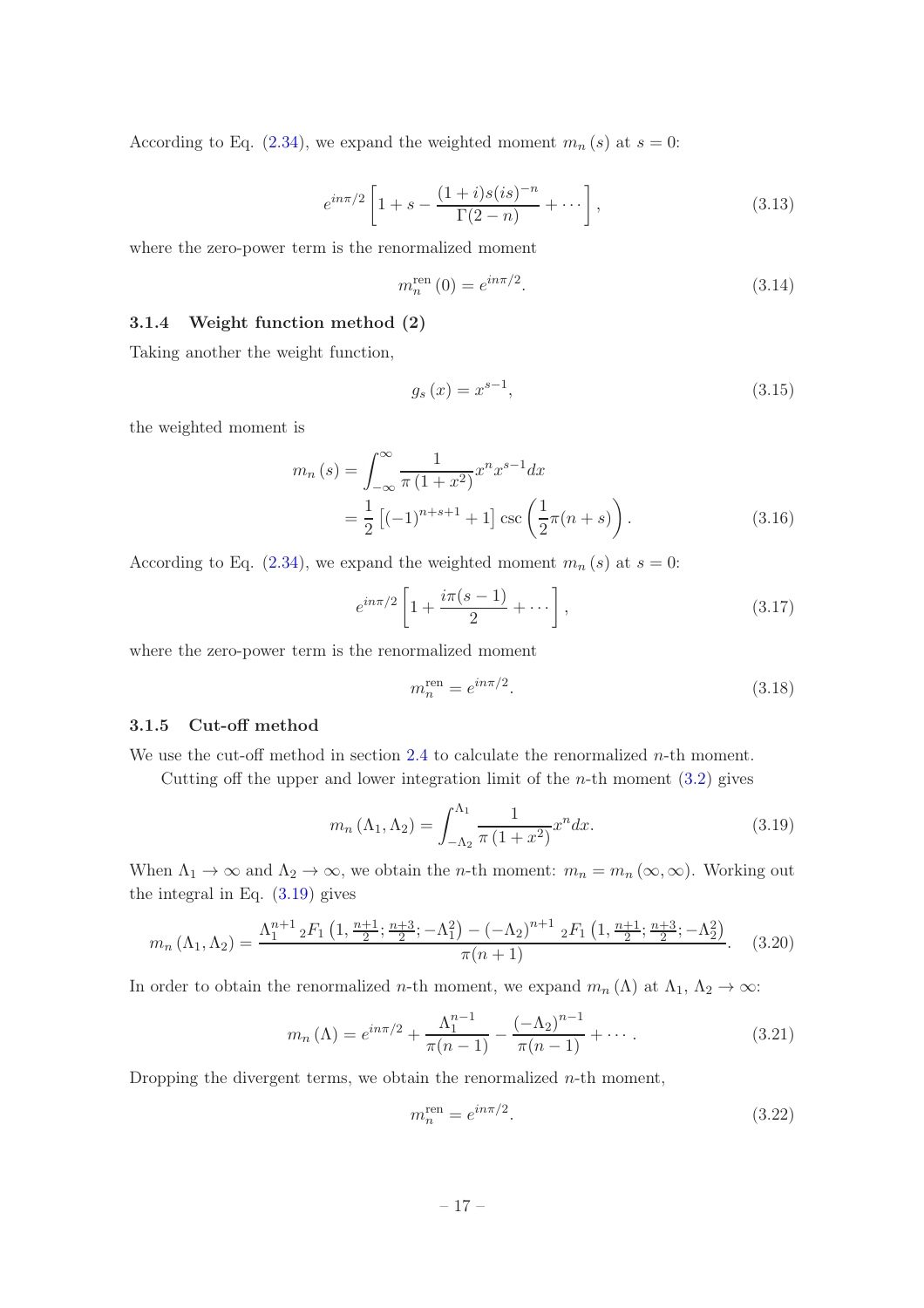# <span id="page-19-0"></span>3.1.6 Characteristic function method

We use the characteristic function method in section [2.5](#page-13-0) to calculate the renormalized  $n$ -th moment.

The characteristic function of the Cauchy distribution by Eq. [\(2.37\)](#page-13-6) is

<span id="page-19-3"></span>
$$
f(k) = \int_{-\infty}^{\infty} p(x) e^{ikx} dx = e^{-|k|}.
$$
 (3.23)

By the integral representation of the derivation, Eq. [\(2.42\)](#page-13-4), we obtain

$$
\frac{d^n f(k)}{dk^n} = e^{-k + i\pi n} \frac{\Gamma(-n) - \Gamma(-n, -k)}{\Gamma(-n)}.
$$
\n(3.24)

By Eq.  $(2.41)$ , the renormalized *n*-th moment is

$$
m_n^{\text{ren}} = e^{\frac{i\pi n}{2}} \frac{\Gamma(-n) - \Gamma(-n, 0)}{\Gamma(-n)}.
$$
\n(3.25)

When  $n$  is a positive integer, the renormalized  $n$ -th moment is

$$
m_n^{\rm ren} = e^{in\pi/2}
$$

.

#### <span id="page-19-1"></span>3.1.7 Mellin transform scheme: characteristic function method

We use the Mellin transform method for the characteristic function in section [2.6.1](#page-14-1) to calculate the renormalized n-th moment.

Substituting the characteristic function of the Cauchy distribution [\(3.23\)](#page-19-3) into Eq.  $(2.46)$ , we obtain

$$
m_n^{\text{ren}} = \frac{i^n}{\Gamma(-n)} \mathcal{M}_{-n} \left[ e^{-|k|} \right] = \frac{i^n}{\Gamma(-n)} \times \Gamma(-n) = i^n
$$
  
=  $e^{in\pi/2}$ . (3.26)

# <span id="page-19-2"></span>3.1.8 Mellin transform scheme: probability density function

We use the Mellin transform method for the probability density function in section [2.6.2](#page-14-2) to calculate the renormalized n-th moment.

Substituting the probability density function of the Cauchy distribution [\(3.1\)](#page-16-4) into Eq.  $(2.48)$ , we obtain

$$
m_n^{\text{ren}} = (-1)^n \mathcal{M}_{n+1} \left[ p(-x) \right] + \mathcal{M}_{n+1} \left[ p(x) \right]
$$
  
=  $(-1)^n \left( \frac{1}{2} \sec \frac{n\pi}{2} \right) + \frac{1}{2} \sec \frac{n\pi}{2}$   
=  $e^{in\pi/2}$ . (3.27)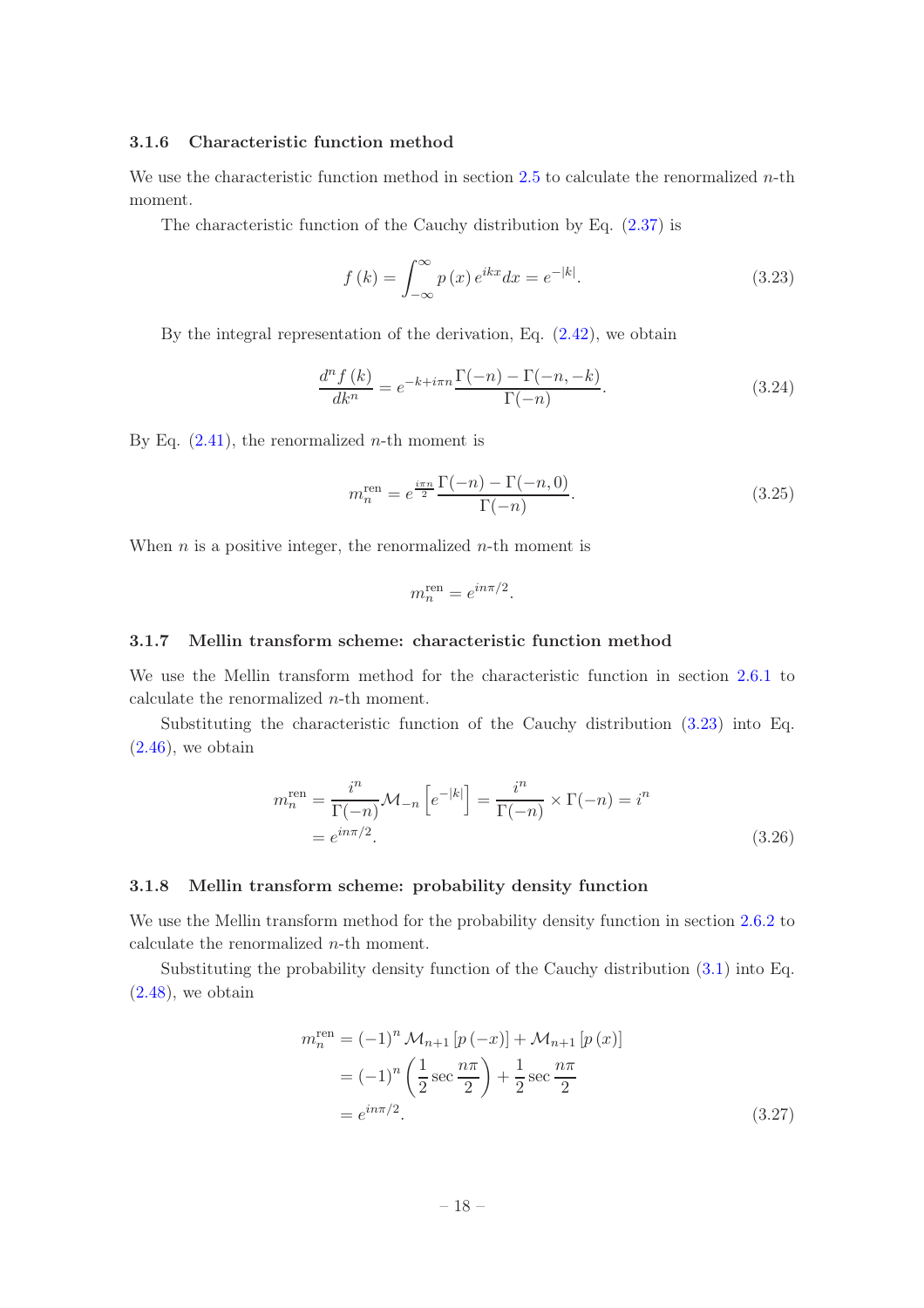## <span id="page-20-0"></span>3.1.9 Power-logarithmic moment method

The power-logarithmic moment of the Cauchy distribution, by Eq. [\(2.52\)](#page-15-2), is

$$
M_{n-1} = \int_{-\infty}^{\infty} \frac{1}{\pi (1 + x^2)} x^{n-1} \ln x dx
$$
  
=  $\frac{\pi}{2} e^{in\pi/2}$ . (3.28)

By the relation between the *n*-th moment  $m_n$  and the power-logarithmic moment  $M_{n-1}$ , Eq.  $(2.57)$ , we have

$$
m_n^{\text{ren}} = e^{in\pi/2}.\tag{3.29}
$$

The renormalized  $n$ -th moment given by various renormalization schemes is the same. This verifies that the renormalization treatment is scheme-independent.

#### <span id="page-20-1"></span>3.2 Levy distribution

The probability density function of the Levy distribution is [\[3](#page-45-2)]

<span id="page-20-4"></span>
$$
p(x) = \frac{1}{\sqrt{2\pi}} \frac{1}{x^{3/2}} e^{-1/(2x)}, \quad 0 \le x < \infty.
$$
 (3.30)

The *n*-th moment of the Levy distribution, by definition  $(1.2)$ , is

<span id="page-20-3"></span>
$$
m_n = \int_0^\infty \frac{1}{\sqrt{2\pi}} \frac{1}{x^{3/2}} e^{-1/(2x)} x^n dx.
$$
\n(3.31)

The n-th moment of the Levy distribution does not exist, for the integral diverges when  $n = 1, 2, 3, \cdots$ . In order to verify that the renormalization treatment is scheme-independent, we use different renormalization treatments to renormalize the divergent moments.

# <span id="page-20-2"></span>3.2.1 Zeta function method

We first use the zeta function method in section [2.1](#page-5-1) to calculate the renormalized  $n$ -th moment.

The spectral zeta function of the Levy distribution, by Eq.  $(2.2)$ , is

$$
\zeta(s) = \int_0^\infty \frac{e^{-1/2x}}{\sqrt{2\pi}} \frac{1}{x^{3/2}} x^{-s} dx
$$

$$
= \frac{2^s}{\sqrt{\pi}} \Gamma\left(\frac{1}{2} + s\right). \tag{3.32}
$$

By Eq.  $(2.4)$ , the *n*-th moment of the Levy distribution is

<span id="page-20-5"></span>
$$
m_n^{\text{ren}} = \zeta(-n) = \frac{1}{2^n \sqrt{\pi}} \Gamma\left(\frac{1}{2} - n\right). \tag{3.33}
$$

The first several renormalized  $n$ -th moments can be obtained directly,

$$
m_1^{\text{ren}} = -1, m_2^{\text{ren}} = \frac{1}{3}, m_3^{\text{ren}} = -\frac{1}{15}, m_4^{\text{ren}} = \frac{1}{105}, \cdots
$$
 (3.34)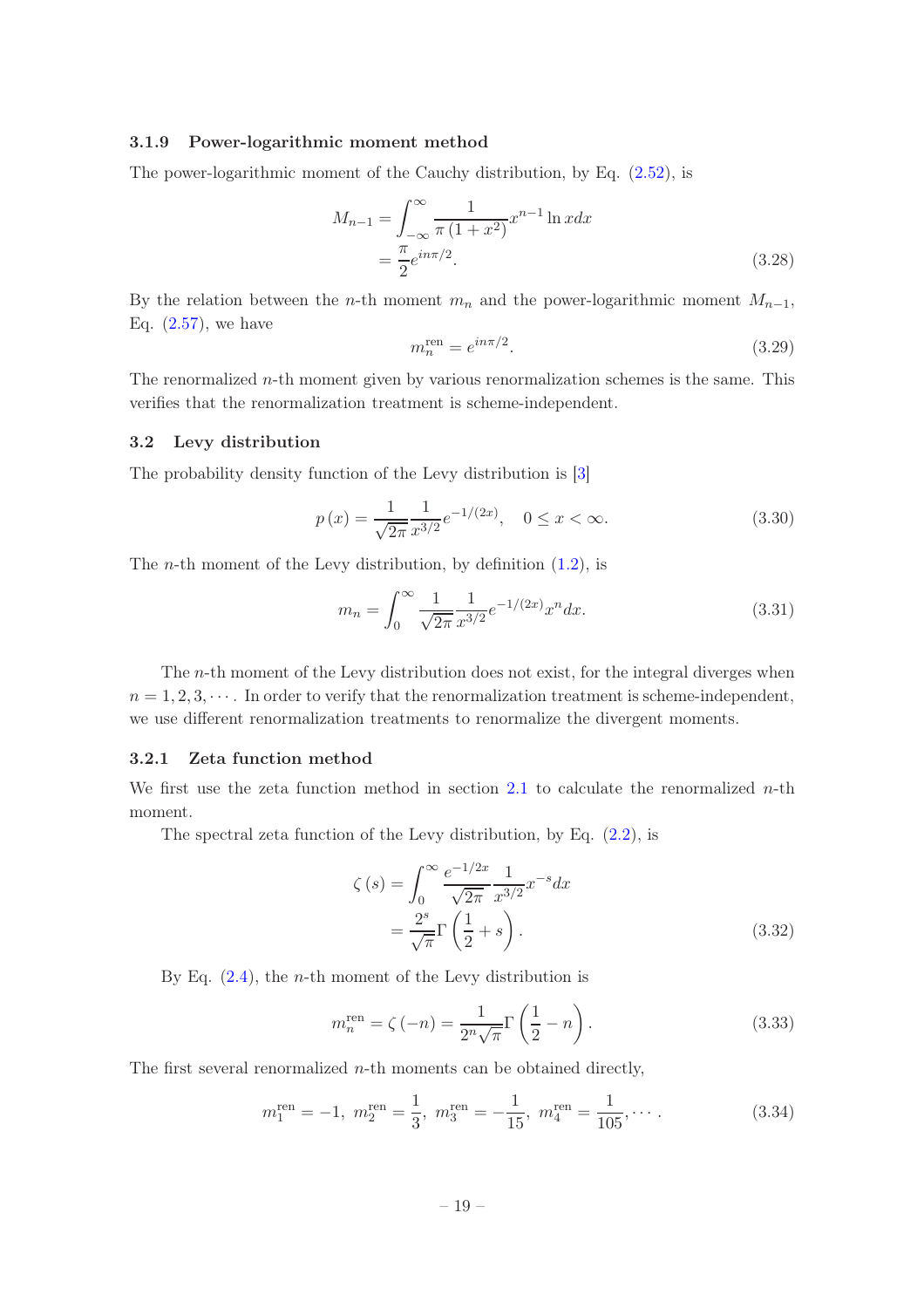# <span id="page-21-0"></span>3.2.2 Subtraction method

We use the subtraction method in section [2.2.2](#page-8-0) to calculate the renormalized  $n$ -th moment of the Levy distribution.

The *n*-th moment of the Levy distribution [\(3.31\)](#page-20-3) diverges at  $x \to \infty$ . Expand the integrand at  $x \to \infty$ :

$$
\frac{e^{-\frac{1}{2x}}}{\sqrt{2\pi}} \frac{1}{x^{3/2}} x^n = \sum_{j=0}^{\infty} \frac{(-1)^j 2^{-\frac{1}{2} - j}}{\sqrt{\pi} j!} \frac{1}{x^{-n+3/2+j}}.
$$
\n(3.35)

The divergence is caused by the term  $-n+3/2+j \leq 1$ , i.e.,  $j \leq n-\frac{1}{2}$  $\frac{1}{2}$ . Since j is an integer, the divergent term is

$$
j < n. \tag{3.36}
$$

By Eq.  $(2.17)$ , we obtain the renormalized *n*-th moment

$$
m_n^{\text{ren}} = \int_0^1 \left( \frac{e^{-\frac{1}{2x}}}{\sqrt{2\pi}} \frac{1}{x^{3/2}} x^n \right) dx + \int_1^\infty \left( \frac{e^{-\frac{1}{2x}}}{\sqrt{2\pi}} \frac{1}{x^{3/2}} x^n - \sum_{j=0}^{j  
- 
$$
\sum_{j=0}^{j(3.37)
$$
$$

In particular, the first-order moment is

$$
m_1^{\text{ren}} = \int_0^1 \left( \frac{e^{-\frac{1}{2x}}}{\sqrt{2\pi}} \frac{1}{x^{3/2}} x \right) dx + \int_1^\infty \left( \frac{e^{-\frac{1}{2x}}}{\sqrt{2\pi}} \frac{1}{x^{3/2}} x - \frac{1}{\sqrt{2\pi}} \frac{1}{x^{1/2}} \right) dx - \frac{\frac{1}{\sqrt{2\pi}}}{1 - \frac{1}{2}}
$$
  
=  $\sqrt{\frac{2}{e\pi}} - \text{erfc}\left(\frac{1}{\sqrt{2}}\right) + \left(\sqrt{\frac{2}{\pi}} - \sqrt{\frac{2}{e\pi}} - \text{erfc}\left(\frac{1}{\sqrt{2}}\right)\right) - \sqrt{\frac{2}{\pi}}$   
= -1. (3.38)

# <span id="page-21-1"></span>3.2.3 Weight function method (1)

We use the weighted moment method in section [2.3](#page-11-0) to calculate the renormalized  $n$ -th moment of the Levy distribution. In order to exemplify that the renormalized moment is independent of the choice of weight functions, we use two weight functions.

Taking the weight function as

$$
g_s(x) = e^{-sx} \tag{3.39}
$$

gives the weighted moment

$$
m_n(s) = \int_0^\infty \frac{e^{-\frac{1}{2x}}}{\sqrt{2\pi}} \frac{1}{x^{3/2}} x^n e^{-sx} dx
$$
  
= 
$$
\frac{1}{\sqrt{\pi}} 2^{\frac{3}{4} - \frac{n}{2}} s^{\frac{1}{4} - \frac{n}{2}} K_{n - \frac{1}{2}} (\sqrt{2s}),
$$
 (3.40)

where  $K_n(z)$  is the modified Bessel function of the second kind [\[36\]](#page-47-7). According to Eq.  $(2.34)$ , we expand the weighted moment  $m_n(s)$  at  $s=0$ :

$$
\frac{1}{2^{n}\sqrt{\pi}}\Gamma\left(\frac{1}{2}-n\right) + \frac{2^{-n}\Gamma\left(\frac{1}{2}-n\right)}{\sqrt{\pi}(2n+1)}s + \frac{\Gamma\left(n-\frac{1}{2}\right)}{\sqrt{2\pi}}s^{\frac{1}{2}-n} + \cdots, \tag{3.41}
$$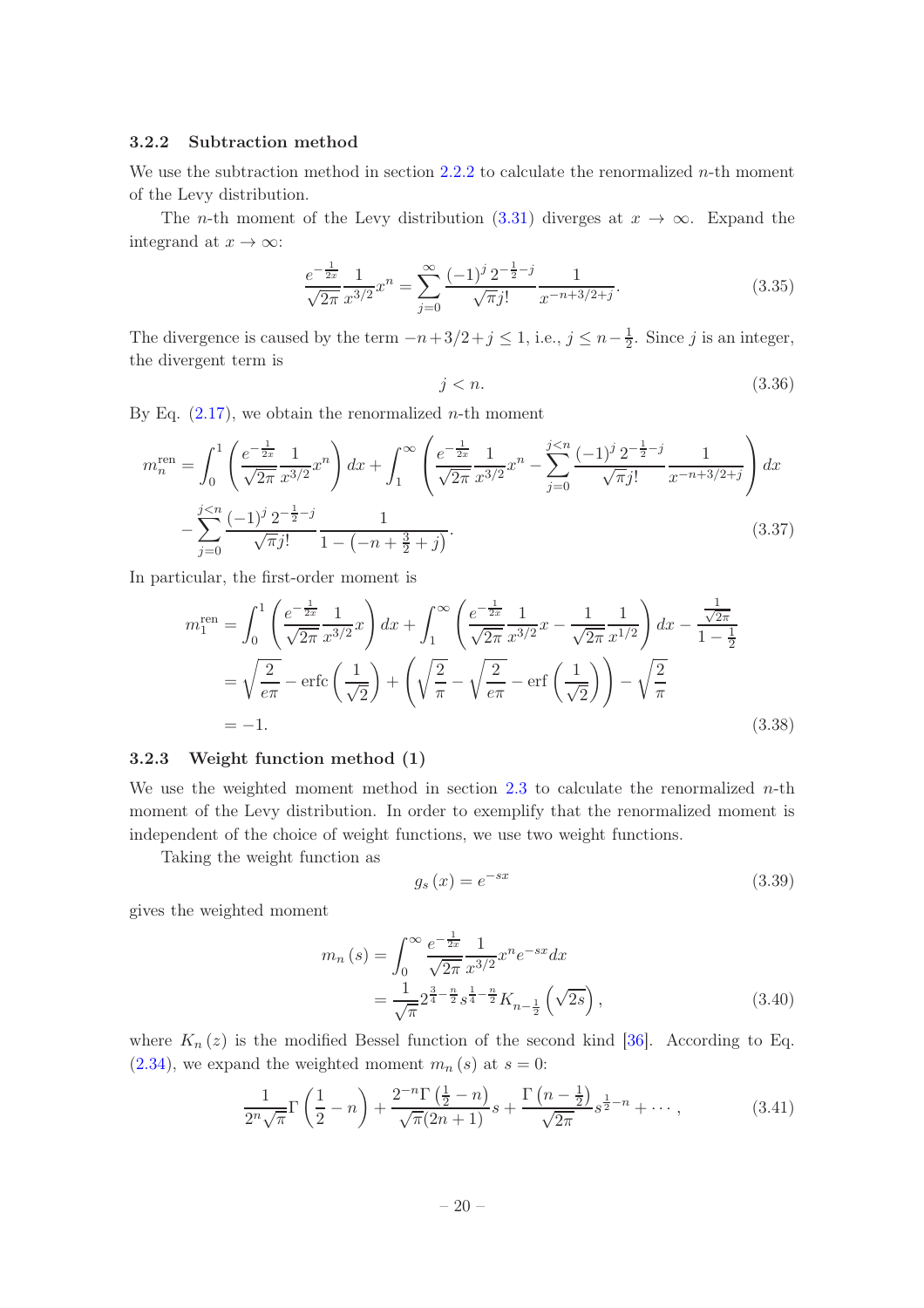where the zero-order term is the renormalized moment:

$$
m_n^{\text{ren}}(0) = \frac{1}{2^n \sqrt{\pi}} \Gamma\left(\frac{1}{2} - n\right). \tag{3.42}
$$

<span id="page-22-0"></span>In particular, the first moment is  $m_1^{\text{ren}} = -1$ .

# 3.2.4 Weight function method (2)

Taking another the weight function,

$$
g_s(x) = x^{s-1},
$$
\n(3.43)

the weight moment is

$$
m_n(s) = \int_0^\infty \frac{e^{-\frac{1}{2x}}}{\sqrt{2\pi}} \frac{1}{x^{3/2}} x^n x^{s-1} dx
$$
  
= 
$$
\frac{2^{-n-s+1}}{\sqrt{\pi}} \Gamma\left(-n-s+\frac{3}{2}\right).
$$
 (3.44)

According to [\(2.34\)](#page-12-2), we expand the weighted moment  $m_n(s)$  at  $s = 0$ :

$$
\frac{1}{2^n\sqrt{\pi}}\Gamma\left(\frac{1}{2}-n\right)-\frac{1}{2^n\sqrt{\pi}}(s-1)\Gamma\left(\frac{1}{2}-n\right)\left(\psi^{(0)}\left(\frac{1}{2}-n\right)+\ln 2\right)+\cdots,\qquad(3.45)
$$

where the zero-order term is the renormalization  $n$ -th moment:

$$
m_n^{\text{ren}}(1) = \frac{1}{2^n \sqrt{\pi}} \Gamma\left(\frac{1}{2} - n\right). \tag{3.46}
$$

#### <span id="page-22-1"></span>3.2.5 Cut-off method

We use the cut-off method in section  $2.4$  to calculate the renormalized *n*-th moment.

Cutting off the upper integration limit of the  $n$ -th moment gives

<span id="page-22-2"></span>
$$
m_n(\Lambda) = \int_0^{\Lambda} \frac{e^{-1/(2x)}}{\sqrt{2\pi}} \frac{1}{x^{3/2}} x^n dx.
$$
 (3.47)

When  $\Lambda \to \infty$ , we obtain the *n*-th moment:  $m_n = m_n(\infty)$ . Working out the integral in Eq. [\(3.47\)](#page-22-2) gives

$$
m_n(\Lambda) = \frac{1}{2^n \sqrt{\pi}} \Gamma\left(\frac{1}{2} - n, \frac{1}{2\Lambda}\right). \tag{3.48}
$$

In order to obtain the renormalized *n*-th moment, we expand  $m_n(\Lambda)$  at  $\Lambda \to \infty$ :

$$
m_n(\Lambda) = \frac{1}{2^n \sqrt{\pi}} \Gamma\left(\frac{1}{2} - n\right) + \frac{\sqrt{2}}{\sqrt{\pi} (2n - 1)} \Lambda^{n - 1/2} + \cdots
$$
 (3.49)

The zero-order term is the renormalized  $n$ -th moment,

$$
m_n^{\text{ren}} = \frac{1}{2^n \sqrt{\pi}} \Gamma\left(\frac{1}{2} - n\right). \tag{3.50}
$$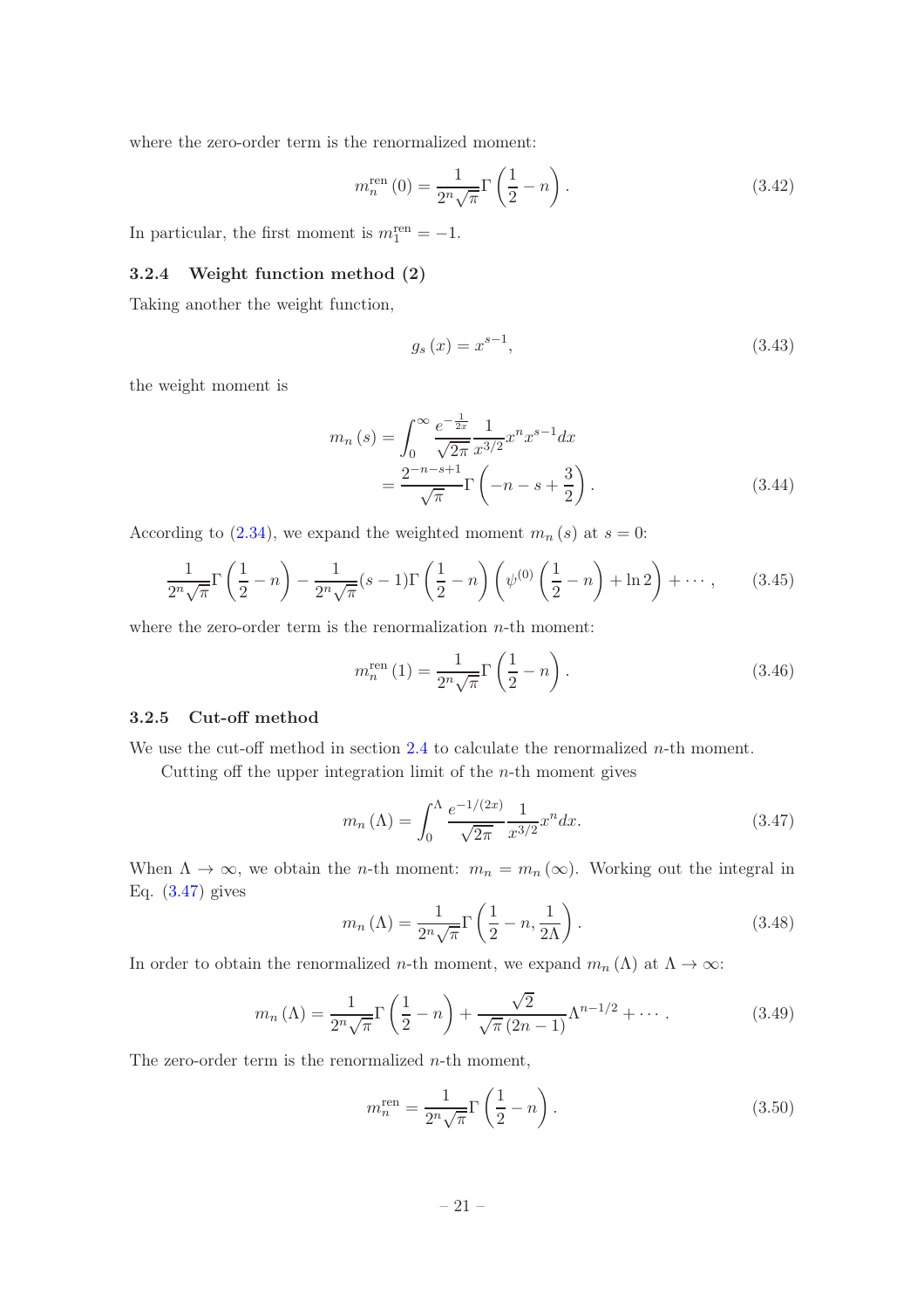# <span id="page-23-0"></span>3.2.6 Characteristic function method

We use the characteristic function method in section [2.5](#page-13-0) to calculate the renormalized  $n$ -th moment of the Levy distribution.

The characteristic function of the Levy distribution by Eq. [\(2.37\)](#page-13-6) is

<span id="page-23-4"></span>
$$
f(k) = e^{-\sqrt{|k|}} \left( \cos \sqrt{|k|} + i \operatorname{sgn}(k) \sin \sqrt{|k|} \right).
$$
 (3.51)

By the integral representation of the derivation, Eq.  $(2.42)$ , we obtain

$$
\frac{d^n f(k)}{dk^n} = \pi^{3/2} 2^{n - \frac{5}{2}} k^{-n} \left[ 8_1 \tilde{F}_4 \left( 1; \frac{1}{4}, \frac{3}{4}, \frac{1}{2} - \frac{n}{2}, 1 - \frac{n}{2}; -\frac{k^2}{64} \right) \right]
$$
  
\n
$$
- ik_1 \tilde{F}_4 \left( 1; \frac{3}{4}, \frac{5}{4}, 1 - \frac{n}{2}, \frac{3}{2} - \frac{n}{2}; -\frac{k^2}{64} \right) \Big]
$$
  
\n
$$
+ (-1)^{5/8} \sqrt{\pi} 2^{-\frac{n}{2} - \frac{1}{4}} e^{-\frac{3}{4} i \pi n} k^{\frac{1}{4} - \frac{n}{2}} \left[ b e^{i \frac{1}{2} - n} \left( \sqrt{2k} \right) + i b e^{i \frac{1}{2} - n} \left( \sqrt{2k} \right) \right], \quad (3.52)
$$

where  ${}_{p}\tilde{F}_{q}(a;b;z)$  is regularized hypergeometric function, given by  ${}_{p}F_{q}(a;b;z) / (\Gamma(b_1) \cdots \Gamma(b_q)),$ bei<sub>v</sub>(z) and ber<sub>v</sub>(z) are the Kelvin function and bei<sub>v</sub>(z) + i ber<sub>v</sub>(z) =  $J_{\nu}$ (xe<sup> $\frac{3\pi i}{4}$ </sup>), and  $J_{\nu}(x)$  is a Bessel function of the first kind [\[36](#page-47-7)].

By Eqs.  $(2.41)$  and  $(3.52)$ , we have

<span id="page-23-3"></span>
$$
m_1^{\text{ren}} = (-i) \left. \frac{df(k)}{dk} \right|_{k=0} = -1,
$$
  
\n
$$
m_2^{\text{ren}} = (-i)^2 \left. \frac{d^2 f(k)}{dk^2} \right|_{k=0} = \frac{1}{3},
$$
  
\n... (3.53)

# <span id="page-23-1"></span>3.2.7 Mellin transform method: characteristic function

We use the Mellin transform method of the characteristic function in section [2.6.1](#page-14-1) to calculate the renormalized n-th moment of the Levy distribution.

Substituting the characteristic function of the Levy distribution, Eq. [\(3.51\)](#page-23-4), into Eq.  $(2.46)$ , we obtain

$$
m_n^{\text{ren}} = \frac{i^n}{\Gamma(-n)} \mathcal{M}_{-n} \left[ f(k) \right]
$$
  
= 
$$
\frac{i^n}{\Gamma(-n)} 2^{n+1} (-i)^n \Gamma(-2n)
$$
  
= 
$$
\frac{1}{2^n \sqrt{\pi}} \Gamma\left(\frac{1}{2} - n\right).
$$
 (3.54)

#### <span id="page-23-2"></span>3.2.8 Mellin transform method: probability density function

We use the Mellin transform method of the probability density function in section [2.6.2](#page-14-2) to calculate the renormalized  $n$ -th moment of the Levy distribution.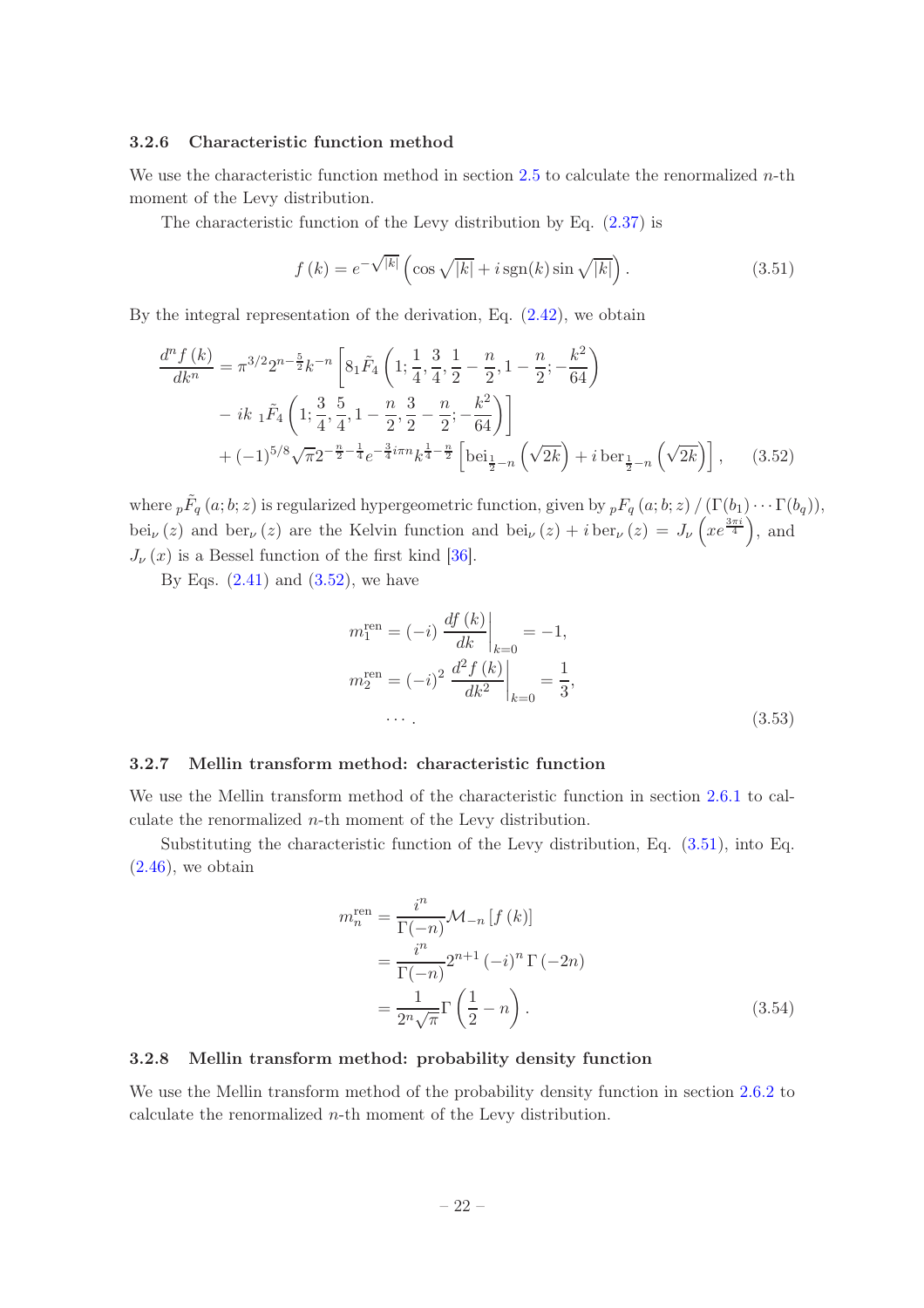Substituting the probability density function of the Levy distribution, Eq. [\(3.30\)](#page-20-4) into Eq.  $(2.48)$ , we obtain

$$
m_n^{\text{ren}} = \mathcal{M}_{n+1} \left[ p \left( x \right) \right]
$$

$$
= \frac{1}{2^n \sqrt{\pi}} \Gamma \left( \frac{1}{2} - n \right). \tag{3.55}
$$

# <span id="page-24-0"></span>3.2.9 Power-logarithmic moment method

We use the power-logarithmic moment method in section [2.7](#page-15-0) to calculate the renormalized  $n$ -th moment of the Levy distribution. The power-logarithmic moment of the Levy distribution, by Eq.  $(2.52)$ , is

$$
M_{n-1} = \int_{-\infty}^{\infty} \frac{e^{-\frac{1}{2x}}}{\sqrt{2\pi}} \frac{1}{x^{3/2}} x^{n-1} \ln x dx
$$
  
=  $-\frac{1}{\sqrt{\pi}} 2^{1-n} \Gamma\left(\frac{3}{2} - n\right) \left(\psi^{(0)}\left(\frac{3}{2} - n\right) + \ln 2\right),$  (3.56)

where  $\psi^{(n)}(z)$  is the *n*-th derivative of the digamma function,  $\psi^{(n)}(z) = \frac{d^n \psi(z)}{dz^n}$ , and  $\psi(z)$ is the logarithmic derivative of the gamma function,  $\psi(z) = \frac{\Gamma'(z)}{\Gamma(z)}$  $\frac{\Gamma(z)}{\Gamma(z)}$  [\[36](#page-47-7)]. Substituting Eq.  $(3.56)$  into the relation between the *n*-th  $m_n$  moment and the power-logarithmic moment  $M_{n-1}$ , Eq. [\(2.57\)](#page-15-5), we have

<span id="page-24-2"></span>
$$
m_n^{\text{ren}} = \frac{1}{2^n \sqrt{\pi}} \Gamma\left(\frac{1}{2} - n\right). \tag{3.57}
$$

The renormalized n-th moment given by the different renormalization schemes is the same. This verifies that the renormalization treatment is scheme-independent.

#### <span id="page-24-1"></span>3.3 q-exponential distribution

The *q*-exponential distribution has power moments for some values of the parameter  $q$  and no power moments for others. We only need to renormalize the case having no power moment. The self-consistency requires that the renormalized power moment be valid for the q with which the power moment is well-defined. That is, the renormalized  $n$ -th moment is valid for all q.

The probability density function of the  $q$ -exponential distribution is [\[37](#page-47-8)]

<span id="page-24-4"></span>
$$
p(x) = \begin{cases} \lambda(2-q)(1-\lambda(1-q)x)^{\frac{1}{1-q}}, & q < 1, \ 0 \le x < \frac{1}{\lambda(1-q)}, \\ \lambda e^{-\lambda x}, & q = 1, \ x \ge 0, \\ \lambda(2-q)(1-\lambda(1-q)x)^{\frac{1}{1-q}}, & q > 1, \ x \ge 0. \end{cases}
$$
(3.58)

For  $q = 1$ , the q-exponential distribution returns to the exponential distribution.

The *n*-th moment of the *q*-exponential distribution, by definition  $(1.2)$ , is

<span id="page-24-3"></span>
$$
m_n = \int_0^\infty \lambda(2-q) \left[1 - \lambda(1-q)x\right]_{\frac{1}{1-q}} x^n dx.
$$
 (3.59)

For  $q \leq 1$ , the n-th moment  $m_n$  exists. For  $q > 1$ , the n-th moment  $m_n$  exists when  $q < \frac{n+2}{n+1}$ . For example, only for  $q < \frac{3}{2}$ , there exists the first moment,  $m_1 = \frac{1}{3\lambda - 2\lambda q}$ ; only for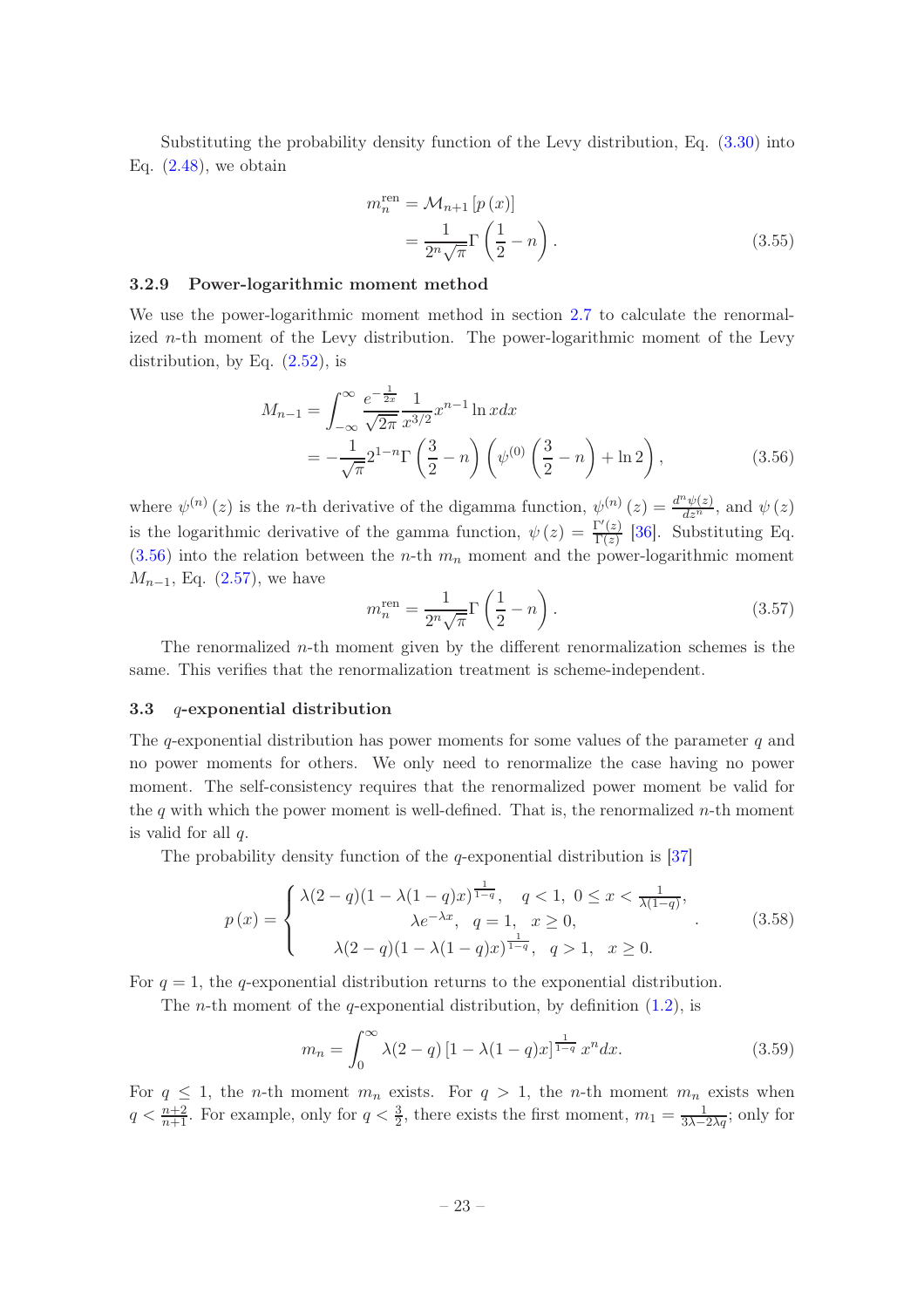$q < \frac{4}{3}$ , there exists the second moment,  $m_2 = \frac{2}{\lambda^2 (6q^2 - 17q + 12)}$ ; only for  $q < \frac{5}{4}$ , there exists the third moment,  $m_3 = -\frac{6}{\lambda^3(24q^3-98q^2+133q-60)}$ ; only for  $q < \frac{6}{5}$ , there exists the fourth moment,  $m_4 =$  $24\Gamma\left(\frac{1}{q-1}-5\right)$  $\frac{\sqrt{q-1}}{\lambda^4(q-1)^4\Gamma(\frac{1}{q-1}-1)}$ , and so on; otherwise the *n*-th moment does not exist.

Next, we calculate the renormalized  $n$ -th moment for the case having no power moments.

# <span id="page-25-0"></span>3.3.1 Zeta function method

We first use the zeta function method in section [2.1](#page-5-1) to calculate the renormalized  $n$ -th moment.

The spectral zeta function of the q-exponential distribution, by  $(2.2)$ , is

$$
\zeta(s) = \int_0^\infty \lambda(2-q)(1-\lambda(1-q)x)^{\frac{1}{1-q}}x^{-s}dx
$$

$$
= \frac{\Gamma(1-s)\Gamma\left(\frac{-s-q(1-s)+2}{q-1}\right)}{\Gamma\left(\frac{1}{q-1}-1\right)\left[\lambda(q-1)\right]^s}.
$$
(3.60)

The *n*-th moment of the *q*-exponential distribution, by Eq.  $(2.4)$ , is

<span id="page-25-2"></span>
$$
m_n^{\text{ren}} = \zeta(-n)
$$
  
= 
$$
\frac{\Gamma(n+1)\Gamma(-n+\frac{1}{q-1}-1)}{\Gamma(\frac{1}{q-1}-1)\left[\lambda(q-1)\right]^n}.
$$
 (3.61)

For integer  $n, m_n^{\text{ren}}$  can be written as

$$
m_n^{\text{ren}} = (-1)^n \frac{n!}{\lambda^n} \frac{1}{\prod_{l=1}^n \left[ (l+1)q - (l+2) \right]}.
$$
\n(3.62)

Thus, the first several moments are

$$
m_1^{\text{ren}} = \zeta(-1) = -\frac{1}{\lambda(2q-3)},
$$
  
\n
$$
m_2^{\text{ren}} = \zeta(-2) = \frac{2}{\lambda^2(2q-3)(3q-4)},
$$
  
\n
$$
m_3^{\text{ren}} = \zeta(-3) = -\frac{6}{\lambda^3(2q-3)(3q-4)(4q-5)},
$$
  
\n
$$
m_4^{\text{ren}} = \zeta(-4) = \frac{24}{\lambda^4(2q-3)(3q-4)(4q-5)(5q-6)}.
$$
\n(3.63)

# <span id="page-25-1"></span>3.3.2 Subtraction method

We use the subtraction method in section [2.2](#page-7-0) to calculate the renormalized  $n$ -th moment of the q-exponential distribution.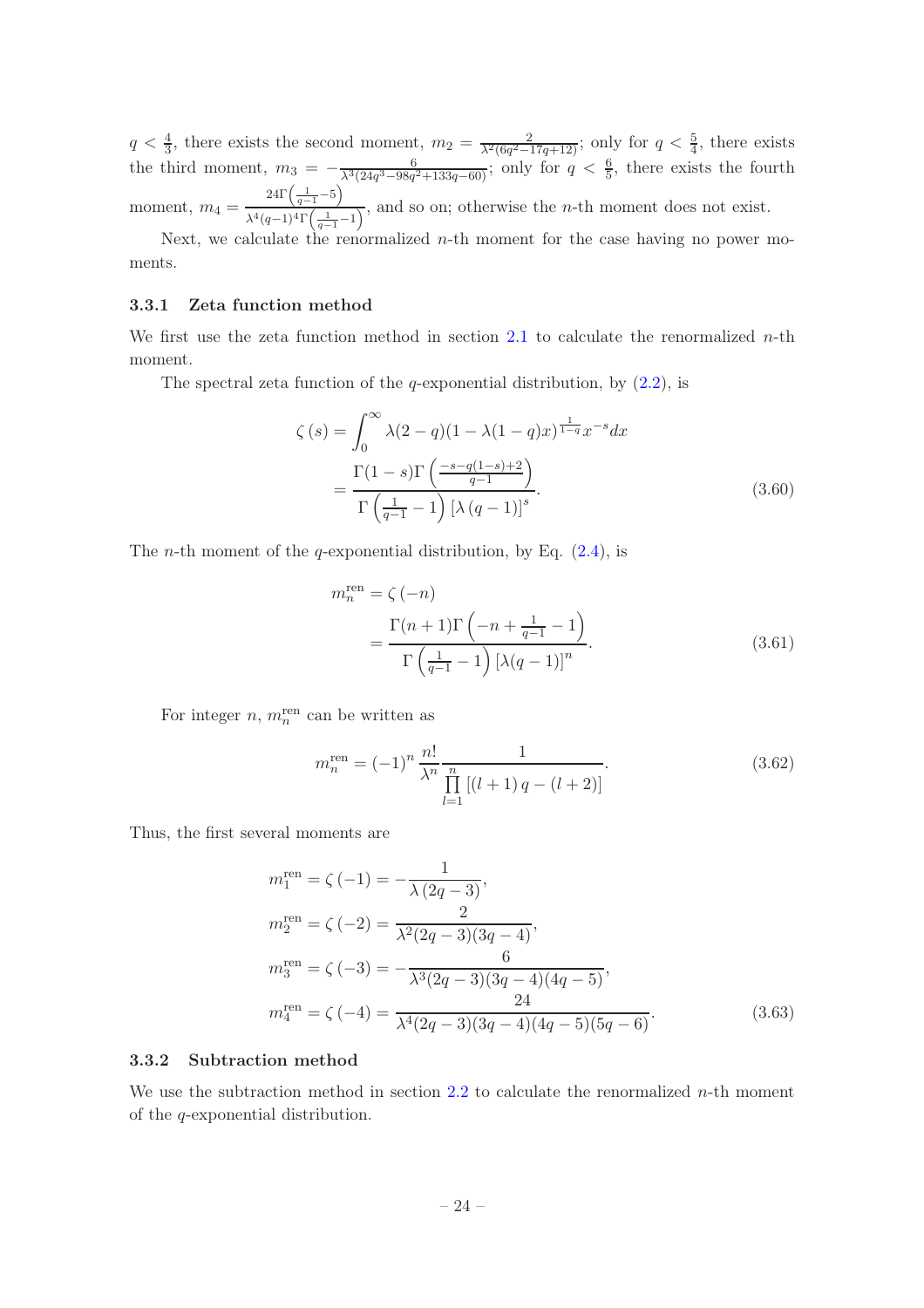The *n*-th moment of the q-exponential distribution [\(3.59\)](#page-24-3) diverges at  $x \to \infty$ . Expand the integrand at  $x \to \infty$ :

$$
\lambda(2-q) \left[1 + \lambda(q-1)x\right]^{1-\frac{1}{1-q}} x^n = \lambda(2-q)x^{-\frac{1}{q-1}} \left[\frac{1}{x} + \lambda(q-1)\right]^{1-\frac{1}{1-q}} x^n
$$
  
=  $\lambda(2-q) \sum_{j=0}^{\infty} \left(\frac{1}{j}\right) \left[\lambda(q-1)\right]^{1-\frac{1}{1-q}-j} \frac{1}{x^{j-n+\frac{1}{q-1}}},$  (3.64)

where  $\left( m \right)$ n  $\setminus$  $=\frac{\Gamma(m+1)}{\Gamma(n+1)\Gamma(m-n+1)}$  is the binomial expansion coefficient. Following section [2.2.2,](#page-8-0) divergence is caused by the term  $j - n + \frac{1}{q-1} \leq 1$ , i.e.,

$$
j \le 1 + n - \frac{1}{q - 1}.\tag{3.65}
$$

By Eq.  $(2.17)$ , we arrive at the renormalized *n*-th moment,

$$
m_n^{\text{ren}} = \int_0^1 \lambda(2-q) \left[1 + \lambda(q-1)x\right]^\frac{1}{1-q} x^n dx + \int_1^\infty \left[\lambda(2-q) \left[1 + \lambda(q-1)x\right]^\frac{1}{1-q} x^n\right] dx
$$
  

$$
- \lambda(2-q) \sum_{j=0}^{j \le 1+n-\frac{1}{q-1}} \left(\frac{1}{j}\right) \left[\lambda(q-1)\right]^\frac{1}{1-q-j} \frac{1}{x^{j-n+\frac{1}{q-1}}} dx
$$
  

$$
- \lambda(2-q) \sum_{j=0}^{j \le 1+n-\frac{1}{q-1}} \left(\frac{1}{j}\right) \frac{\left[\lambda(q-1)\right]^\frac{1}{1-q-j}}{1-\left(j-n+\frac{1}{q-1}\right)}.
$$
(3.66)

This gives

$$
m_n^{\text{ren}} = (2 - q) \lambda \Gamma(n+1) \, 2\widetilde{F}_1\left(n+1, \frac{1}{q-1}, n+2, -\lambda(q-1)\right) + \frac{(-1)^{-\frac{1}{q-1}}(q-2)}{\lambda^n \left(1-q\right)^n} B\left(\frac{1}{\lambda(1-q)}, \frac{1}{q-1} - n-1, \frac{q-2}{q-1}\right), \tag{3.67}
$$

where  $2\widetilde{F}_1(\alpha,\beta,\gamma,z)$  is the regularized hypergeometric function and  $B(\alpha,\beta,z)$  is the Beta function.

For example, the first-order moment, by [\(3.67\)](#page-26-1), is

<span id="page-26-1"></span>
$$
m_1^{\rm ren} = \frac{1}{(3 - 2q)\,\lambda}.\tag{3.68}
$$

# <span id="page-26-0"></span>3.3.3 Weight function method (1)

We use the weighted moment method in section  $2.3$  to calculate the renormalized *n*-th moment of the q-exponential distribution. In order to exemplify that the renormalized moment is independent of the choice of weight functions, we choose two weight functions.

Taking the weight function as

$$
g_s(x) = e^{-sx} \tag{3.69}
$$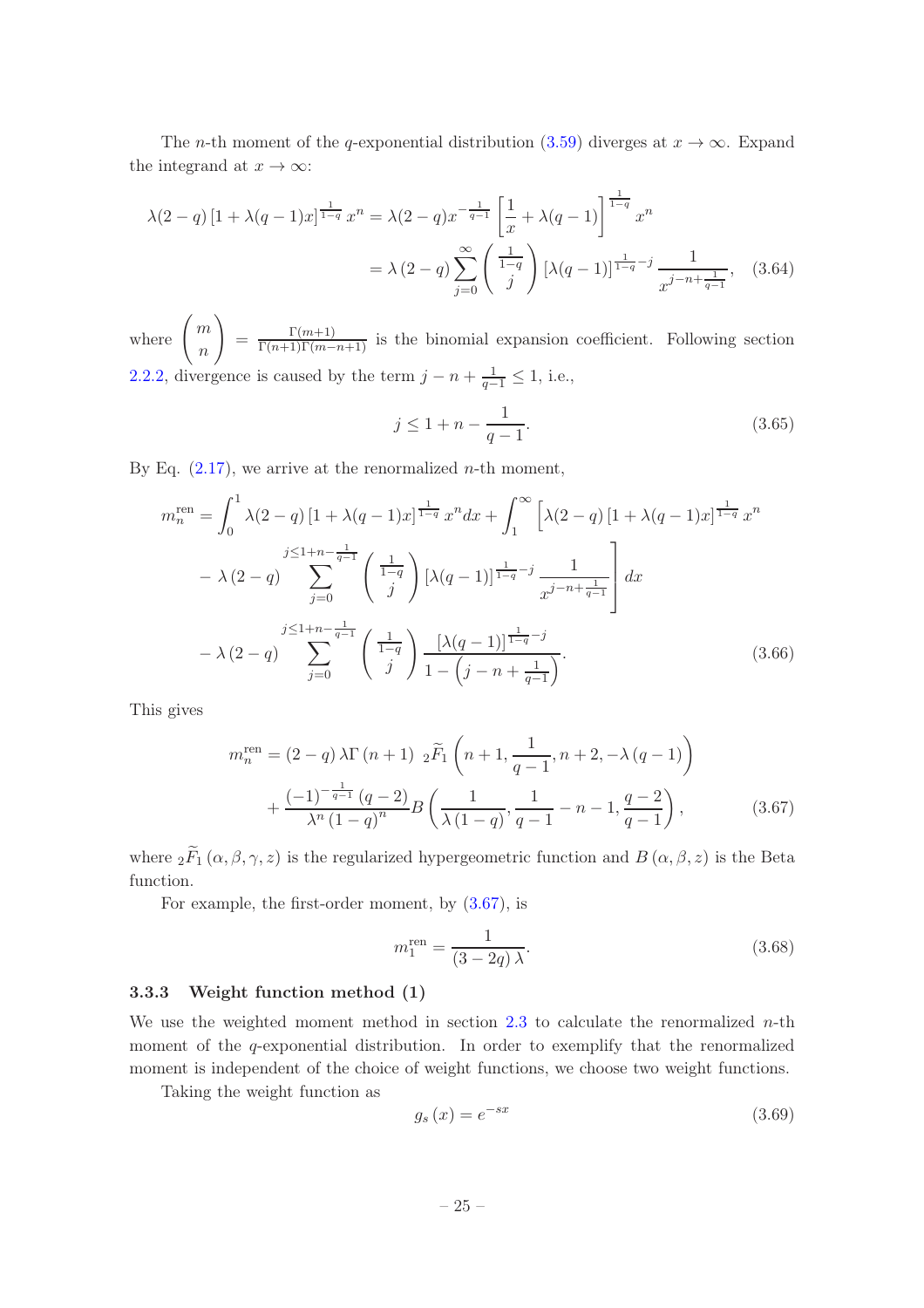gives the weighted moment

$$
m_n(s) = \int_0^\infty \lambda(2-q)(1-\lambda(1-q)x)^{\frac{1}{1-q}}x^n e^{-sx} dx
$$
  
= 
$$
\frac{\Gamma(n+1)\Gamma\left(\frac{1}{q-1}-n-1\right) \binom{1}{1} \left(n+1; n+\frac{1}{1-q}+2; \frac{s}{(q-1)\lambda}\right)}{[\lambda(q-1)]^n \Gamma\left(\frac{1}{q-1}-1\right)}
$$
  

$$
-\lambda(q-2)\left[\lambda(q-1)\right]^{\frac{1}{1-q}} s^{\frac{1}{q-1}-1-n} \Gamma\left(n+1+\frac{1}{1-q}\right) \binom{1}{1} \left(\frac{1}{q-1}; \frac{1}{q-1}-n; \frac{s}{(q-1)\lambda}\right).
$$
(3.70)

According to Eq. [\(2.34\)](#page-12-2), we expand the weighted moment  $m_n(s)$  at  $s = 0$ :

$$
m_n(s) = \frac{\Gamma(n+1)\Gamma(-n+\frac{1}{q-1}-1)}{\Gamma(\frac{1}{q-1}-1)\left[\lambda(q-1)\right]^n} + s^{\frac{1}{q-1}-1-n} \left[ \frac{(q-2)s\lambda^{\frac{1}{1-q}}\Gamma(n+1-\frac{1}{q-1})}{(q-1)^{\frac{q}{q-1}}\left[n(q-1)-1\right]} - \lambda(q-2)\left[\lambda(q-1)\right]^{\frac{1}{1-q}}\Gamma(\frac{1}{1-q}+n+1) \right] + \frac{(n+1)s\Gamma(n+1)\Gamma(\frac{1}{q-1}-1-n)}{\left[\lambda(q-1)\right]^n \lambda(nq-n+2q-3)\Gamma(\frac{1}{q-1}-1)} + \cdots, \tag{3.71}
$$

where the zero-order term is the renormalized moment:

$$
m_n^{\text{ren}} = \frac{\Gamma(n+1)\Gamma\left(-n + \frac{1}{q-1} - 1\right)}{\Gamma\left(\frac{1}{q-1} - 1\right)\left[\lambda(q-1)\right]^n}.
$$
\n(3.72)

# <span id="page-27-0"></span>3.3.4 Weight function method (2)

Taking another weight function as

$$
g(x) = x^{s-1}
$$
 (3.73)

the weight moment is

$$
m_n(s) = \int_0^\infty \lambda(2-q) \left[1 - \lambda(1-q)x\right]_{\frac{1}{1-q}}^{\frac{1}{1-q}} x^n x^{s-1} dx
$$

$$
= \frac{\Gamma(n+s)\Gamma\left(\frac{1}{q-1} - n - s\right)}{\Gamma\left(\frac{1}{q-1} - 1\right) \left[\lambda(q-1)\right]^{n+s-1}}.
$$
(3.74)

The weighted moment at  $s = 1$  is the renormalized *n*-th moment of the q-exponential distribution:  $\sim$ 

$$
m_n^{\text{ren}} = m_n(1) = \frac{\Gamma(n+1)\Gamma\left(\frac{1}{q-1} - n - 1\right)}{\Gamma\left(\frac{1}{q-1} - 1\right)\left[\lambda(q-1)\right]^n}.
$$
\n(3.75)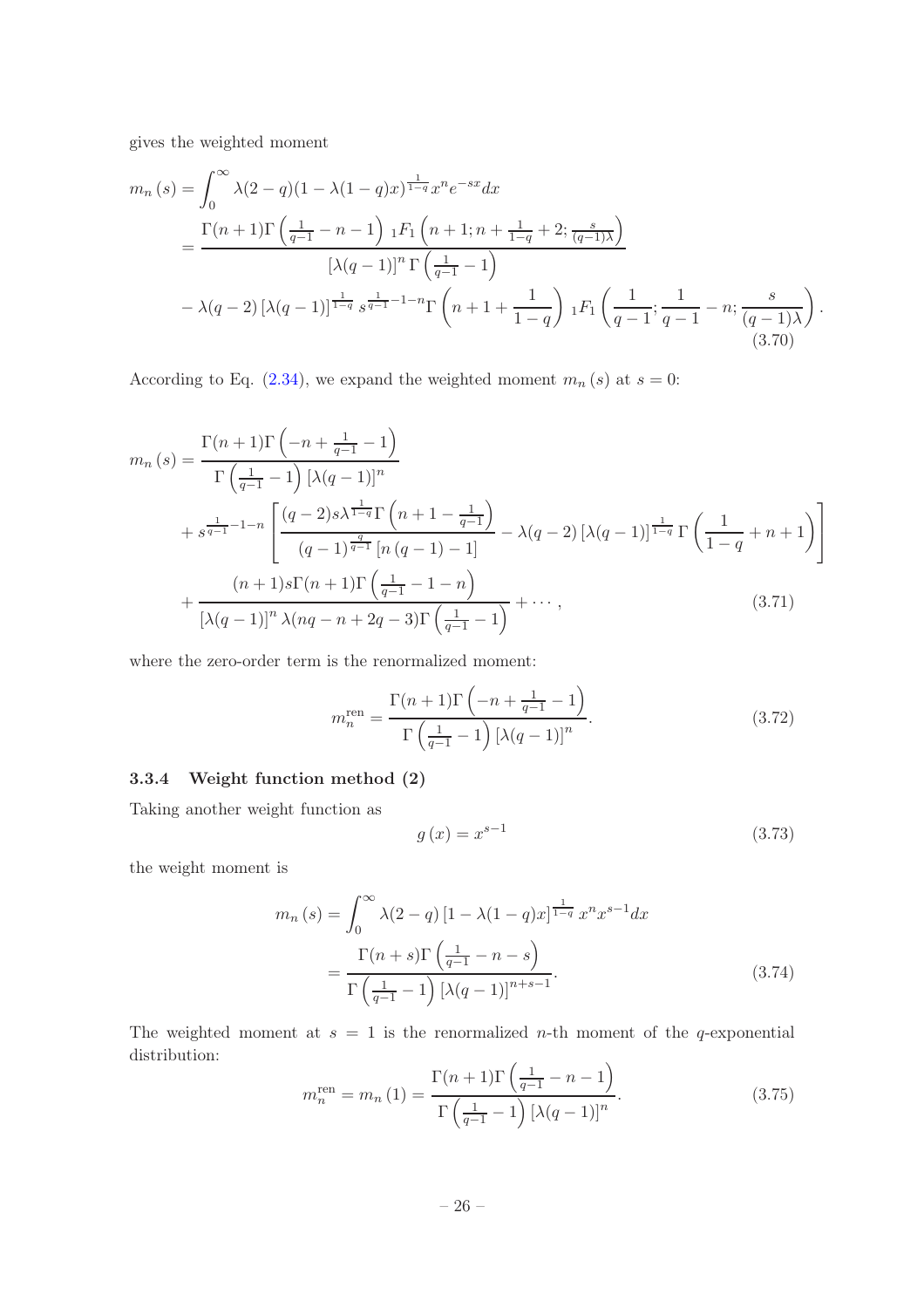# <span id="page-28-0"></span>3.3.5 Cut-off method

We use the cut-off method in section [2.4](#page-12-0) to calculate the renormalized  $n$ -th moment of the q-exponential distribution.

Cutting off the upper integration limit of the  $n$ -th moment gives

<span id="page-28-2"></span>
$$
m_n(\Lambda) = \int_0^{\Lambda} \lambda(2-q) \left[1 - \lambda(1-q)x\right]^{\frac{1}{1-q}} x^n dx. \tag{3.76}
$$

When  $\Lambda \to \infty$ , we obtain the *n*-th moment:  $m_n = m_n(\infty)$ . Working out the integral in Eq. [\(3.76\)](#page-28-2) gives

$$
m_n(\Lambda) = \lambda(2-q)\Lambda^{n+1}\Gamma(n+1) \,{}_2\tilde{F}_1\left(n+1,\frac{1}{q-1};n+2;(1-q)\lambda\Lambda\right). \tag{3.77}
$$

In order to obtain the renormalized *n*-th moment, we expand  $m_n(\Lambda)$  at  $\Lambda \to \infty$ :

$$
m_n(\Lambda) = \frac{\Gamma(n+1)\Gamma\left(\frac{1}{q-1} - 1 - n\right)}{\Gamma\left(\frac{1}{q-1} - 1\right) \left[\lambda(q-1)\right]^n} - \frac{\lambda(q-2)\left[\lambda(q-1)\right]^{\frac{q}{1-q}} \Lambda^{n+\frac{1}{1-q}} \left\{\lambda\Lambda(q-1) - \left[1 + \frac{q-1}{n(q-1)-1}\right]\right\}}{\left[n(q-1) - 1\right] \left[1 + \frac{q-1}{n(q-1)-1}\right]} + \cdots. \tag{3.78}
$$

Dropping the divergent terms at  $\Lambda \to \infty$ , we obtain the renormalized *n*-th moment:

$$
m_n^{\text{ren}} = \frac{\Gamma(n+1)\Gamma\left(\frac{1}{q-1} - 1 - n\right)}{\Gamma\left(\frac{1}{q-1} - 1\right)\left[\lambda(q-1)\right]^n}.\tag{3.79}
$$

#### <span id="page-28-1"></span>3.3.6 Characteristic function method

We use the characteristic function method in section [2.5](#page-13-0) to calculate the renormalized  $n$ -th moment of the *q*-exponential distribution.

The characteristic function of the q-exponential distribution, by Eq.  $(2.37)$  $(2.37)$  $(2.37)$ , is

<span id="page-28-3"></span>
$$
f(k) = -\frac{q-2}{q-1}e^{\frac{ik}{\lambda - \lambda q}}E_{\frac{1}{q-1}}\left(\frac{ik}{\lambda - q\lambda}\right),
$$
\n(3.80)

where  $E_n(z) = \int_1^\infty$  $\frac{e^{-zt}}{t^n}dt$  is the exponential integral function.

By the integral representation of the derivation, Eq. [\(2.42\)](#page-13-4), we obtain

$$
\frac{d^n f(k)}{dk^n} = -\frac{(q-2)k^{-n-1}}{q-1} \left[ -k \Gamma\left(1 + \frac{1}{1-q}\right) 2\tilde{F}_2\left(1, 1; 1-n, 2 + \frac{1}{1-q}; \frac{ik}{\lambda - q\lambda}\right) \right]
$$

$$
-i\lambda(q-2)\Gamma\left(\frac{1}{q-1} - 1\right) \Gamma\left(\frac{q-2}{q-1}\right) \left(\frac{ik}{\lambda - \lambda q}\right)^{\frac{1}{q-1}} {}_1\tilde{F}_1\left(\frac{1}{q-1}; \frac{1}{q-1} - n; \frac{ik}{\lambda - q\lambda}\right) \right],
$$
(3.81)

where  ${}_{p}\tilde{F}_{q}(a;b;z)$  is regularized hypergeometric function, given by  ${}_{p}F_{q}(a;b;z) / (\Gamma(b_{1}) \cdots \Gamma(b_{q}))$ .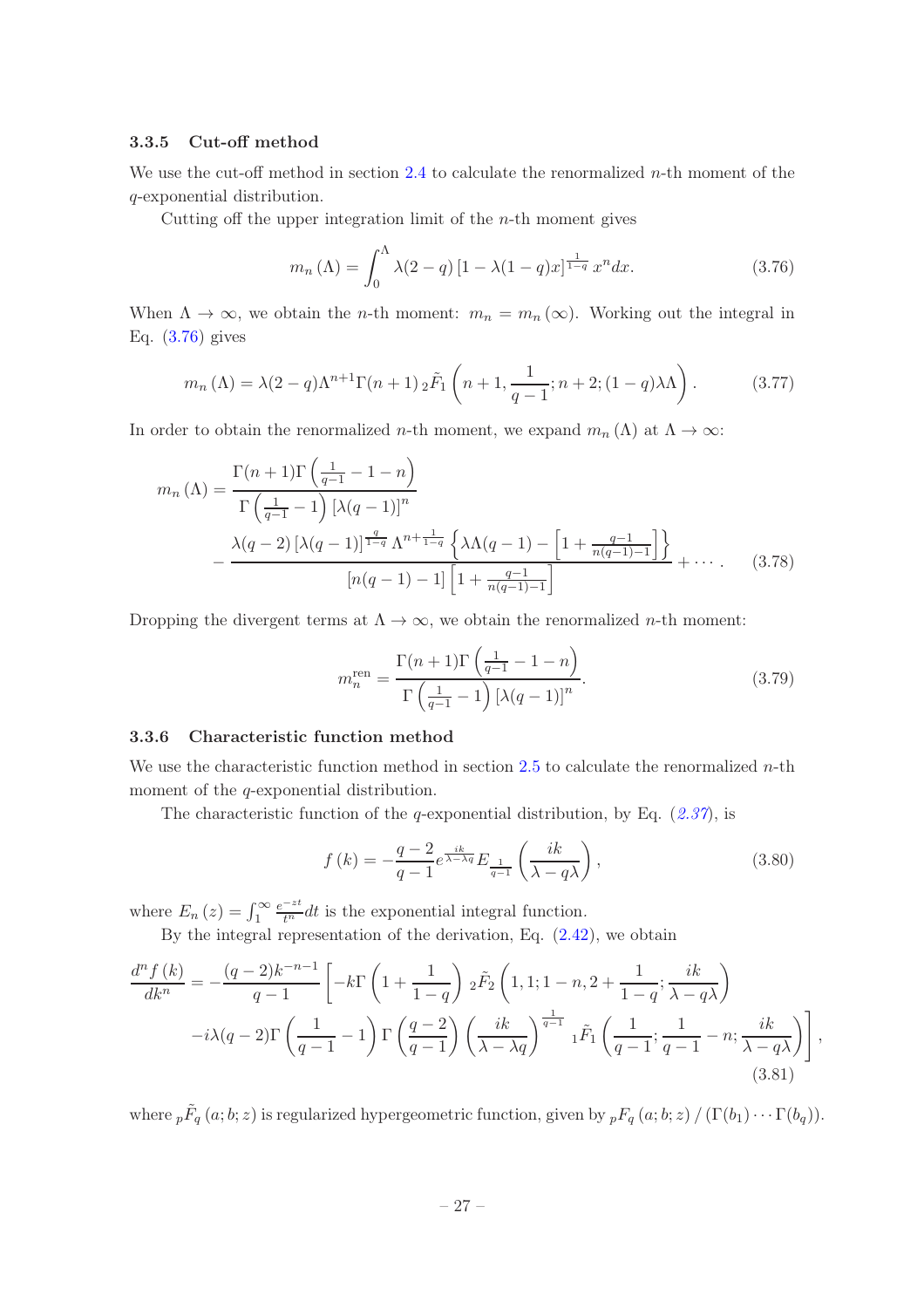By  $(2.41)$ , the renormalized *n*-th moment is

$$
m_1^{\text{ren}} = (-i) \left. \frac{df(k)}{dk} \right|_{k=0} = -\frac{1}{\lambda (2q-3)},
$$
  
\n
$$
m_2^{\text{ren}} = (-i)^2 \left. \frac{d^2 f(k)}{dk^2} \right|_{k=0} = \frac{2}{\lambda^2 (2q-3)(3q-4)},
$$
  
\n... (3.82)

# <span id="page-29-0"></span>3.3.7 Mellin transform method: characteristic function

We use the Mellin transform method of the characteristic function in section [2.6.1](#page-14-1) to calculate the renormalized  $n$ -th moment of the  $q$ -exponential distribution.

Substituting the characteristic function of the q-exponential distribution  $(3.80)$  into Eq.  $(2.46)$ , we obtain

$$
m_n^{\text{ren}} = \frac{i^n}{\Gamma(-n)} \mathcal{M}_{-n} \left[ f(k) \right]
$$
  
= 
$$
-\frac{\pi \csc(\pi n)}{\Gamma(-n)} \frac{\Gamma\left(\frac{1}{q-1} - n - 1\right)}{\Gamma\left(\frac{1}{q-1} - 1\right) \left[\lambda(q-1)\right]^n}.
$$
 (3.83)

By  $\Gamma(n+1) = -\pi \csc(\pi n) / \Gamma(-n)$ , we have

$$
m_n^{\text{ren}} = \frac{\Gamma(n+1)\Gamma\left(\frac{1}{q-1} - n - 1\right)}{\Gamma\left(\frac{1}{q-1} - 1\right)\left[\lambda(q-1)\right]^n}.
$$
\n(3.84)

# <span id="page-29-1"></span>3.3.8 Mellin transform method: probability density function

We use the Mellin transform method of the probability density function in section [2.6.2](#page-14-2) to calculate the renormalized  $n$ -th moment of the  $q$ -exponential distribution.

Substituting the probability density function of the q-exponential distribution, Eq. [\(3.58\)](#page-24-4), into Eq. [\(2.48\)](#page-14-6), we obtain

$$
m_n^{\text{ren}} = \mathcal{M}_{n+1} \left[ p \left( x \right) \right] = \frac{\Gamma(n+1)\Gamma\left(\frac{1}{q-1} - n - 1\right)}{\Gamma\left(\frac{1}{q-1} - 1\right) \left[ \lambda(q-1) \right]^n}.
$$
\n(3.85)

# <span id="page-29-2"></span>3.3.9 Power-logarithmic moment method

We use the power-logarithmic moment method in section [2.7](#page-15-0) to calculate the renormalized  $n$ -th moment of the  $q$ -exponential distribution.

The power-logarithmic moment of the q-exponential distribution, by Eq.  $(2.52)$ , is

$$
M_{n-1} = \int_0^\infty \lambda(2-q)(1-\lambda(1-q)x)^{\frac{1}{1-q}}x^{n-1}\ln x dx
$$
  
= 
$$
\frac{\lambda(q-2)\Gamma(n)\Gamma\left(\frac{1}{q-1}-n\right)\left[\psi^{(0)}\left(\frac{1}{q-1}-n\right)-\psi^{(0)}(n)+\ln(\lambda(q-1))\right]}{\Gamma\left(\frac{1}{q-1}\right)\left[\lambda(q-1)\right]^n}.
$$
 (3.86)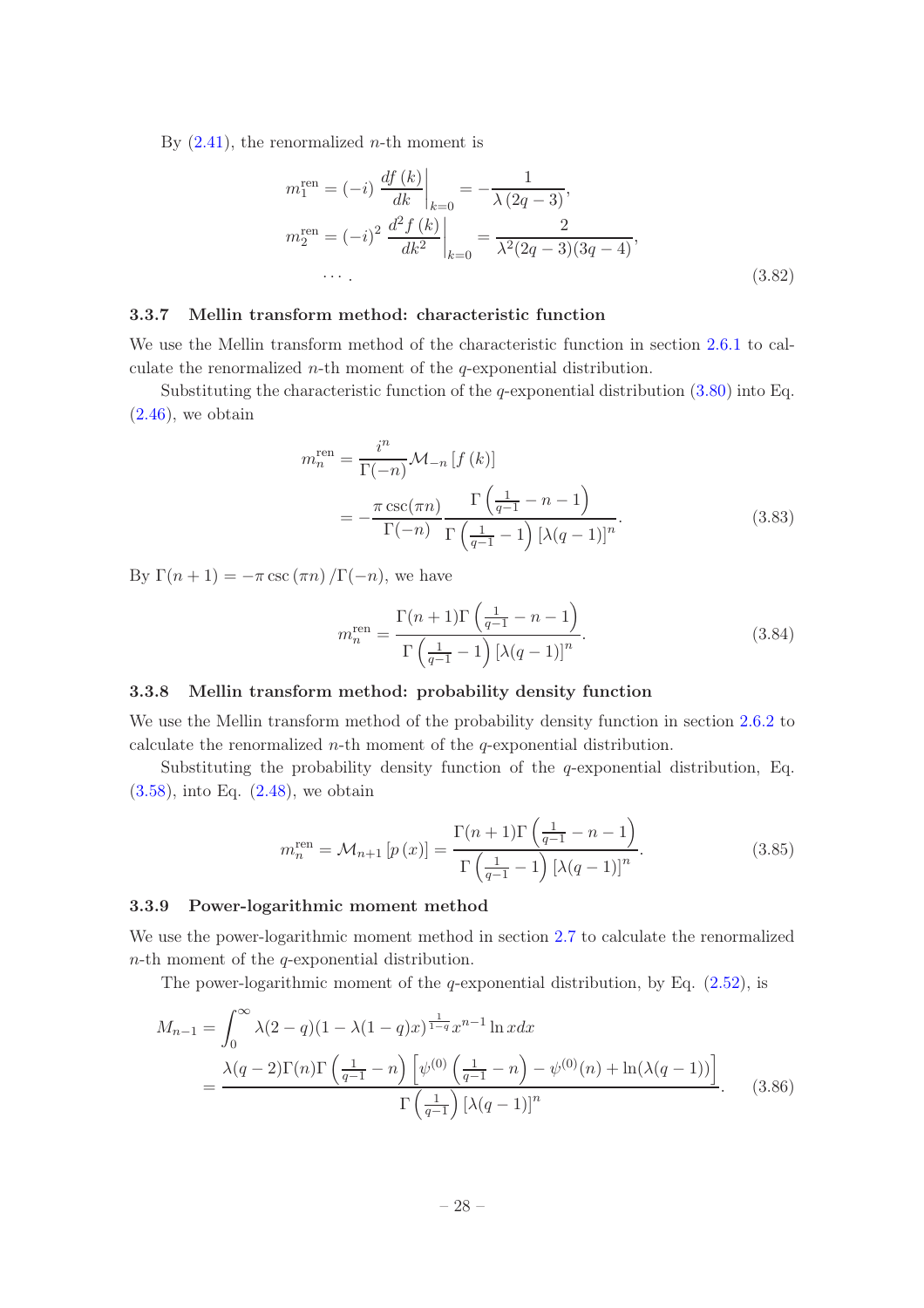By the relation between the n-th moment  $m_n$  and the power-logarithmic moment  $M_{n-1}$ , Eq.  $(2.57)$ , we have

$$
m_n^{\text{ren}} = \frac{\Gamma(n+1)\Gamma\left(\frac{1}{q-1} - n - 1\right)}{\Gamma\left(\frac{1}{q-1} - 1\right)\left[\lambda(q-1)\right]^n}.
$$
\n(3.87)

# <span id="page-30-0"></span>3.3.10 Removing singularity from renormalized  $n$ -th moment

Before renormalization, the *n*-th moment  $(3.59)$  of the *q*-exponential distribution  $(3.58)$ only exists when

$$
q < \frac{n+2}{n+1}.\tag{3.88}
$$

After renormalization, we obtain the renormalized  $n$ -th moment  $(3.61)$ . However, the renormalized moment  $(3.61)$  still has singularities at

$$
q = 1,\tag{3.89}
$$

$$
q = \frac{n+2}{n+1}, \quad n \ge 1.
$$
\n(3.90)

Here  $q = 1$  is the removable singularity and  $q = \frac{n+2}{n+1}$  is the essential singularity.

 $q = 1$  is a removable singularity. The zero-order term of the expansion at  $q = 1$  of the renormalized moment [\(3.61\)](#page-25-2) (i.e., the limit of  $q \to 1$ ) is the renormalized *n*-th moment:

<span id="page-30-2"></span>
$$
m_n^{\text{ren}}(q=1) = \frac{1}{\lambda^n} \Gamma(n+1).
$$
\n(3.91)

When  $q = 1$ , the q-exponential distribution returns to the exponential distribution  $p(x) =$  $\lambda e^{-\lambda x}$ . Eq. [\(3.91\)](#page-30-2) just gives the *n*-th moment of the exponential distribution.

For the moment at the essential singularity  $q = \frac{n+2}{n+1}$ , we need further renormalization. Expanding the renormalized *n*-th moment [\(3.61\)](#page-25-2) at  $q = \frac{n+2}{n+1}$ , we arrive at

$$
m_n^{\text{ren}} = -\frac{1}{\lambda^n} \left(\frac{1}{1+n}\right)^{2-n} \frac{1}{q - \frac{n+2}{n+1}} \frac{\Gamma(n+1)}{\Gamma(n)} + \frac{n}{\lambda^n} \left(\frac{1}{n+1}\right)^{1-n} \left[ (n+1) \left(\psi^{(0)}(n) + \gamma_{\text{E}}\right) + 1 - n \right] + \cdots, \tag{3.92}
$$

where  $\gamma_E = 0.577216$  is Euler's constant. By the minimal subtraction, dropping the divergent terms at  $q = \frac{n+2}{n+1}$ , we obtain the renormalized *n*-th moment

$$
m_n^{\text{ren}}|_{q=\frac{n+2}{n+1}} = \frac{n}{\lambda^n} \left(\frac{1}{n+1}\right)^{1-n} \left[ (n+1) \left(\psi^{(0)}(n) + \gamma_{\text{E}}\right) + 1 - n \right]. \tag{3.93}
$$

#### <span id="page-30-1"></span>3.4 q-Gaussian distribution

The probability density function of the  $q$ -Gaussian distribution is [\[18](#page-46-7)]

<span id="page-30-3"></span>
$$
p(x) = \begin{cases} \frac{\sqrt{1-q}}{\sqrt{2\pi}} \left[ \frac{(q-1)(\mu-x)^2}{2\beta^{3-q}} + 1 \right]^{\frac{1}{1-q}} \frac{\Gamma\left(\frac{1}{1-q} + \frac{3}{2}\right)}{\Gamma\left(\frac{1}{1-q} + 1\right)}, \ q < 1, \ -1 < \frac{\sqrt{1-q}}{\sqrt{2\beta}} \left( x - \mu \right) < 1, \\\\ \frac{1}{\sqrt{2\pi}} \exp\left(-\frac{(\mu-x)^2}{2\beta^2}\right), \ q = 1, \\\\ \frac{\sqrt{q-1}}{\sqrt{2\pi}} \left[ \frac{(q-1)(\mu-x)^2}{2\beta^{3-q}} + 1 \right]^{\frac{1}{1-q}} \frac{\Gamma\left(\frac{1}{q-1}\right)}{\Gamma\left(\frac{1}{1-q} + \frac{1}{2}\right)}, \ 1 < q < 3, \end{cases} \tag{3.94}
$$
\n
$$
0, \ q > 3.
$$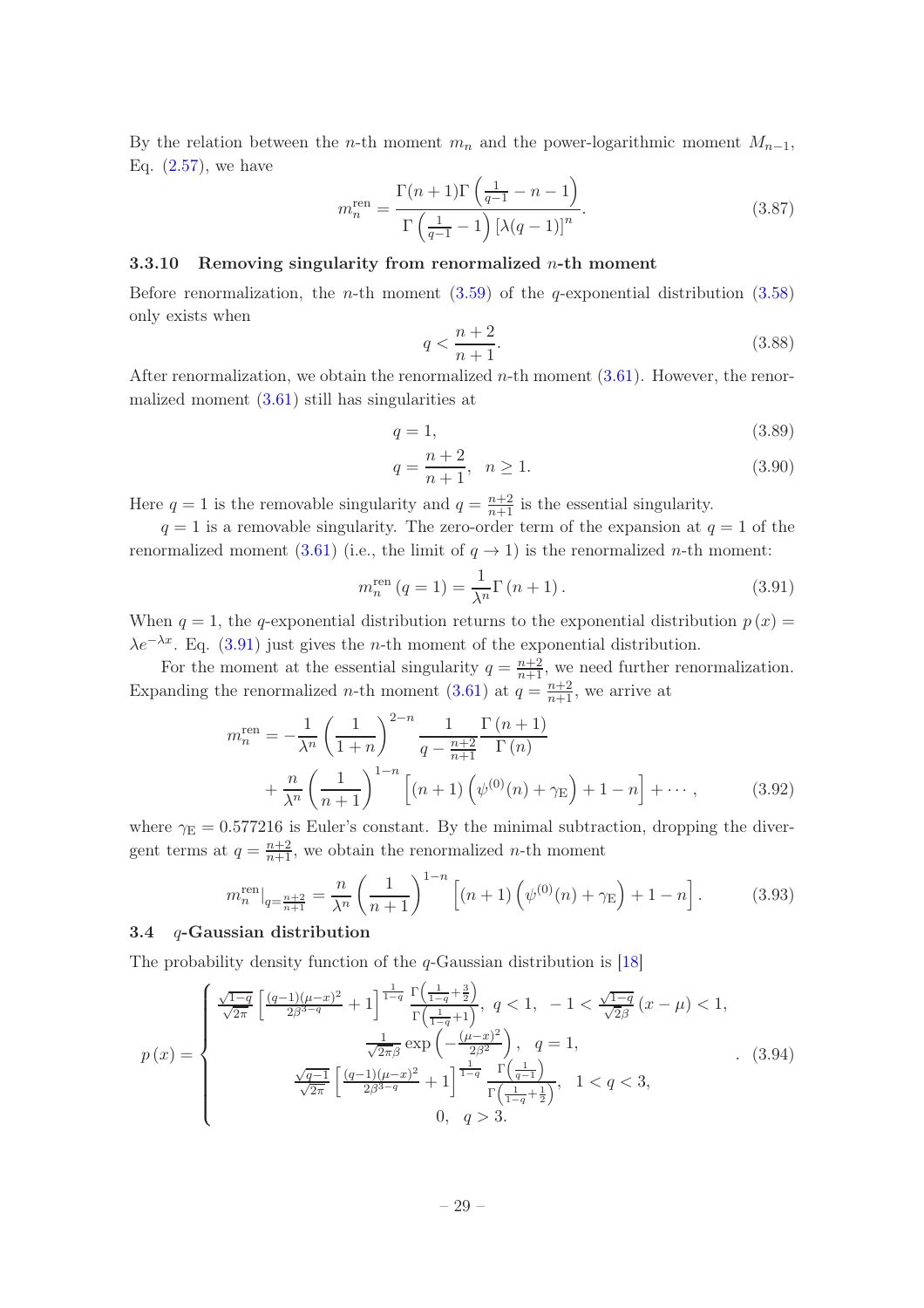When  $q = 1$ , the q-Gaussian distribution recovers the Gaussian distribution, and the n-th moment of the Gaussian distribution exists. When  $q = 2$ , the q-Gaussian distribution recovers the Cauchy distribution, and though the n-th moment of the Cauchy distribution does not exist, we have obtained the renormalized  $n$ -th moment in section [3.1.](#page-16-1) Thus, what we need to renormalize is the *n*-th moment of  $1 < q < 3$ ,

$$
m_n = \int_{-\infty}^{\infty} \frac{\sqrt{q-1}}{\sqrt{2\pi}} \left[ \frac{(q-1)(\mu - x)^2}{2\beta^{3-q}} + 1 \right]^{\frac{1}{1-q}} \frac{\Gamma\left(\frac{1}{q-1}\right)}{\Gamma\left(\frac{1}{1-q} + \frac{1}{2}\right)} x^n dx. \tag{3.95}
$$

The first several moments of the  $q$ -Gaussian distribution, by Eq.  $(3.94)$ , is

$$
m_1 = \begin{cases} \mu, & 1 < q < 2 \\ \text{none}, & 2 < q < 3 \end{cases},
$$
\n
$$
m_2 = \begin{cases} \mu^2 + \frac{2\beta^2}{5 - 3q}, & 3q < 5 \\ \text{none}, & \frac{5}{3} < q < 3 \end{cases},
$$
\n
$$
m_3 = \begin{cases} \mu^3 + \frac{6\beta^2 \mu}{5 - 3q}, & 2q < 3 \\ \text{none}, & \frac{3}{2} < q < 3 \end{cases},
$$
\n
$$
m_4 = \begin{cases} \mu^4 + \frac{12\beta^4}{15q^2 - 46q + 35} + \frac{12\beta^2 \mu^2}{5 - 3q}, & 5q < 7 \\ \text{none}, & \frac{7}{5} < q < 3 \end{cases} \tag{3.96}
$$

It can be seen that when  $q > \frac{n+3}{n+1}$ , the *n*-th moment does not exist. Next, we use the renormalization method to give renormalized moments for  $q > \frac{n+3}{n+1}$ .

# <span id="page-31-0"></span>3.4.1 Zeta function method

For simplicity, we only consider  $\mu = 0$ .

The spectral zeta function of the q-Gaussian distribution of  $1 < q < 3$ , given by Eqs. [\(3.94\)](#page-30-3) and [\(2.2\)](#page-6-0), is

$$
\zeta(s) = \int_{-\infty}^{\infty} \frac{\sqrt{q-1}\Gamma\left(\frac{1}{q-1}\right)\left(\frac{q-1}{2\beta^2}x^2 + 1\right)^{\frac{1}{1-q}}}{\sqrt{2\pi}\beta\Gamma\left(\frac{1}{q-1} - \frac{1}{2}\right)} x^{-s} dx
$$

$$
= \frac{\left[(-1)^{-s} + 1\right] (q-1)^{s/2} \Gamma\left(\frac{1-s}{2}\right) \Gamma\left(\frac{1}{q-1} - \frac{1-s}{2}\right)}{2^{s/2+1}\sqrt{\pi}\beta^s \Gamma\left(\frac{1}{q-1} - \frac{1}{2}\right)}.
$$
(3.97)

We are concerned about the *n*-th moment. By Eq.  $(2.4)$ , the renormalized *n*-th moment of the q-Gaussian distribution is

<span id="page-31-1"></span>
$$
m_n^{\text{ren}} = \zeta(-n)
$$
  
= 
$$
\frac{2^{n/2-1} \left[ (-1)^n + 1 \right] \beta^n \Gamma\left(\frac{n+1}{2}\right) \Gamma\left(\frac{1}{q-1} - \frac{1+n}{2}\right)}{\sqrt{\pi} (q-1)^{n/2} \Gamma\left(\frac{1}{q-1} - \frac{1}{2}\right)}.
$$
 (3.98)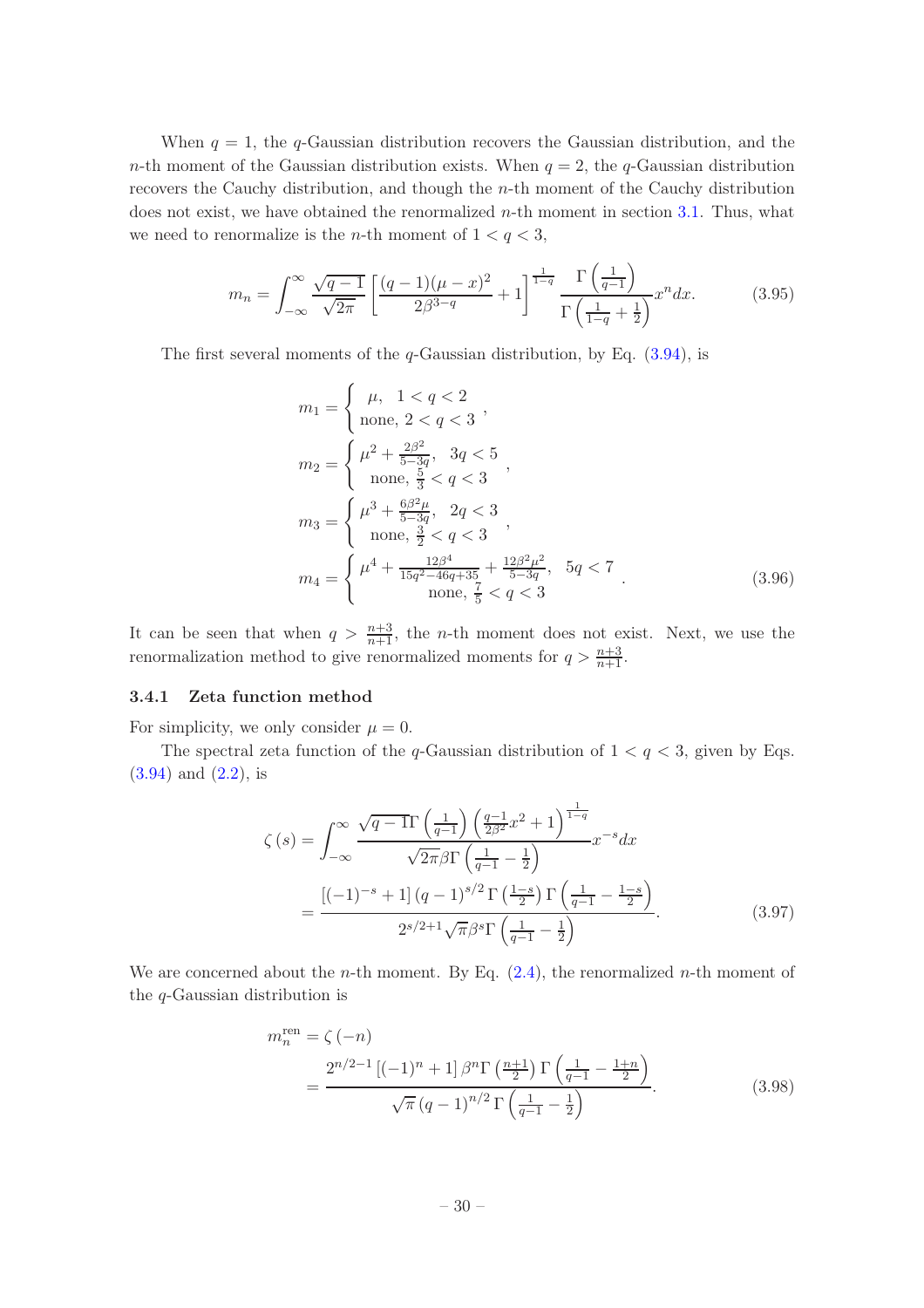Thus, the first several renormalized moments are

$$
m_1^{\text{ren}} = \zeta (-1) = 0,
$$
  
\n
$$
m_2^{\text{ren}} = \zeta (-2) = -\frac{2\beta^2}{5 - 3q},
$$
  
\n
$$
m_3^{\text{ren}} = \zeta (-3) = 0,
$$
  
\n
$$
m_4^{\text{ren}} = \zeta (-4) = \frac{12\beta^4}{15q^2 - 46q + 35}.
$$
\n(3.99)

#### <span id="page-32-0"></span>3.4.2 Subtraction method

The *n*-th moment of the *q*-Gaussian distribution exists at  $q \leq 1$ , but it does not exist at  $1 < q < 3$  and  $q > \frac{n+3}{n+1}$ . Thus, we only need to deal with the latter. We use the subtraction method in section  $2.2.2$  to calculate the renormalized *n*-th moment. For simplicity, we only consider  $\mu = 0$ .

The *n*-th moment of the q-Gaussian distribution [\(3.59\)](#page-24-3) diverges at  $x \to \pm \infty$ . Expand the integrand at  $x \to \pm \infty$ :

$$
\frac{\sqrt{q-1}\Gamma\left(\frac{1}{q-1}\right)}{\sqrt{2\pi}\beta\Gamma\left(\frac{3-q}{2(q-1)}\right)}x^n x^{\frac{2}{1-q}} \left(\frac{q-1}{2\beta^2} + \frac{1}{x^2}\right)^{\frac{1}{1-q}}
$$
\n
$$
= \frac{\sqrt{q-1}\Gamma\left(\frac{1}{q-1}\right)}{\sqrt{2\pi}\beta\Gamma\left(\frac{3-q}{2(q-1)}\right)} \sum_{j=0}^{\infty} \left(\frac{1}{j}\right) \left(\frac{q-1}{2\beta^2}\right)^{\frac{1}{1-q}-j} \left(\frac{1}{x^2}\right)^{j+\frac{1}{q-1}} \frac{1}{x^n},\tag{3.100}
$$

where  $\left( m \right)$ n  $\setminus$  $=\frac{\Gamma(m+1)}{\Gamma(n+1)\Gamma(m-n+1)}$  is the binomial expansion coefficient. Following section [2.2.2,](#page-8-0) the divergence is caused by the term  $2j - n + \frac{2}{q-1} \leq 1$ , i.e.,

$$
j \le \frac{1}{2} + \frac{n}{2} - \frac{1}{q - 1}.\tag{3.101}
$$

By Eq.  $(2.17)$ , we obtain the renormalized *n*-th moment

$$
m_n^{\text{ren}} = \int_{-1}^{1} f_q(x) dx + \int_{-\infty}^{-1} \left[ f_q(x) - \sum_{j=0}^{j \le \frac{1}{2} + \frac{n}{2} - \frac{1}{q-1}} c_j \left( \frac{1}{x^2} \right)^{j + \frac{1}{q-1}} \frac{1}{x^n} \right] dx
$$
  
+ 
$$
\sum_{j=0}^{j \le \frac{1}{2} + \frac{n}{2} - \frac{1}{q-1}} \frac{(-1)^{-n-1} c_j}{1 - \left( 2j - n + \frac{2}{q-1} \right)} + i\pi c_{-1} + \int_{1}^{\infty} \left[ f_q(x) - \sum_{j=0}^{j \le \frac{1}{2} + \frac{n}{2} - \frac{1}{q-1}} c_j \left( \frac{1}{x^2} \right)^{j + \frac{1}{q-1}} \frac{1}{x^n} \right] dx
$$
  
(3.102)

$$
-\sum_{j=0}^{j\leq \frac{1}{2}+\frac{n}{2}-\frac{1}{q-1}} \frac{c_j}{1-\left(2j-n+\frac{2}{q-1}\right)},\tag{3.103}
$$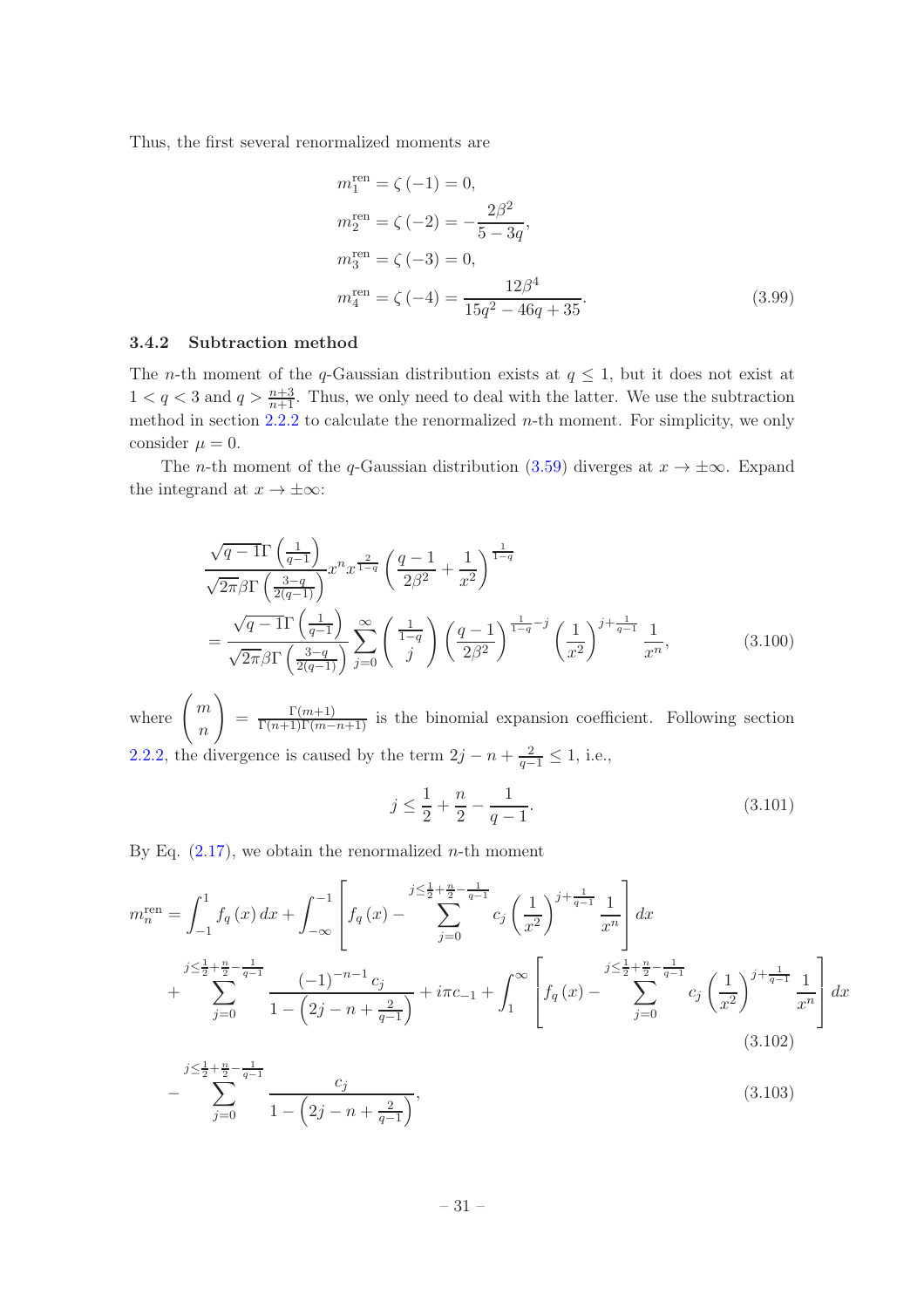where

$$
f_q(x) = \frac{\sqrt{q-1}\Gamma\left(\frac{1}{q-1}\right)\left[\frac{(q-1)x^2}{2\beta^2} + 1\right]^{\frac{1}{1-q}}}{\sqrt{2\pi}\beta\Gamma\left(\frac{3-q}{2(q-1)}\right)}x^n,
$$
  

$$
c_j = \frac{\sqrt{q-1}\Gamma\left(\frac{1}{q-1}\right)}{\sqrt{2\pi}\beta\Gamma\left(\frac{3-q}{2(q-1)}\right)}\left(\frac{1}{j}\right)\left(\frac{q-1}{2\beta^2}\right)^{\frac{1}{1-q}-j}.
$$
 (3.104)

Working out the integral gives

$$
m_n^{\text{ren}} = \frac{2}{\sqrt{2\pi}} \left[ (-1)^n + 1 \right] \sqrt{q-1} \left[ \Gamma\left(\frac{1}{q-1}\right) \frac{2F_1\left(\frac{n+1}{2}, \frac{1}{q-1}, \frac{n+3}{2}, \frac{1-q}{2\beta^2}\right)}{\beta \left(n+1\right) \Gamma\left(\frac{3-q}{2\left(q-1\right)}\right)} - \frac{\left(\frac{q-1}{2\beta^2}\right)^{\frac{q-2}{q-1}} \beta \, 2F_1\left(-\frac{1}{2} - \frac{n}{2} + \frac{1}{q-1}, \frac{1}{q-1}, \frac{1}{2} - \frac{n}{2} + \frac{1}{q-1}, \frac{2\beta^2}{1-q}\right)}{q-3+n\left(q-1\right)} - \frac{\left(\frac{q-1}{2\beta^2}\right)^{\frac{q-2}{q-1}} \beta \, 2F_1\left(-\frac{1}{2} - \frac{n}{2} + \frac{1}{q-1}, \frac{1}{q-1}, \frac{1}{2} - \frac{n}{2} + \frac{1}{q-1}, \frac{2\beta^2}{1-q}\right)}{(3.105)}
$$

It can be verified that this renormalized  $n$ -th moment is the same as that given by the zeta function method.

From Eq. [\(3.105\)](#page-33-1), for example, the first and second moments are

<span id="page-33-1"></span>
$$
m_1^{\text{ren}} = 0,
$$
  

$$
m_2^{\text{ren}} = -\frac{2\beta^2}{5 - 3q}.
$$
 (3.106)

# <span id="page-33-0"></span>3.4.3 Cut-off method

We use the cut-off method in section  $2.4$  to calculate the renormalized *n*-th moment of the q-Gaussian distribution.

Cutting off the upper integration limit of the  $n$ -th moment gives

<span id="page-33-2"></span>
$$
m_n\left(\Lambda\right) = \int_{-\Lambda}^{\Lambda} \frac{\sqrt{q-1}}{\sqrt{2\pi}} \left[ \frac{\left(q-1\right)}{2\beta^{3-q}} x^2 + 1 \right]^{\frac{1}{1-q}} \frac{\Gamma\left(\frac{1}{q-1}\right)}{\Gamma\left(\frac{1}{1-q} + \frac{1}{2}\right)} x^n dx. \tag{3.107}
$$

When  $\Lambda \to \infty$ , we obtain the *n*-th moment:  $m_n = m_n(\infty)$ . Working out the integral in Eq. [\(3.107\)](#page-33-2) gives

$$
m_n(\Lambda) = \frac{\Lambda \sqrt{q-1} \left(\Lambda^n + (-\Lambda)^n\right) \Gamma\left(\frac{1}{q-1}\right) {}_2F_1\left(\frac{n+1}{2}, \frac{1}{q-1}; \frac{n+3}{2}; -\frac{(q-1)\Lambda^2}{2\beta^2}\right)}{\sqrt{2\pi}\beta(n+1)\Gamma\left(\frac{1}{q-1} - \frac{1}{2}\right)}.
$$
(3.108)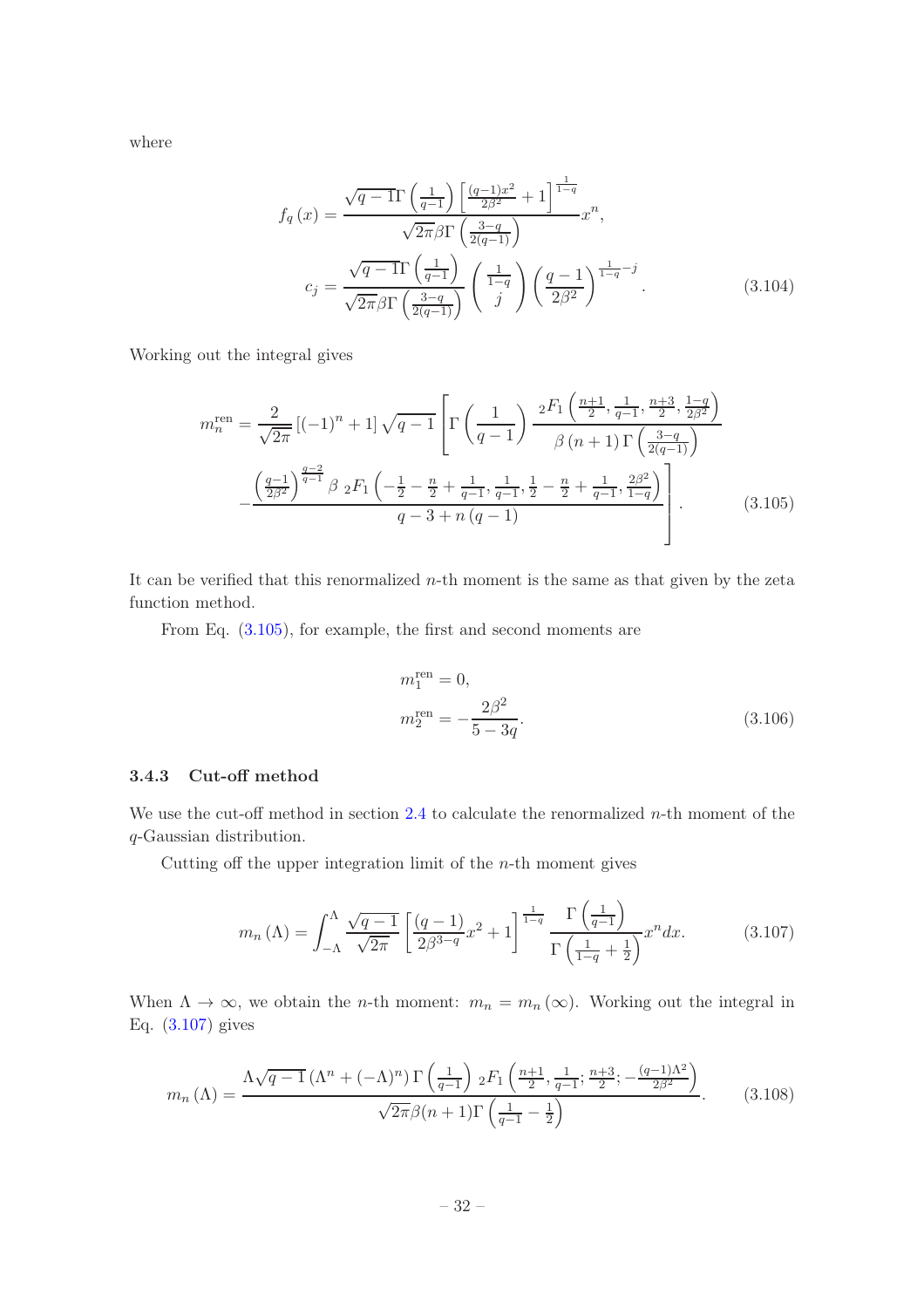In order to obtain the renormalized *n*-th moment, we expand  $m_n(\Lambda)$  at  $\Lambda \to \infty$ :

$$
m_n(\Lambda) = \frac{2^{n/2-1} \left[ (-1)^n + 1 \right] \beta^n \Gamma \left( \frac{n+1}{2} \right) \Gamma \left( \frac{1}{q-1} - \frac{1+n}{2} \right)}{\sqrt{\pi} \Gamma \left( \frac{1}{q-1} - \frac{1}{2} \right) (q-1)^{n/2}} + \Lambda^{n+1 - \frac{2}{q-1}} \frac{2^{\frac{1}{q-1} + \frac{1}{2}} \left[ 1 + (-1)^n \right] \Gamma \left( \frac{1}{q-1} \right) \beta^{\frac{2}{q-1} - 1} \left\{ (q-1)^3 (n-1) - \frac{2\beta^2}{\Lambda^2} \left[ n(q-1) + q - 3 \right] \right\}}{(q-1)^{\frac{3q-1}{2(q-1)}} (n-1) \left[ n(q-1) + q - 3 \right] 2\sqrt{\pi} \Gamma \left( \frac{1}{q-1} - \frac{1}{2} \right)}
$$
\n(3.109)

Dropping the divergent terms at  $\Lambda \to \infty$ , we obtain the renormalized *n*-th moment,

$$
m_n^{\text{ren}} = \frac{2^{n/2-1} ((-1)^n + 1) \beta^n \Gamma\left(\frac{n+1}{2}\right) \Gamma\left(\frac{1}{q-1} - \frac{1+n}{2}\right)}{\sqrt{\pi} \Gamma\left(\frac{1}{q-1} - \frac{1}{2}\right) (q-1)^{n/2}}.
$$
(3.110)

# <span id="page-34-0"></span>3.4.4 Characteristic function method

We use the characteristic function method in section [2.5](#page-13-0) to calculate the renormalized  $n$ -th moment of the *q*-Gaussian distribution.

The characteristic function of the  $q$ -Gaussian distribution, by Eq.  $(2.37)$ , is

$$
f(k) = {}_{0}F_{1}\left(\frac{3}{2} - \frac{1}{q-1}; \frac{k^{2}\beta^{2}}{2(q-1)}\right) - \frac{\beta^{\frac{3-q}{q-1}}(q-1)^{\frac{3q-5}{2(q-1)}}}{2^{\frac{q-2}{q-1}}\sqrt{2\pi}}\Gamma\left(\frac{2(q-2)}{q-1}\right)
$$

$$
\times \Gamma\left(\frac{q}{q-1}\right)\left(i^{\frac{q-3}{q-1}} - i^{\frac{q+1}{q-1}}\right) {}_{0}\tilde{F}_{1}\left(\frac{1}{2} + \frac{1}{q-1}; \frac{k^{2}\beta^{2}}{2(q-1)}\right)k^{\frac{3-q}{q-1}}.
$$
(3.111)

By the integral representation of the derivation, Eq. [\(2.42\)](#page-13-4), we obtain

$$
\frac{d^n f(k)}{dk^n} = 2^n \sqrt{\pi}_2 \tilde{F}_3 \left( \frac{1}{2}, 1; \frac{1-n}{2}, 1 - \frac{n}{2}, \frac{3}{2} + \frac{1}{1-q}; \frac{k^2 \beta^2}{2(q-1)} \right) \Gamma \left( \frac{3}{2} + \frac{1}{1-q} \right) k^{-n}
$$

$$
- \frac{2^n \beta^{\frac{3-q}{q-1}}}{\sqrt{\pi} \left( \frac{q-1}{2} \right)^{\frac{5-3q}{2(q-1)}}} \left( i^{\frac{q-3}{q-1}} - i^{\frac{q+1}{q-1}} \right) \Gamma \left( \frac{q-2}{(q-1)/2} \right) \Gamma \left( \frac{q}{q-1} \right)
$$

$$
\times 1^{\tilde{F}_2} \left( \frac{1}{q-1}; \frac{1}{q-1} - \frac{n}{2}, \frac{1}{q-1} + \frac{1-n}{2}; \frac{k^2 \beta^2}{2(q-1)} \right) k^{\frac{3-q}{q-1} - n}.
$$
(3.112)

 $q=\frac{3}{2}$  $rac{3}{2}$  and  $q=\frac{4}{3}$  $\frac{4}{3}$  are not singularities, and the moment can be obtained directly from Eq. [\(3.112\)](#page-34-1): at  $q = \frac{3}{2}$ 2  $\log \left| \frac{df(k)}{k} \right|$ 

<span id="page-34-2"></span><span id="page-34-1"></span>
$$
m_1^{\text{ren}} = (-i) \left. \frac{df(k)}{dk} \right|_{k=0} = 0; \tag{3.113}
$$

at  $q=\frac{4}{3}$ 3

$$
m_2^{\text{ren}} = (-i)^2 \left. \frac{d^2 f(k)}{dk^2} \right|_{k=0} = -2\beta^2. \tag{3.114}
$$

This means that  $q = \frac{3}{2}$  $\frac{3}{2}$  and  $q = \frac{4}{3}$  $\frac{4}{3}$  are not true singularities, and the renormalized *n*-th moment can be obtained by analytical continuation directly.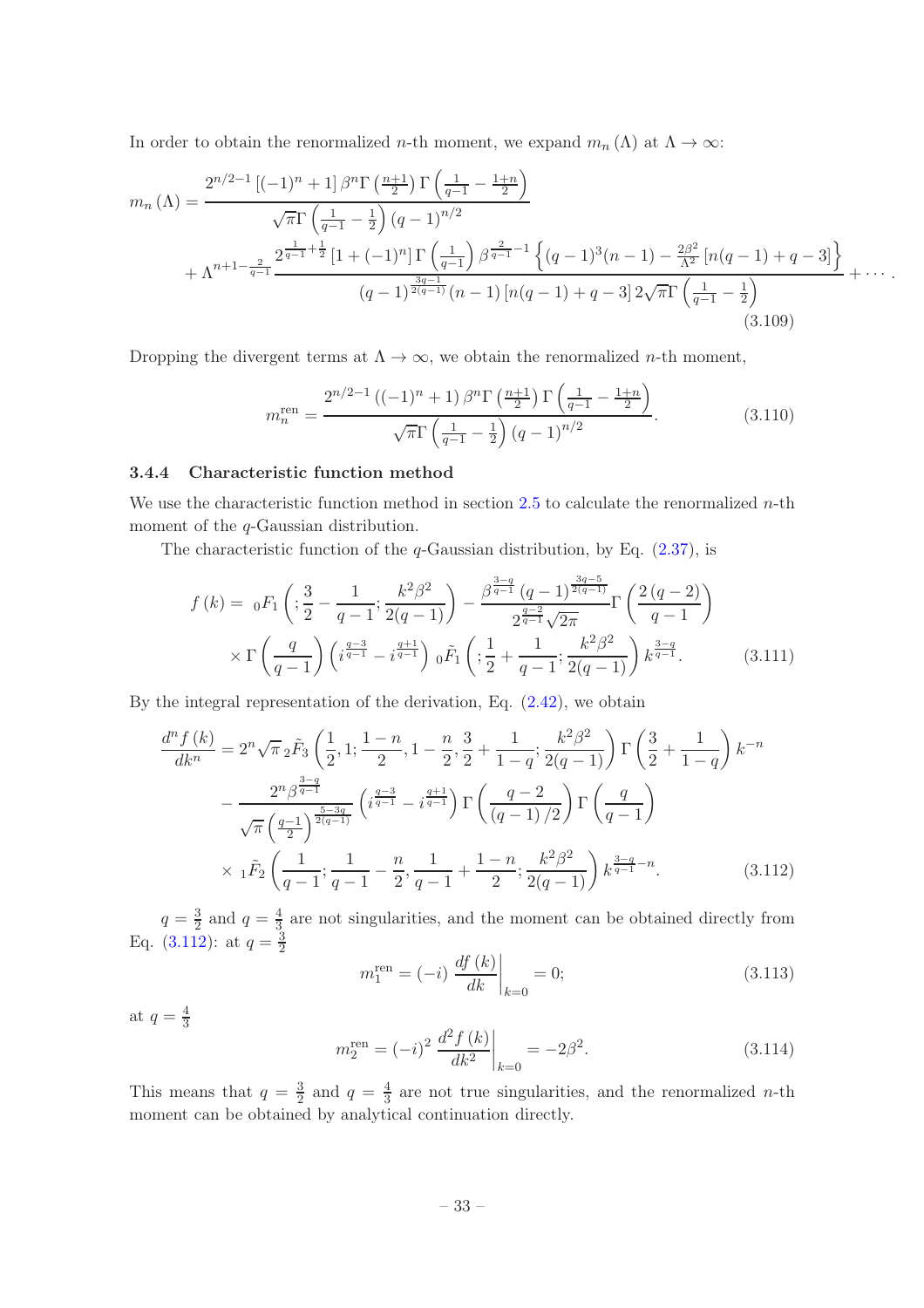$q=2$  and  $q=\frac{5}{3}$  $\frac{5}{3}$  are singularities, which need to be renormalized. For  $q=2$ ,

$$
m_1^{\text{ren}} = (-i) \left. \frac{df(k)}{dk} \right|_{k=0} = i\sqrt{2}\beta; \tag{3.115}
$$

for  $q=\frac{5}{3}$ ,

$$
m_2^{\text{ren}} = (-i)^2 \left. \frac{d^2 f(k)}{dk^2} \right|_{k=0} = 3\beta^2 \left( \ln \frac{2}{\sqrt{3}\beta} - 1 - i\frac{\pi}{2} \right). \tag{3.116}
$$

This means that  $q=2$  and  $q=\frac{5}{3}$  $\frac{5}{3}$  are true singularities, and the finite moments cannot be obtained through analytical continuation.

# <span id="page-35-0"></span>3.4.5 Mellin transform method: characteristic function

We use the Mellin transform method of the characteristic function in section [2.6.1](#page-14-1) to calculate the renormalized *n*-th moment of the  $q$ -Gaussian distribution.

Substituting the characteristic function of the  $q$ -Gaussian distribution [\(3.111\)](#page-34-2) into Eq. [\(2.46\)](#page-14-5) gives immediately

$$
m_n^{\text{ren}} = \frac{i^n}{\Gamma(-n)} \mathcal{M}_{-n} \left[ f(k) \right]
$$
  
= 
$$
\frac{2^{n/2-1} \left( (-1)^n + 1 \right) \beta^n \Gamma\left( \frac{n+1}{2} \right) \Gamma\left( \frac{1}{q-1} - \frac{1+n}{2} \right)}{\sqrt{\pi} \Gamma\left( \frac{1}{q-1} - \frac{1}{2} \right) (q-1)^{n/2}}.
$$
 (3.117)

# <span id="page-35-1"></span>3.4.6 Mellin transform method: probability density function

We use the Mellin transform method of the probability density function in section [2.6.2](#page-14-2) to calculate the renormalized  $n$ -th moment of the  $q$ -Gaussian distribution.

Substituting the probability density function of the  $q$ -Gaussian distribution  $(3.94)$  into Eq. [\(2.48\)](#page-14-6) gives

$$
m_n^{\text{ren}} = (-1)^n \mathcal{M}_{n+1} \left[ p(-x) \right] + \mathcal{M}_{n+1} \left[ p(x) \right]
$$
  
= 
$$
\frac{2^{n/2-1} \left( (-1)^n + 1 \right) \beta^n \Gamma \left( \frac{n+1}{2} \right) \Gamma \left( \frac{1}{q-1} - \frac{1+n}{2} \right)}{\sqrt{\pi} \Gamma \left( \frac{1}{q-1} - \frac{1}{2} \right) (q-1)^{n/2}}.
$$
 (3.118)

#### <span id="page-35-2"></span>3.4.7 Removing singularity from renormalized  $n$ -th moment

Before renormalization, the *n*-th moment  $(3.59)$  of the *q*-exponential distribution  $(3.94)$ only exists when

$$
q < \frac{n+3}{n+1}.\tag{3.119}
$$

After renormalization, we obtain the renormalized  $n$ -th moment  $(3.4)$ . However, the renormalized moment [\(3.98\)](#page-31-1) still has singularities at

$$
q = 1,\tag{3.120}
$$

$$
q = \frac{n+3}{n+1}, \quad n \ge 1. \tag{3.121}
$$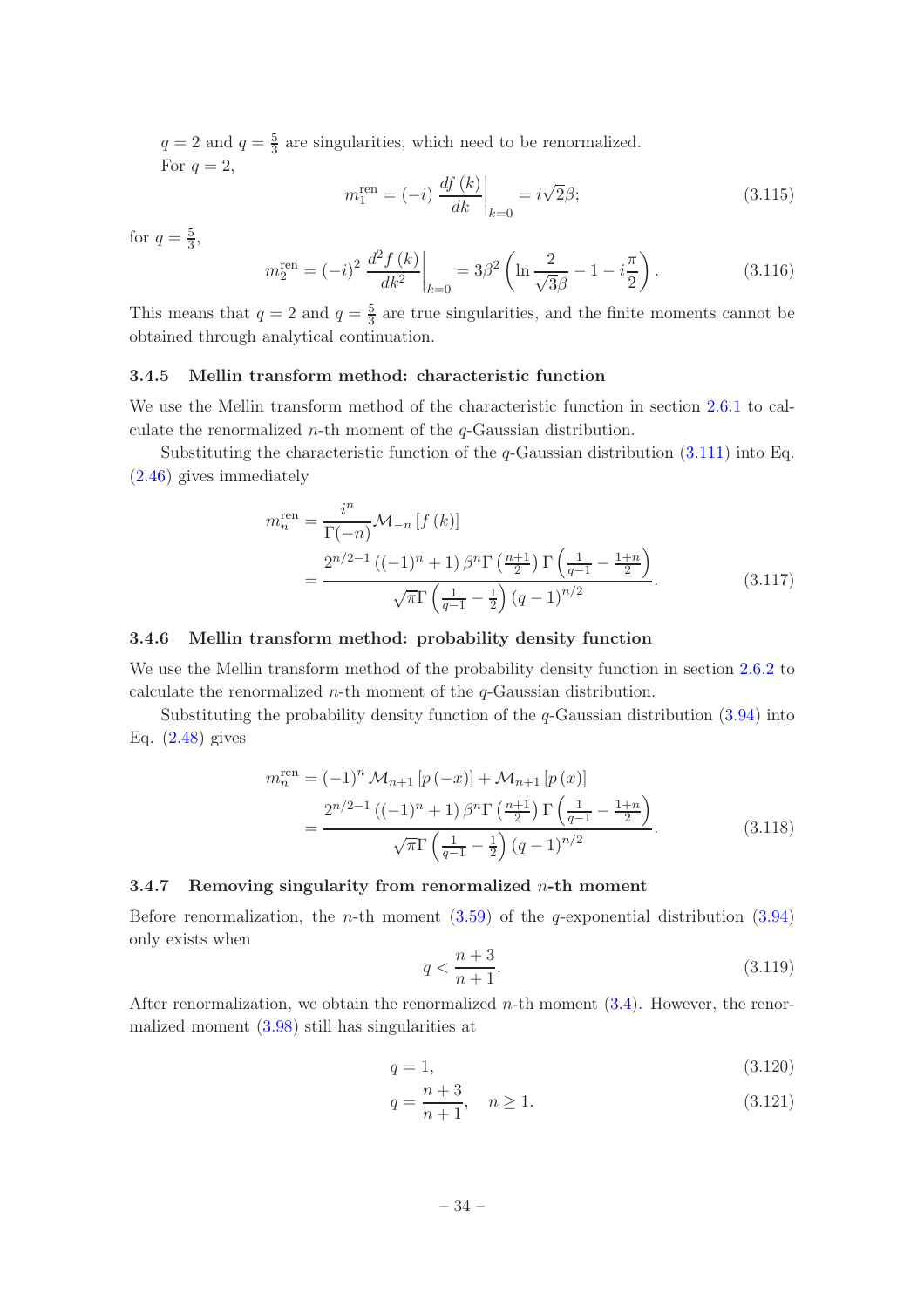Here  $q = 1$  is the removable singularity and  $q = \frac{n+3}{n+1}$  is the essential singularity.

 $q = 1$  is a removable singularity, the zero-order term of the expansion at  $q = 1$  of the renormalized moment [\(3.98\)](#page-31-1) (i.e., the limit of  $q \to 1$ ) is the renormalized *n*-th moment:

<span id="page-36-1"></span>
$$
m_n^{\text{ren}}|_{q=1} = \frac{2^{\frac{n}{2}-1}}{\sqrt{\pi}} \left[ (-1)^n + 1 \right] \beta^n \Gamma\left(\frac{1}{2} + \frac{n}{2}\right). \tag{3.122}
$$

When  $q = 1$ , the q-exponential distribution returns to the exponential distribution  $p(x) =$  $\frac{1}{\sqrt{2}}$  $\frac{1}{2\pi}e^{-x^2/2}$ . Eq. [\(3.122\)](#page-36-1) just gives the *n*-th moment of the normal distribution.

For the moment at the essential singularity  $q = \frac{n+3}{n+1}$ , we need further renormalization. Expanding the renormalized *n*-th moment [\(3.98\)](#page-31-1) at  $q = \frac{n+3}{n+1}$ , we arrive at

$$
m_n^{\text{ren}} = -\frac{2\left[(-1)^n + 1\right]\left(\frac{1}{n+1}\right)^{2-\frac{n}{2}}\beta^n \Gamma\left(\frac{n+1}{2}\right)}{\sqrt{\pi}\left(q - \frac{n+3}{n+1}\right)} \frac{\Gamma\left(\frac{n}{2}\right)}{\Gamma\left(\frac{n}{2}\right)}
$$

$$
-\frac{\left[(-1)^n + 1\right]\left(\frac{1}{n+1}\right)^{1-\frac{n}{2}}\beta^n \Gamma\left(\frac{n+1}{2}\right)\left[(n+1)\left(\psi^{(0)}\left(\frac{n}{2}\right) + \gamma_{\text{E}}\right) + 2 - n\right]}{2\sqrt{\pi}\Gamma\left(\frac{n}{2}\right)} + \cdots. (3.123)
$$

By the minimal subtraction, dropping the divergent terms at  $q = \frac{n+3}{n+1}$ , we obtain the renormalized n-th moment:

$$
m_n^{\text{ren}}|_{q=\frac{n+3}{n+1}} = -\frac{\left[(-1)^n + 1\right] \left(\frac{1}{n+1}\right)^{1-\frac{n}{2}} \beta^n \Gamma\left(\frac{n+1}{2}\right) \left[(n+1)\left(\psi^{(0)}\left(\frac{n}{2}\right) + \gamma_{\text{E}}\right) + 2 - n\right]}{2\sqrt{\pi} \Gamma\left(\frac{n}{2}\right)}.
$$
\n(3.124)

It can be directly verified that this result is consistent with other renormalization methods.

# <span id="page-36-0"></span>4 Nonpositive integer power moment

The n-th moment is the positive integer power moment. The renormalization schemes are essentially based on analytical continuation. Moreover, the analytical continuation can give not only positive integer power moments but also real and even complex moments. For example, the complex moments of the Cauchy distribution, Levy distribution, q-exponential distribution, and q-Gaussian distribution are

$$
m_z^{\text{Cauchy}} = e^{iz\pi/2},
$$
  
\n
$$
m_z^{\text{Levy}} = \frac{1}{2^z \sqrt{\pi}} \Gamma\left(\frac{1}{2} - z\right),
$$
  
\n
$$
m_z^{\text{q-exp}} = \frac{1}{\left[\lambda(q-1)\right]^z} \frac{\Gamma(z+1)\Gamma\left(\frac{1}{q-1} - 1 - z\right)}{\Gamma\left(\frac{1}{q-1} - 1\right)},
$$
  
\n
$$
m_z^{\text{q-Gauss}} = \frac{2^{z/2-1} \left(1 + e^{i\pi z}\right) \Gamma\left(\frac{z+1}{2}\right) \beta^z \Gamma\left(\frac{1}{q-1} - \frac{1+z}{2}\right)}{\sqrt{\pi} \Gamma\left(\frac{1}{q-1} - \frac{1}{2}\right) (q-1)^{z/2}}.
$$
\n(4.1)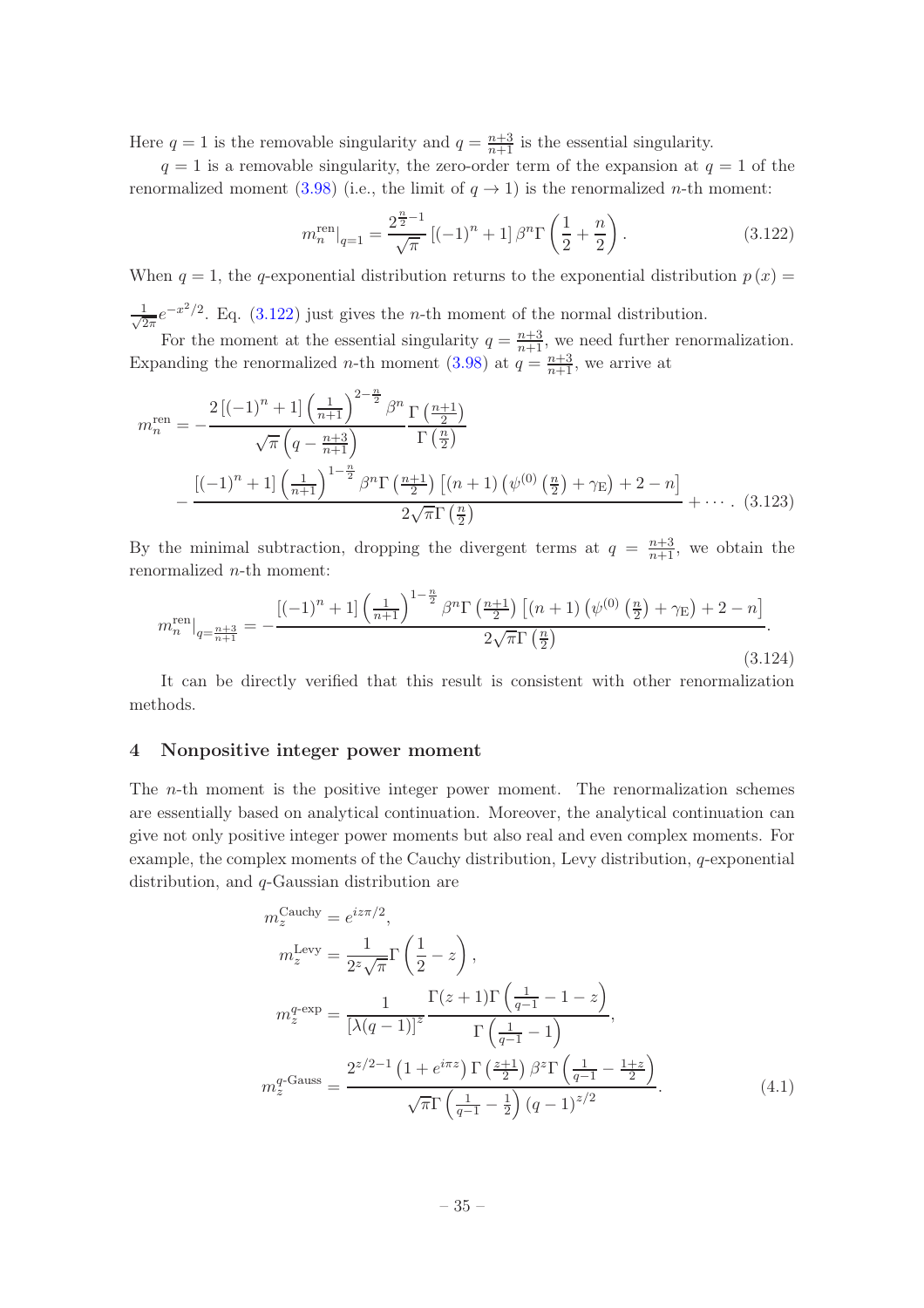The renormalization treatment, besides giving moments for the distributions that have no moment, also gives the non-positive integer moment of the distribution that has the positive integer power moment.

Normal distribution  $p(x) = \frac{1}{\sqrt{2}}$  $\frac{1}{2\pi}e^{-\frac{x^2}{2}}$ . The standard normal distribution does not have negative *n*-th moments. However, the complex moment after analytical continuation is

<span id="page-37-1"></span>
$$
m_z^{\text{Normal}} = \frac{2^{z/2 - 1}}{\sqrt{\pi}} \left( 1 + e^{i\pi z} \right) \Gamma\left(\frac{z + 1}{2}\right). \tag{4.2}
$$

 $m_z^{\text{Normal}}$  is ill-defined at negative integers. In order to obtain the negative *n*-th moment, we use the renormalization treatment. Expanding the complex moment [\(4.2\)](#page-37-1) at  $z = -1, -2,$ −3, and 4, respectively, and dropping the divergent term, we obtain the following negative n-th moment:

$$
m_{-1}^{\text{Normal}} = -i\sqrt{\frac{\pi}{2}}, \ m_{-2}^{\text{Normal}} = -1, \ m_{-3}^{\text{Normal}} = \frac{i}{2}\sqrt{\frac{\pi}{2}}, \ m_{-4}^{\text{Normal}} = \frac{1}{3}, \dots \tag{4.3}
$$

Student's t-distribution  $p(x) =$  $\left(\frac{\nu}{\nu+x^2}\right)^{\frac{\nu+1}{2}}$  $\frac{\sqrt{\nu+x^2}}{\sqrt{\nu B}(\frac{\nu}{2},\frac{1}{2})}$ . The complex moment after analytical continuation is

<span id="page-37-2"></span>
$$
m_z = \frac{(-1)^z \left(1 + e^{-i\pi z}\right) \nu^{z/2} \Gamma\left(\frac{1+z}{2}\right) \Gamma\left(\frac{\nu - z}{2}\right)}{2\sqrt{\pi} \Gamma\left(\frac{\nu}{2}\right)}.
$$
\n(4.4)

This result still can not give the negative n-th moment. Expanding the complex moment [\(4.4\)](#page-37-2) at  $z = -1, -2, -3$ , and 4, respectively, and dropping the divergence term, we obtain the negative  $n$ -th moment:

$$
m_{-1}^{\mathrm{T}} = -\frac{i\pi}{\sqrt{\nu}B\left(\frac{\nu}{2},\frac{1}{2}\right)}, \ m_{-2}^{\mathrm{T}} = -1, \ m_{-3}^{\mathrm{T}} = \frac{i\sqrt{\pi}\Gamma\left(\frac{\nu+3}{2}\right)}{\nu^{3/2}\Gamma\left(\frac{\nu}{2}\right)}, \ m_{-4}^{\mathrm{T}} = \frac{2+\nu}{3\nu}, \dots \tag{4.5}
$$

Laplace distribution  $p(x) = \frac{\lambda}{2}e^{-\lambda|x-\mu|}$ . For  $\mu = 0$ , the complex order moment after analytical continuation is

$$
m_z = \frac{\lambda e^{i\pi z} + 1}{2\lambda^z} \Gamma(1+z).
$$
\n(4.6)

This result can not give the negative  $n$ -th moment of the Laplace distribution. Expanding the complex moment [\(4.4\)](#page-37-2) at  $z = -1, -2, -3,$  and 4, respectively, and dropping the divergent term, we obtain the negative *n*-th moment,

$$
m_{-1}^{\text{Laplace}} = -i\frac{\pi}{2}\lambda, \ m_{-2}^{\text{Laplace}} = \lambda^2 \left(\ln \lambda - i\frac{\pi}{2} + \gamma_{\text{E}} - 1\right),
$$
  

$$
m_{-3}^{\text{Laplace}} = -i\frac{\pi}{4}\lambda^3, \ m_{-4}^{\text{Laplace}} = \frac{\lambda^4}{6} \left(\ln \lambda - i\frac{\pi}{2} + \gamma_{\text{E}} - \frac{11}{6}\right) \dots
$$
 (4.7)

# <span id="page-37-0"></span>5 Calculating logarithmic moment from power moment

In this section, we provide a method to calculate the logarithmic moment [\(1.3\)](#page-3-1) from the power moment. However, for some distributions, the logarithmic moment exists, but the power moment does not. In such cases, we can use the renormalized power moment given in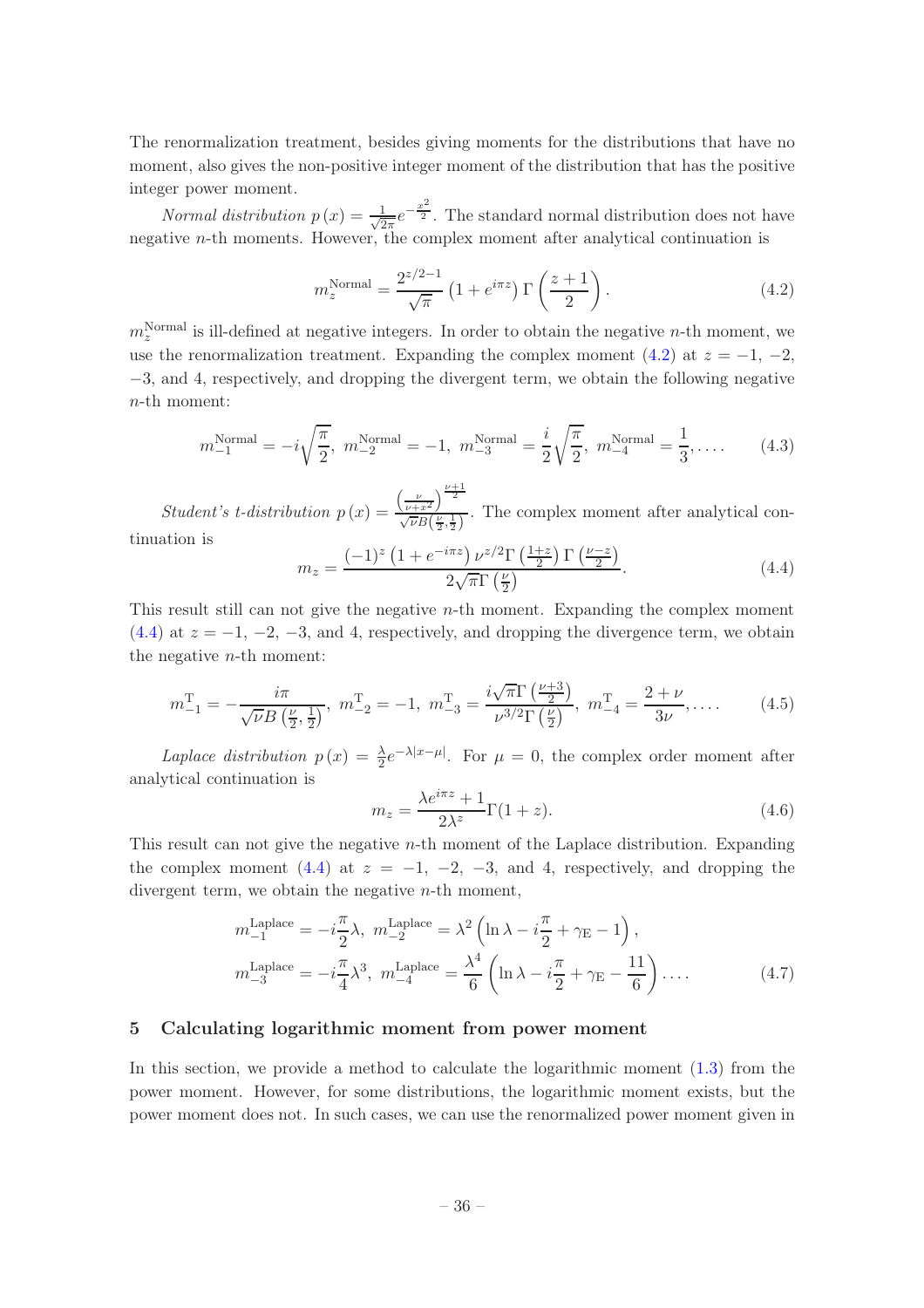this paper to calculate the logarithmic moment. In particular, this method can directly verify the validity of the renormalized power moment by comparing the logarithmic moments calculated by definition [\(1.3\)](#page-3-1) with the logarithmic moments calculated by the renormalized power moment.

# <span id="page-38-0"></span>5.1 Power moment scheme

If a distribution has power moments, it also has logarithmic moments. If the power moment does not exist, we can first obtain the renormalized power moment by the renormalization procedure in section [2](#page-5-0) and then calculate the logarithmic moment from the renormalized power moment. Moreover, calculating the logarithmic moment from the power moment provides an approach for calculating the logarithmic moment.

The second characteristic function of distribution of the probability density function  $p(x),$ 

<span id="page-38-3"></span>
$$
\phi(\sigma) = \int_{-\infty}^{\infty} p(x) x^{\sigma - 1} dx,
$$
\n(5.1)

is a moment generating function of logarithmic moment [\[2\]](#page-45-1). The power moment can be expressed as

<span id="page-38-1"></span>
$$
m_n = \int_{-\infty}^{\infty} p(x) x^n dx = \phi(n+1).
$$
 (5.2)

By the relation [\(2.53\)](#page-15-6) and

$$
\left. \frac{d^n x^{\sigma}}{d\sigma^n} \right|_{\sigma=0} = x^{\sigma} \ln^n x|_{\sigma=0} = \ln^n x,\tag{5.3}
$$

we have

$$
\widetilde{m}_n = \int_{-\infty}^{\infty} p(x) \ln^n x dx
$$
  
\n
$$
= \int_{-\infty}^{\infty} p(x) \frac{d^n x^{\sigma - 1}}{d\sigma^n} \Big|_{\sigma - 1 = 0} dx = \frac{d^n}{d\sigma^n} \int_{-\infty}^{\infty} p(x) x^{\sigma - 1} dx \Big|_{\sigma = 1}
$$
  
\n
$$
= \frac{d^n \phi(\sigma)}{d\sigma^n} \Big|_{\sigma = 1}.
$$
\n(5.4)

Compared with Eq.  $(5.2)$ , we have

<span id="page-38-2"></span>
$$
\widetilde{m}_n = \left. \frac{d^n m_{\sigma - 1}}{d\sigma^n} \right|_{\sigma = 1} . \tag{5.5}
$$

By the relation [\(5.5\)](#page-38-2), the logarithmic moment can be obtained from the renormalized power moment:

$$
\widetilde{m}_n^{\text{ren}} = \frac{d^n m_{\sigma-1}^{\text{ren}}}{d\sigma^n} \bigg|_{\sigma=1}.
$$
\n(5.6)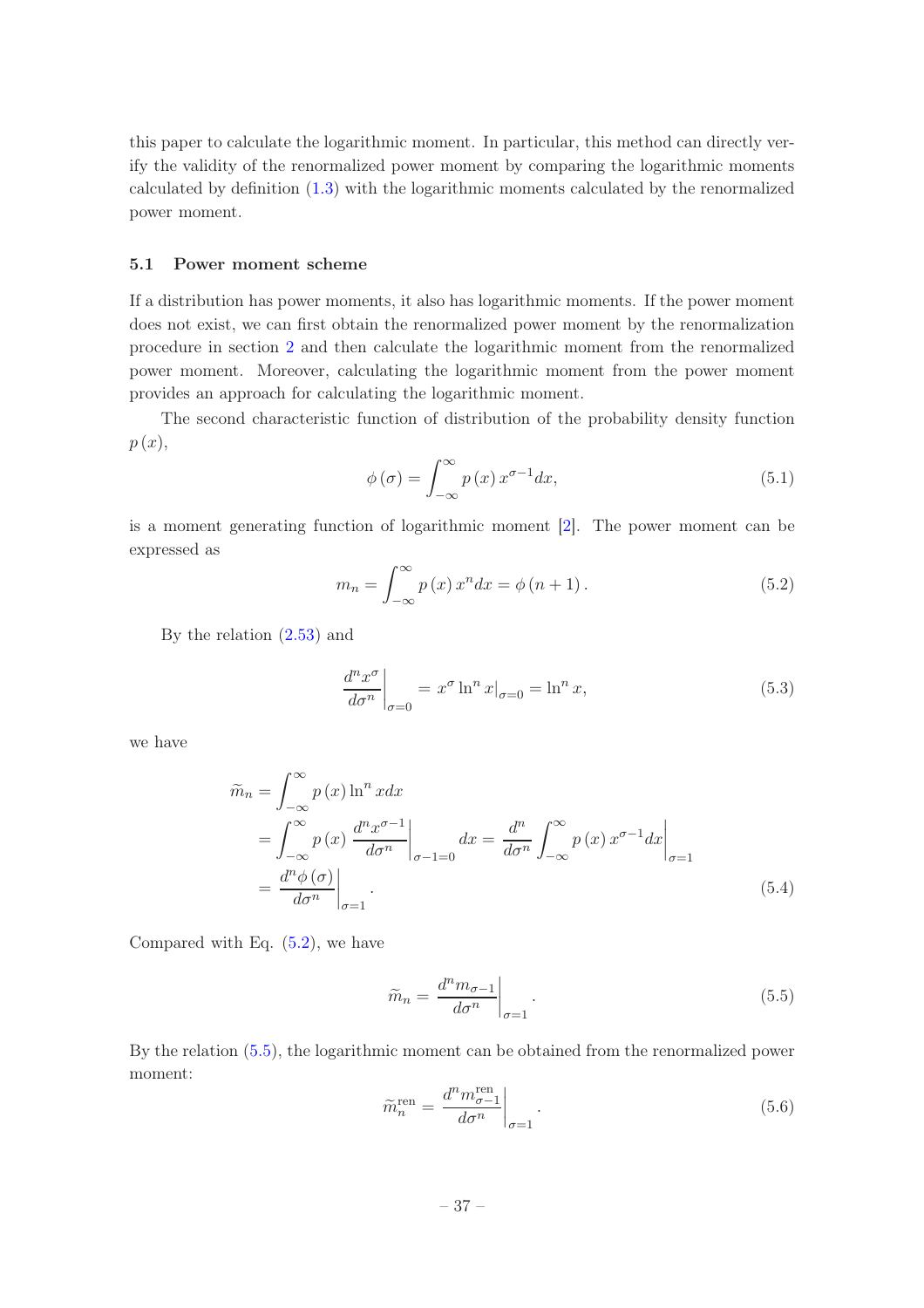# <span id="page-39-0"></span>5.2 Zeta function method

Observing the expression of the zeta function, Eq.  $(2.2)$ , we can see that the second characteristic function  $(5.1)$  can be expressed by the zeta function:

$$
\phi(\sigma) = \zeta (1 - \sigma). \tag{5.7}
$$

By Eq. [\(5.5\)](#page-38-2), the logarithmic moment can be expressed as the zeta function:

$$
\widetilde{m}_n = \frac{d^n \zeta \left(1 - \sigma\right)}{d\sigma^n} \bigg|_{\sigma = 1} . \tag{5.8}
$$

In this way, the zeta function renormalization scheme can be directly applied to calculate the logarithmic moment.

This result shows that the zeta function (*n* is substituted by  $-n$ ) is the moment generating function of the logarithmic moment.

# <span id="page-39-1"></span>5.3 Characteristic function method

The first characteristic function is the moment generating function of power moments, and the second characteristic function is the moment generating function of logarithmic moment [\[2\]](#page-45-1). In this section, we present a method of obtaining the logarithmic moment from the first characteristic function.

By Eqs. [\(2.41\)](#page-13-3) and [\(2.41\)](#page-13-3), we directly obtain the renormalized logarithmic moment,

<span id="page-39-4"></span>
$$
\widetilde{m}_{n}^{\text{ren}} = \frac{d^{n} m_{\sigma-1}^{\text{ren}}}{d\sigma^{n}} \bigg|_{\sigma=1}
$$
\n
$$
= \frac{d^{n}}{d\sigma^{n}} \left[ (-i)^{\sigma-1} \frac{d^{\sigma-1}}{dk^{\sigma-1}} f(k) \bigg|_{k=0} \right] \bigg|_{\sigma=1}.
$$
\n(5.9)

The logarithmic moment can be obtained from the first characteristic function. It can be seen that  $(-i)^{\sigma-1} \frac{d^{\sigma-1} f(k)}{dk^{\sigma-1}}$  $dk^{\sigma-1}$  $\Big|_{k=0} = \phi(\sigma)$  in Eq. [\(5.9\)](#page-39-4) is the second characteristic function, which is also the generating function of logarithmic moment.

# <span id="page-39-2"></span>6 Calculating logarithmic moment from power moment: example

In section [5,](#page-37-0) we provide a method for calculating logarithmic moments from power moments. Below we provide some examples.

# <span id="page-39-3"></span>6.1 Cauchy distribution

In principle, the logarithmic moment of the Cauchy distribution can be directly calculated by definition [\(1.3\)](#page-3-1), but here we calculate the logarithmic moment from the renormalized power moment. The renormalized power moment of the Cauchy distribution is given by Eq. [\(3.4\)](#page-16-5).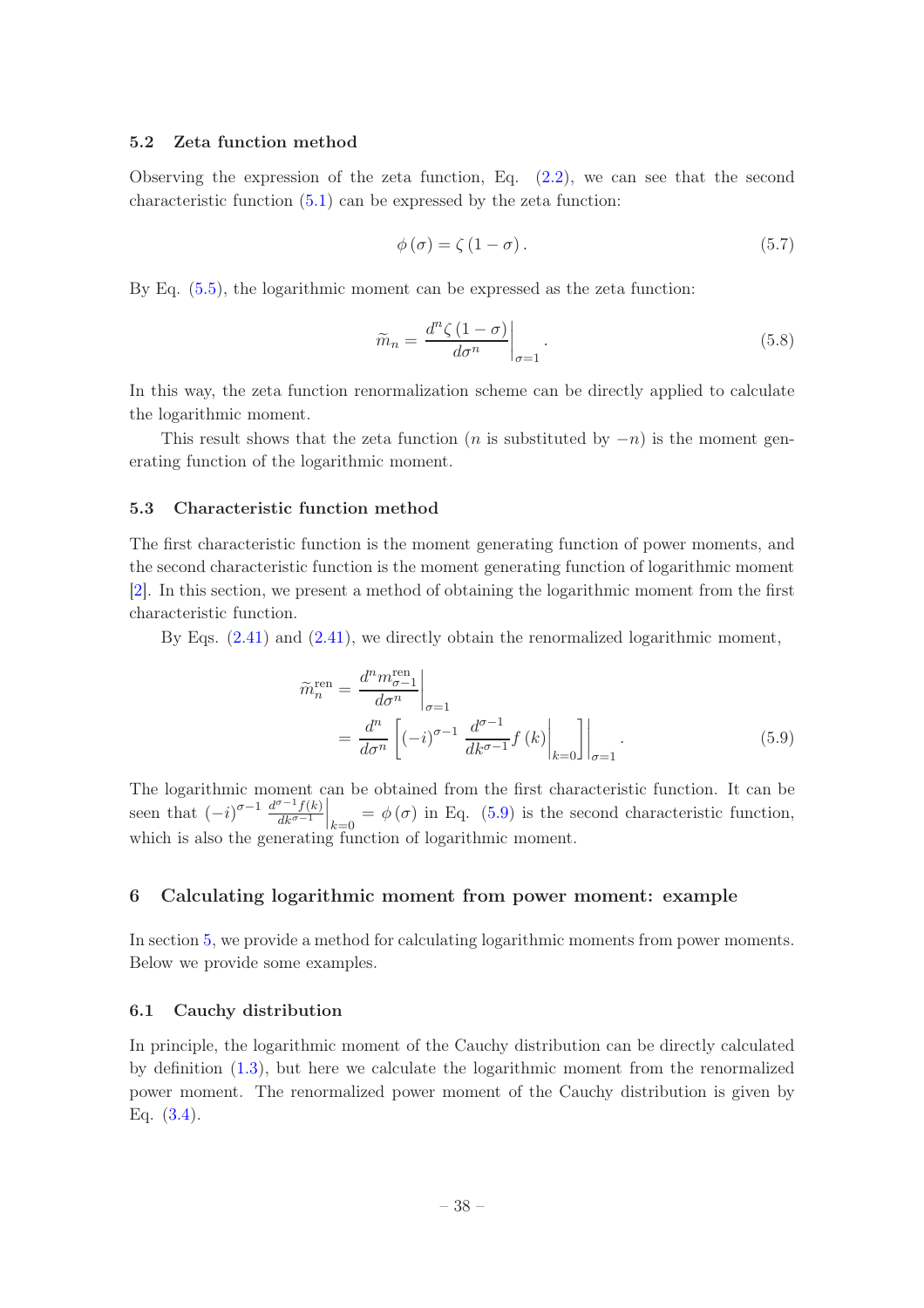By the relation between power moment and logarithmic moment, Eq. [\(5.9\)](#page-39-4), we can calculate the logarithmic moment from the n-th power moment:

$$
\widetilde{m}_n = \frac{d^n m_{\sigma - 1}}{d\sigma^n} \bigg|_{\sigma = 1} = \left(\frac{\pi}{2}\right)^n e^{in\pi/2}
$$
\n
$$
= \left(\frac{i\pi}{2}\right)^n,\tag{6.1}
$$

which is consistent with the result obtained from the definition of the logarithmic moment, Eq.  $(1.3)$ .

The first several logarithmic moments then read  $\widetilde{m}_1 = \frac{i}{2}$  $\frac{i}{2}\pi, \ \widetilde{m}_2 = -\frac{\pi^2}{4}$  $\frac{\pi^2}{4}$ ,  $\widetilde{m}_3 = -\frac{i}{8}$  $\frac{i}{8}\pi^3,$ and  $\widetilde{m}_4 = \frac{\pi^4}{16}$ .

#### <span id="page-40-0"></span>6.2 Levy distribution

The renormalized power moment of the Levy distribution [\(3.30\)](#page-20-4) is given by Eq. [\(3.33\)](#page-20-5).

By the relation between *n*-th power moments and logarithmic moments, Eq.  $(5.9)$ , we obtain the first-order logarithmic moment:

$$
\widetilde{m}_1 = \frac{dm_{\sigma-1}}{d\sigma}\bigg|_{\sigma=1} = \gamma_E + \ln 2,\tag{6.2}
$$

the second-order logarithmic moment

$$
\widetilde{m}_2 = \frac{d^2 m_{\sigma - 1}}{d\sigma^2} \bigg|_{\sigma = 1} = \frac{\pi^2}{2} + \ln^2 2 + \gamma_{\rm E} (\gamma_{\rm E} + 2 \ln 2), \tag{6.3}
$$

the third-order logarithmic moment

$$
\widetilde{m}_3 = \frac{d^3 m_{\sigma - 1}}{d\sigma^3} \bigg|_{\sigma = 1} = 14\zeta(3) + (\gamma_E + \ln 2)^3 + \frac{3}{2}\pi^2(\gamma_E + \ln 2),\tag{6.4}
$$

and the fourth logarithmic moment

$$
\widetilde{m}_4 = \frac{d^4 m_{\sigma - 1}}{d\sigma^4} \bigg|_{\sigma = 1} = (\gamma_E + \ln 2)^4 + 3\pi^2 (\gamma_E + \ln 2)^2 + 56\zeta (3)(\gamma_E + \ln 2) + \frac{7\pi^4}{4}, \quad (6.5)
$$

where  $\zeta(s)$  is the Riemann zeta function.

These results are consistent with the result obtained by definition  $(1.3)$ .

#### <span id="page-40-1"></span>6.3 q-exponential distribution

The renormalized n-th power moment of the q-exponential distribution [\(3.58\)](#page-24-4) for  $q > 1$  and  $x \geq 0$  is given by Eq. [\(3.61\)](#page-25-2).

By the relation between the *n*-th power moment and the logarithmic moment  $(5.9)$ , we obtain the first-order logarithmic moment:

$$
\widetilde{m}_1 = \frac{dm_{\sigma-1}}{d\sigma}\bigg|_{\sigma=1} = -H_{\frac{1}{q-1}-2} - \ln(\lambda(q-1))\tag{6.6}
$$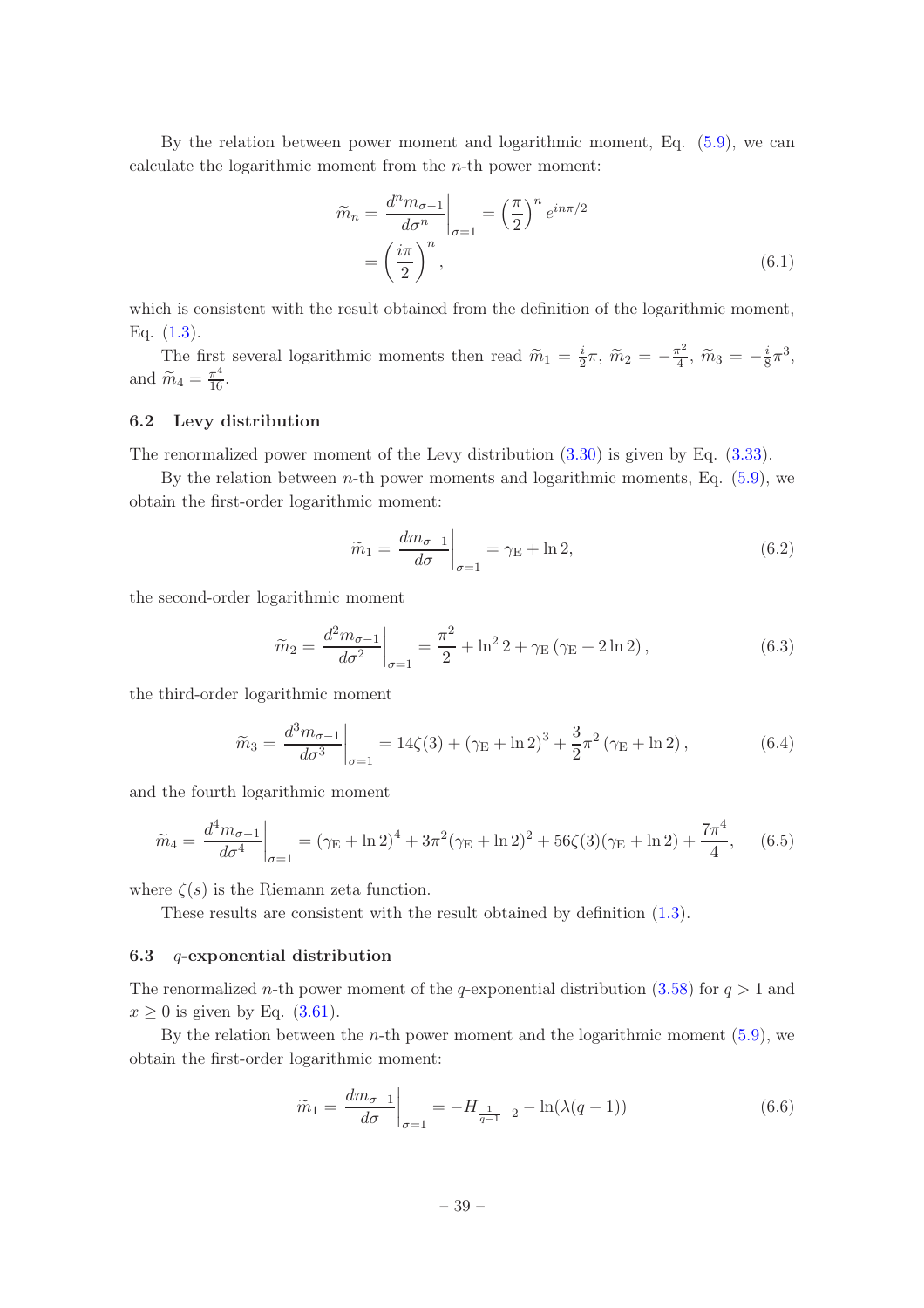with  $H_n = \sum_{i=1}^n \frac{1}{i}$  $\frac{1}{i}$  the *n*-th harmonic number [\[36\]](#page-47-7), the second-order logarithmic moment

$$
\widetilde{m}_2 = \frac{d^2 m_{\sigma - 1}}{d\sigma^2}\bigg|_{\sigma = 1} = \left[H_{\frac{1}{q-1} - 2} + \ln(\lambda(q-1))\right]^2 + \psi^{(1)}\left(\frac{1}{q-1} - 1\right) + \frac{\pi^2}{6} \tag{6.7}
$$

with  $\psi^{(n)}(z) = \frac{d^n \psi(z)}{dz^n}$  the *n*-th derivative of the digamma function,  $\psi(z) = \frac{\Gamma'(z)}{\Gamma(z)}$  $\frac{f(z)}{\Gamma(z)}$  the logarithmic derivative of the gamma function, and the third logarithmic moment

$$
\tilde{m}_3 = \frac{d^3 m_{\sigma - 1}}{d\sigma^3} \Big|_{\sigma = 1}
$$
\n
$$
= -\frac{1}{2} \left[ \ln(\lambda(q - 1)) + \gamma_{\rm E} \right] \left\{ 2\ln(\lambda(q - 1)) \left[ \ln(\lambda(q - 1)) + 2\gamma_{\rm E} \right] + \pi^2 + 2\gamma_{\rm E}^2 \right\} - 2\zeta(3)
$$
\n
$$
- \frac{1}{2} \psi^{(0)} \left( \frac{1}{q - 1} - 1 \right) \left\{ 6 \left[ \ln(\lambda(q - 1)) + 2\gamma_{\rm E} \right] \ln(\lambda(q - 1)) + \pi^2 + 6\gamma_{\rm E}^2 \right\}
$$
\n
$$
- 3\psi^{(0)} \left( \frac{1}{q - 1} - 1 \right)^2 \left[ \ln(\lambda(q - 1)) + \gamma_{\rm E} \right] - \psi^{(0)} \left( \frac{1}{q - 1} - 1 \right)^3
$$
\n
$$
- 3\psi^{(1)} \left( \frac{1}{q - 1} - 1 \right) \left[ H_{\frac{1}{q - 1} - 2} + \ln(\lambda(q - 1)) \right] - \psi^{(2)} \left( \frac{1}{q - 1} - 1 \right). \tag{6.8}
$$

<span id="page-41-0"></span>The above result is consistent with the result obtained from the definition [\(1.3\)](#page-3-1).

# 6.4  $q$ -Gaussian distribution

The renormalized *n*-th power moment of the *q*-Gaussian distribution  $(3.94)$  is Eq.  $(3.98)$ , which is valid for all values of  $q$ .

By the relation between  $n$ -th power moment and logarithmic moment  $(5.9)$ , we obtain the first-order logarithmic moment:

$$
\widetilde{m}_1 = \frac{dm_{\sigma-1}}{d\sigma}\Big|_{\sigma=1} \n= -\frac{1}{2} \left[ H_{\frac{1}{q-1} - \frac{3}{2}} + \ln \frac{2(q-1)}{\beta^2} - i\pi \right],
$$
\n(6.9)

the second-order logarithmic moment

$$
\widetilde{m}_2 = \frac{d^2 m_{\sigma - 1}}{d\sigma^2} \Big|_{\sigma = 1} \n= \frac{1}{4} \psi^{(0)} \left( \frac{1}{q - 1} - \frac{1}{2} \right) \left( H_{\frac{1}{q - 1} - \frac{3}{2}} + 2 \ln \frac{q - 1}{\beta^2} - 2i\pi + \gamma_{\rm E} + \ln 4 \right) \n+ \frac{1}{2} (\gamma_{\rm E} - i\pi) \ln \frac{2(q - 1)}{\beta^2} + \frac{1}{4} \ln \frac{q - 1}{\beta^2} \ln \frac{4(q - 1)}{\beta^2} \n+ \frac{1}{4} \psi^{(1)} \left( \frac{1}{q - 1} - \frac{1}{2} \right) - \frac{3}{8} \pi^2 - \frac{1}{2} i \gamma_{\rm E} \pi + \frac{1}{4} \gamma_{\rm E}^2 + \frac{1}{4} \ln^2 2,
$$
\n(6.10)

and so on.

The above result is consistent with the result obtained from the definition [\(1.3\)](#page-3-1).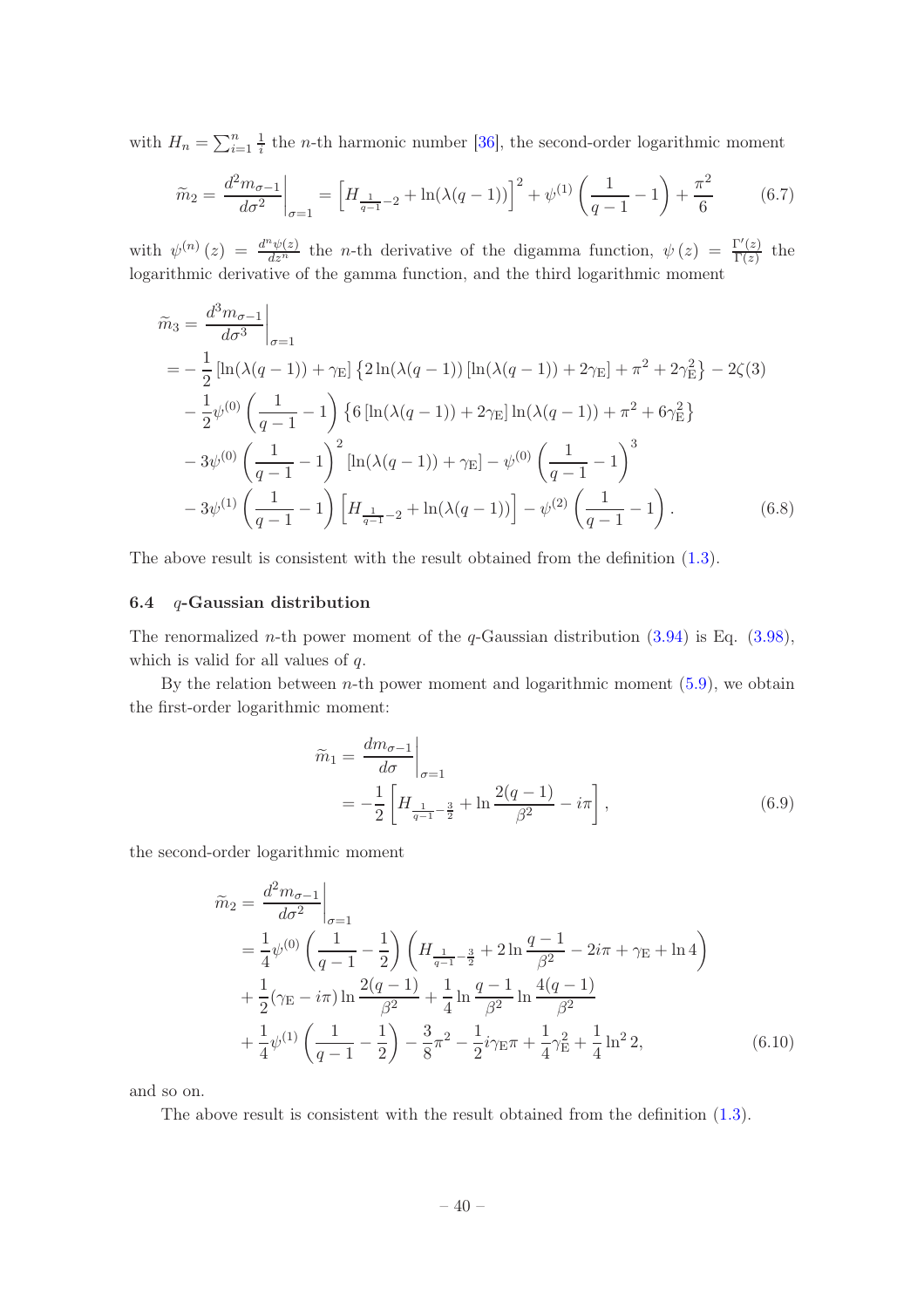# <span id="page-42-0"></span>6.5 Normal distribution

The normal distribution

$$
p(x) = \frac{1}{\sqrt{2\pi}} e^{-x^2/2}
$$
\n(6.11)

has n-th power moments and does not need renormalization. The n-th power moment of the standard normal distribution can be directly calculated by definition [\(1.2\)](#page-3-0):

$$
m_n = \frac{1}{\sqrt{\pi}} 2^{\frac{n}{2} - 1} \left[ (-1)^n + 1 \right] \Gamma \left( \frac{n+1}{2} \right). \tag{6.12}
$$

By the relation between *n*-th power moments and logarithmic moments, Eq.  $(5.9)$ , we obtain the first-order logarithmic moment:

$$
\widetilde{m}_1 = \frac{dm_{\sigma-1}}{d\sigma}\bigg|_{\sigma=1} = -\frac{1}{2} \left( \ln 2 + \gamma_{\rm E} - i\pi \right) \tag{6.13}
$$

and the second-order logarithmic moment

$$
\widetilde{m}_2 = \frac{d^2 m_{\sigma - 1}}{d\sigma^2} \bigg|_{\sigma = 1} = \frac{1}{4} \left( \ln 2 + \gamma_E - i\pi \right)^2 - \frac{\pi^2}{8}.
$$
\n(6.14)

The expressions of the third-order and fourth-order logarithmic moments are too long to be listed here.

The above result is consistent with the result obtained from the definition [\(1.3\)](#page-3-1).

# <span id="page-42-1"></span>6.6 Student's t-distribution

The Student's t-distribution

$$
p(x) = \frac{\left(\frac{\nu}{\nu + x^2}\right)^{\frac{\nu+1}{2}}}{\sqrt{\nu}B\left(\frac{\nu}{2}, \frac{1}{2}\right)}
$$
(6.15)

has the *n*-th power moment, and does not need renormalization. The *n*-th power moment can be directly calculated by definition [\(1.2\)](#page-3-0):

$$
m_n = \frac{\left[(-1)^n + 1\right]\nu^{n/2}\Gamma\left(\frac{n+1}{2}\right)\Gamma\left(\frac{\nu - n}{2}\right)}{2\sqrt{\pi}\Gamma\left(\frac{\nu}{2}\right)}.\tag{6.16}
$$

By the relation between *n*-th power moments and logarithmic moments, Eq.  $(5.9)$ , we obtain the first logarithmic moment,

$$
\widetilde{m}_1 = \frac{dm_{\sigma-1}}{d\sigma} \bigg|_{\sigma=1} = \frac{1}{2} \left( \ln \frac{\nu}{4} + i\pi - H_{\frac{\nu}{2}-1} \right) \tag{6.17}
$$

and the second logarithmic moment,

$$
\tilde{m}_2 = \frac{d^2 m_{\sigma - 1}}{d\sigma^2} \Big|_{\sigma = 1} \n= \frac{1}{8} \left[ 2 \ln^2 \nu + 4i\pi \ln \nu + 2\psi^{(1)} \left( \frac{\nu}{2} \right) - 3\pi^2 \n+ 2 \left( \psi^{(0)} \left( \frac{\nu}{2} \right) + \gamma_E + 2 \ln 2 \right) \left( 2 \ln 2 - 2 \ln \nu + \psi^{(0)} \left( \frac{\nu}{2} \right) - 2i\pi + \gamma_E \right) \right].
$$
\n(6.18)

The expressions of the third-order and fourth-order logarithmic moments are too long to be listed here.

The above result is consistent with the result obtained from the definition [\(1.3\)](#page-3-1).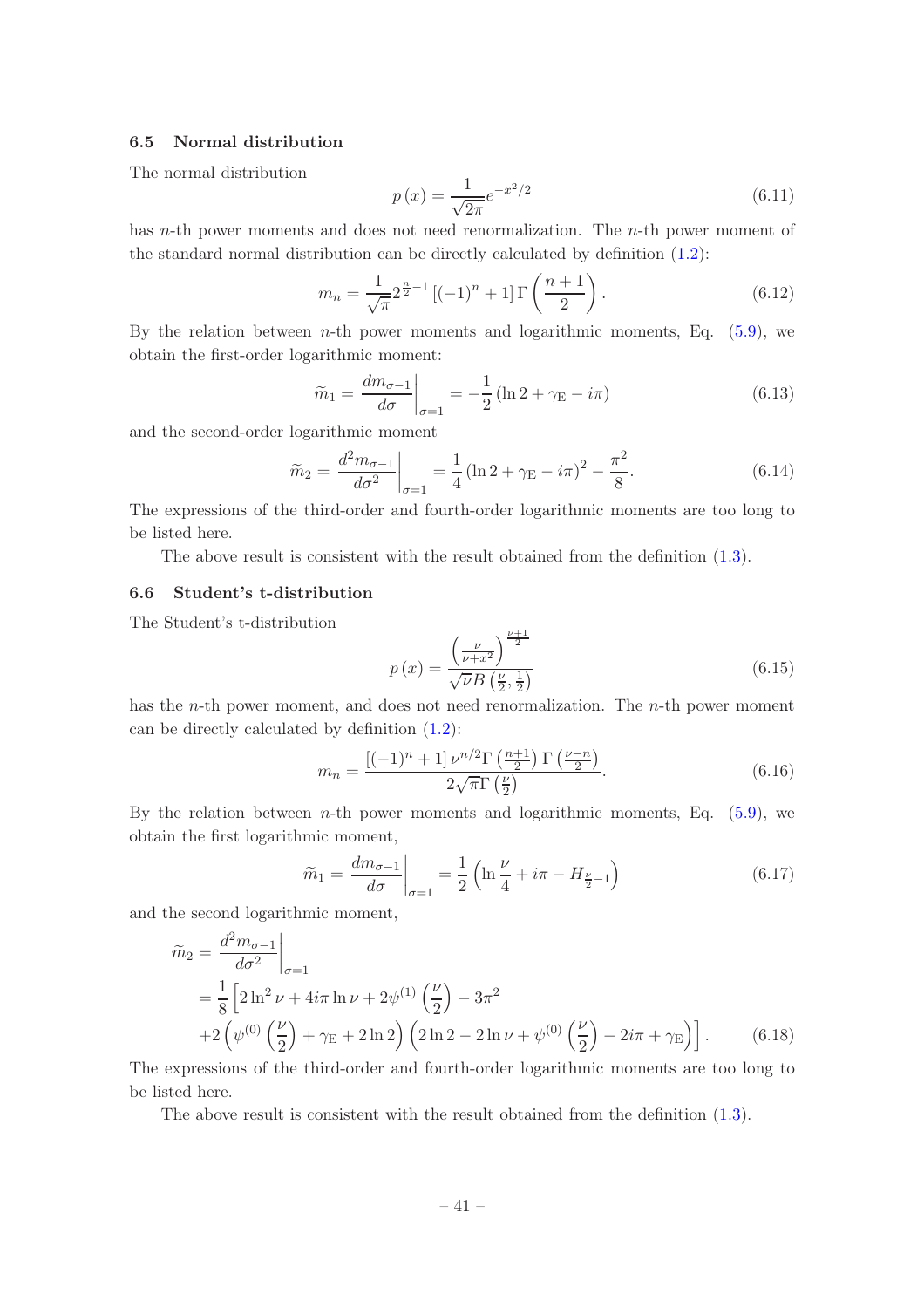# <span id="page-43-0"></span>6.7 Laplace distribution

The probability density function of the Laplace distribution is

$$
p(x) = \frac{\lambda}{2} e^{-\lambda|x-\mu|} = \begin{cases} \frac{\lambda}{2} e^{-\lambda(x-\mu)}, & x > \mu \\ \frac{\lambda}{2} e^{-\lambda(-x+\mu)}, & x \le \mu \end{cases} . \tag{6.19}
$$

The *n*-th power moment of the Laplace distribution by the *n*-th moment definition  $(1.2)$  is

$$
m_n = \frac{(-1)^n e^{-\lambda \mu} \Gamma(n+1, -\lambda \mu) + e^{\lambda \mu} \Gamma(n+1, \lambda \mu)}{2\lambda^n}.
$$
 (6.20)

By the relation between *n*-th power moments and logarithmic moments, Eq.  $(5.9)$ , we obtain the first logarithmic moment,

$$
\widetilde{m}_1 = \frac{dm_{\sigma-1}}{d\sigma}\Big|_{\sigma=1}
$$
  
=  $\frac{1}{2} \left[ e^{-\lambda \mu} \Gamma(0, -\lambda \mu) + e^{\lambda \mu} \Gamma(0, \lambda \mu) \right] + \ln \mu + i\pi,$  (6.21)

and the second logarithmic moment

$$
\widetilde{m}_2 = \frac{d^2 m_{\sigma - 1}}{d\sigma^2}\Big|_{\sigma = 1} \n= e^{-\lambda \mu} G_{2,3}^{3,0} \left( -\lambda \mu \left| \begin{array}{c} 1,1 \\ 0,0,0 \end{array} \right| + e^{\lambda \mu} G_{2,3}^{3,0} \left( \lambda \mu \left| \begin{array}{c} 1,1 \\ 0,0,0 \end{array} \right| \right) \n+ e^{\lambda \mu} \Gamma(0, \lambda \mu) \ln \mu + e^{-\lambda \mu} (\ln \mu + 2i\pi) \Gamma(0, -\lambda \mu) + (\ln \mu + i\pi)^2 - \pi^2
$$
\n(6.22)

where  $G_{p,q}^{m,n}$   $\left(z\right)$  $\begin{array}{c} \begin{array}{c} \begin{array}{c} \begin{array}{c} \end{array}\\ \end{array} \end{array} \end{array} \end{array}$  $a_1, \cdots, a_p$  $b_1, \cdots, b_q$  $\setminus$ is the Meijer G function and  ${}_{p}F_{q}(a;b;z)$  is the generalized hypergeometric function ([\[36](#page-47-7)]). The expressions of the third-order and fourth-order logarithmic moments are too long to be listed here.

The above result is consistent with the result obtained from the definition [\(1.3\)](#page-3-1).

# <span id="page-43-1"></span>7 Discussion and conclusion

In this paper, we suggest renormalization schemes for seeking moments for distributions that have no moments. The key to renormalization is that the renormalized result must be renormalization scheme-independent. In order to show that the renormalized moment is scheme-independent, we construct a variety of renormalization schemes. For each distribution, we use different renormalization schemes to calculate the same renormalized power moment to exemplify scheme independence.

The renormalization schemes in this paper can be divided into the following cases.

1) The renormalized moment can be obtained by directly analytically continuing the moment definition. In this case, the divergence is caused by the form of the definition. The moment of the distribution is usually defined by integrals. If it is not integrable, then the distribution has no moment. It is known that different representations of the same function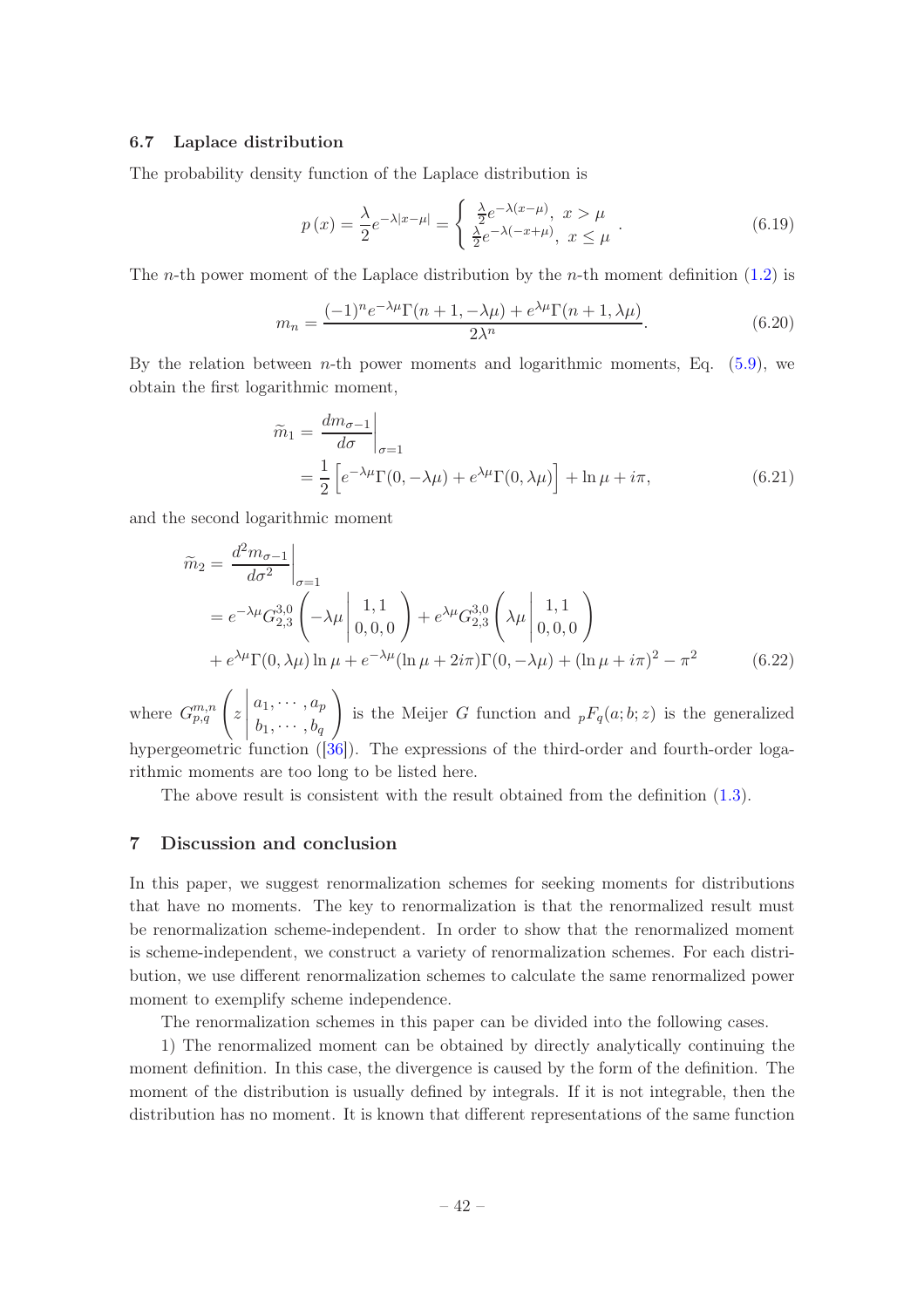usually have different domains. As an analogy, we take the gamma function as an example. The integral definition of the gamma function is

$$
\Gamma(z) = \int_0^\infty t^{z-1} e^{-t} dt, \quad \text{Re } z > 0.
$$
\n(7.1)

In this integral definition, the domain of the gamma function is  $\text{Re } z > 0$ . If we define the gamma function by the functional equation,

$$
\Gamma(z+1) = z\Gamma(z),\tag{7.2}
$$

then the gamma function is analytic throughout the whole complex plane except for isolated singularities. That is to say, under the functional equation definition, the gamma function is only undefined on some isolated points. The integral definition and the function equation definition of the gamma function are equivalent for  $\text{Re} z > 0$ . However, the domains in these two definitions are different, and the function equation definition gives a larger domain. That is, through analytical continuation, we can use one definition to replace another and extend the domain of the gamma function. In addition to the integral definition and the function equation definition, the gamma function also has other definitions. These different definitions, which are analytic continuations to each other, will give the same value in the overlapping area of their domains. In practice, working out the integral or the sum in the definition is just to do analytic continuation. The uniqueness of analytical continuation ensures that the renormalized result is scheme-independent.

2) If analytic continuation of the moment definition still cannot give a finite moment, which shows that the divergence is caused by true singularities — the obstacle of analytic continuation, it requires minimal subtraction to remove the singularity. The analytical continuation can only remove the singularities caused by the form of definition, but not the true singularities. Taking the gamma function as an example, by replacing the integral definition with the function equation definition, we can extend the domain of the gamma function to the entire complex plane except for several isolated singularities. These isolated singularities are true singularities, which are obstacles to the analytical continuation and cannot be removed by an analytical continuation. In fact, it is because of these true singularities that the gamma function, such as integral definition and series definition, is limited to a certain local area of the complex plane. This means that even if we extend the domain of moments through analytical continuation, we still cannot define moments on these true singularities. The classification of isolated singularities is done through series. Thus we can expose singularities through series expansion. Furthermore, minimal subtraction is used to remove these singularities and give the renormalized moments on these true singularities.

3) A new parameter is introduced, making the moment a function of this parameter. The divergence of the moment then becomes the singularity of this function and then is removed by renormalization treatments. In other words, the integral in the moment definition is divergent. After introducing a new parameter, the integral only diverges at some special values of this parameter but is well-defined at other parameter values. This turns the divergence problem into a problem that can be handled by renormalization. Both the weighted moment method and the cut-off method belong to this case.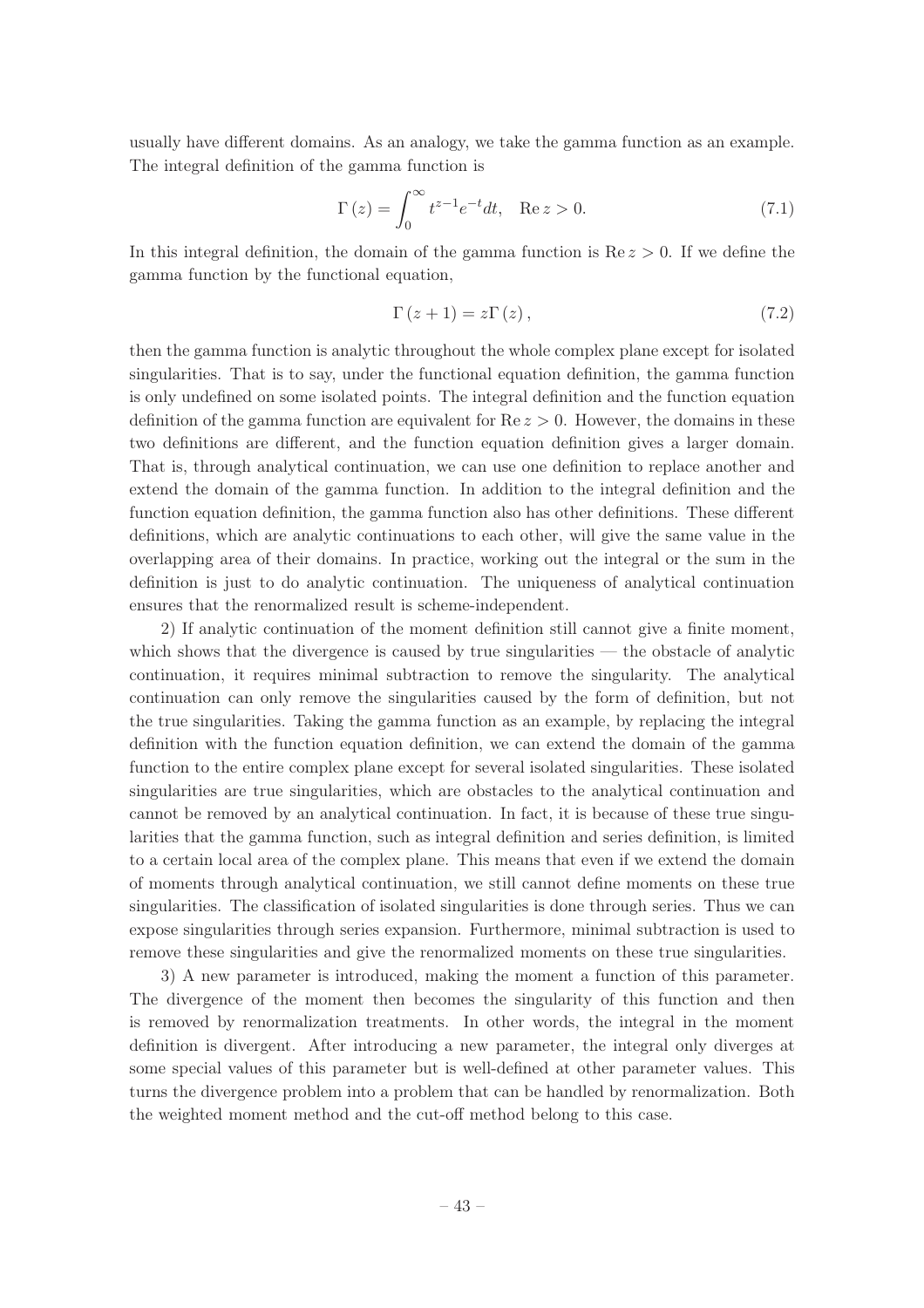We develop a method to express logarithmic moments by power moments. In this way, the renormalization treatment of power moments can be applied to calculating logarithmic moments. This method can also be used to verify the validity of the renormalization scheme by comparing the logarithmic moment obtained directly from the definition and from the renormalized power moment.

In addition, technically, the renormalization procedure often relies on the explicit result of an integral. In different renormalization schemes, we encounter different integrals. If an integral cannot be worked out in a renormalization scheme, we can turn to another renormalization scheme. The more renormalization schemes are, the greater the possibility of successful renormalization is.

We will discuss the various random processes with renormalized moments in further consideration.

# Acknowledgments

We are very indebted to Dr G. Zeitrauman for his encouragement. This work is supported in part by Special Funds for theoretical physics Research Program of the NSFC under Grant No. 11947124, and NSFC under Grant Nos. 11575125 and 11675119.

# References

- <span id="page-45-0"></span>[1] J. A. Rice, *Mathematical statistics and data analysis*. Cengage Learning, 2006.
- <span id="page-45-1"></span>[2] J.-M. Nicolas and S. N. Anfinsen, Introduction to second kind statistics: Application of log-moments and log-cumulants to the analysis of radar image distributions, Trait. Signal 19 (2002), no. 3 139–167.
- <span id="page-45-2"></span>[3] N. L. Johnson, S. Kotz, and N. Balakrishnan, Continuous univariate distributions, volume 2, vol. 289. John wiley & sons, 1995.
- <span id="page-45-3"></span>[4] T. Tanaka, Low-dimensional dynamics of phase oscillators driven by Cauchy noise, Physical Review E 102 (2020), no. 4 042220.
- <span id="page-45-4"></span>[5] Y. Uchiyama, T. Kadoya, and H. Konno, Fractional generalized Cauchy process, Physical Review E 99 (2019), no. 3 032119.
- <span id="page-45-5"></span>[6] M. Filippone, P. W. Brouwer, J. Eisert, and F. von Oppen, Drude weight fluctuations in many-body localized systems, Physical Review B 94 (2016), no. 20 201112.
- <span id="page-45-6"></span>[7] Ł. Kuśmierz, S. Ogawa, and T. Toyoizumi, Edge of chaos and avalanches in neural networks with heavy-tailed synaptic weight distribution, Physical Review Letters 125 (2020), no. 2 028101.
- <span id="page-45-7"></span>[8] N. S. Pillai and X.-L. Meng, An unexpected encounter with Cauchy and Lévy, The Annals of Statistics 44 (2016), no. 5 2089–2097.
- <span id="page-45-8"></span>[9] G. Letac and M. Piccioni, Dirichlet curves, convex order and Cauchy distribution, Bernoulli 24 (2018), no. 1 1–29.
- <span id="page-45-9"></span>[10] J. H. Einmahl, J. Li, and R. Y. Liu, *Bridging centrality and extremity: refining empirical data* depth using extreme value statistics, The Annals of Statistics 43 (2015), no. 6 2738–2765.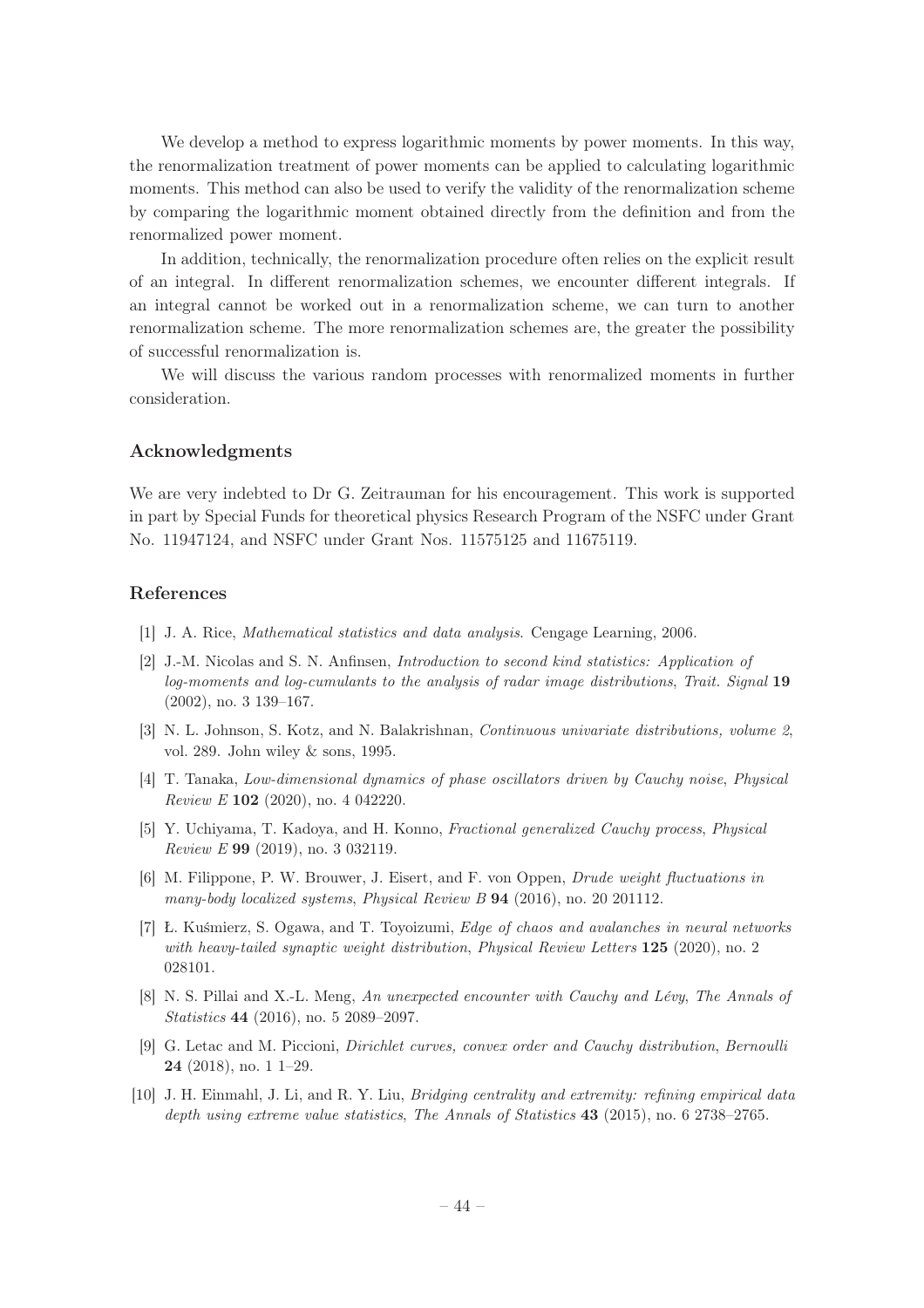- <span id="page-46-0"></span>[11] J.-J. Mei, Y. Dong, T.-Z. Huang, and W. Yin, Cauchy noise removal by nonconvex ADMM with convergence quarantees, Journal of Scientific Computing **74** (2018), no. 2 743–766.
- <span id="page-46-1"></span>[12] É. Rocha, M. Da Luz, E. Raposo, and G. Viswanathan, Why Lévy  $\alpha$ -stable distributions lack qeneral closed-form expressions for arbitrary  $\alpha$ , Physical Review E 100 (2019), no. 1 010103.
- <span id="page-46-2"></span>[13] A.-G. Penner, F. von Oppen, G. Zaránd, and M. R. Zirnbauer, Hilbert Space Geometry of Random Matrix Eigenstates, Physical Review Letters 126 (2021), no. 20 200604.
- <span id="page-46-3"></span>[14] N. Levernier, O. Bénichou, and R. Voituriez, Universality Classes of Hitting Probabilities of Jump Processes, Physical Review Letters 126 (2021), no. 10 100602.
- <span id="page-46-4"></span>[15] F. Manke, M. Baquero-Ruiz, I. Furno, O. Chellaï, A. Fasoli, and P. Ricci, Truncated Lévy motion through path integrals and applications to nondiffusive suprathermal ion transport, Physical Review E 100 (2019), no. 5 052122.
- <span id="page-46-5"></span>[16] I. Protopopov, R. Samanta, A. Mirlin, and D. Gutman, Anomalous Hydrodynamics in a One-Dimensional Electronic Fluid, Physical Review Letters 126 (2021), no. 25 256801.
- <span id="page-46-6"></span>[17] C. Tsallis, Introduction to nonextensive statistical mechanics: approaching a complex world. Springer Science & Business Media, 2009.
- <span id="page-46-7"></span>[18] D. Domingo, A. d'Onofrio, and F. Flandoli, Boundedness vs unboundedness of a noise linked to Tsallis q-statistics: The role of the overdamped approximation, Journal of Mathematical Physics 58 (2017), no. 3 033301.
- <span id="page-46-8"></span>[19] A. Mehri and A. H. Darooneh, Keyword extraction by nonextensivity measure, Physical Review E 83 (2011), no. 5 056106.
- <span id="page-46-9"></span>[20] P. Jizba and J. Korbel, Maximum entropy principle in statistical inference: Case for non-Shannonian entropies, Physical review letters 122 (2019), no. 12 120601.
- <span id="page-46-10"></span>[21] J. Bonart, W. H. Appelt, D. Vollhardt, and L. Chioncel, Scaling behavior of the momentum distribution of a quantum Coulomb system in a confining potential, Physical Review B 102 (2020), no. 2 024306.
- <span id="page-46-11"></span>[22] F. Alonso-Marroquin, K. Arias-Calluari, M. Harré, M. N. Najafi, and H. J. Herrmann, Q-Gaussian diffusion in stock markets, Physical Review E 99 (2019), no. 6 062313.
- [23] L.-M. Liu and Y.-L. Yan, European Option Pricing Problem with Transaction Costs in q-Gaussian Process Model, Applied Mathematical Sciences 15 (2021), no. 8 385–392.
- <span id="page-46-16"></span>[24] T. Liu, P. Zhang, W.-S. Dai, and M. Xie, An intermediate distribution between Gaussian and Cauchy distributions, Physica A: Statistical Mechanics and its Applications 391 (2012), no. 22 5411–5421.
- <span id="page-46-12"></span>[25] M. Denys, T. Gubiec, R. Kutner, M. Jagielski, and H. E. Stanley, Universality of market superstatistics, Physical Review E  $94$  (2016), no. 4 042305.
- <span id="page-46-13"></span>[26] T.-L. Chen, D.-N. Hsieh, H. Hung, I.-P. Tu, P.-S. Wu, Y.-M. Wu, W.-H. Chang, and S.-Y. Huang, γ-SUP: A clustering algorithm for cryo-electron microscopy images of asymmetric particles, The Annals of Applied Statistics 8 (2014), no. 1 259–285.
- <span id="page-46-14"></span>[27] A. Takatsu, Behaviors of  $\varphi$ -exponential distributions in Wasserstein geometry and an evolution equation, SIAM Journal on Mathematical Analysis 45 (2013), no. 4 2546–2556.
- <span id="page-46-15"></span>[28] H. Kamberaj, Q-Gaussian swarm quantum particle intelligence on predicting global minimum of potential energy function, Applied Mathematics and Computation 229 (2014) 94–106.